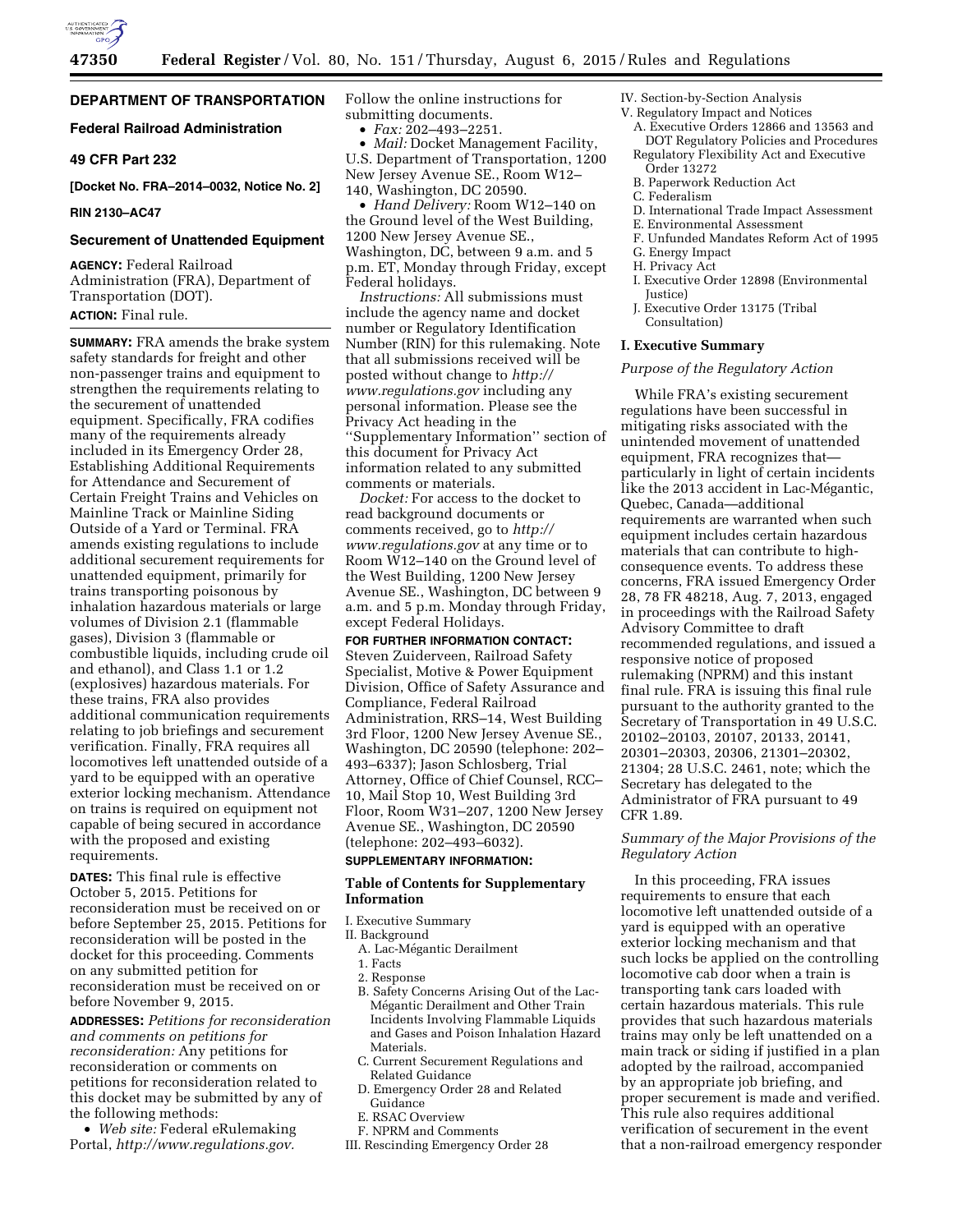may have been in a position to have affected the equipment.

*Costs and Benefits of the Proposed Regulatory Action* 

In this rule, the benefits (\$1,163,669 at a 7% discount, \$1,579,240 at a 3% discount) outweigh the costs (\$86,685 at

a 7% discount, \$99,909 at a 3% discount), with total net benefits over 20 years of \$1,076,984 at a 7% discount (or \$95,009 annualized) and \$1,478,331 at a 3% discount (or \$96,538 annualized).

|                                |                       | Discounted value      |  |  |
|--------------------------------|-----------------------|-----------------------|--|--|
| Discounted values              | Discount factor       |                       |  |  |
|                                | 7%                    | 3%                    |  |  |
| Costs                          |                       |                       |  |  |
|                                | \$36,685<br>50,000    | \$49,909<br>50,000    |  |  |
|                                |                       | 99,909                |  |  |
| <b>Benefits</b>                |                       |                       |  |  |
|                                | 180,873<br>982,786    | 250,666<br>1,328,573  |  |  |
|                                | 1,163,669             | 1,579,240             |  |  |
|                                | Discounted value      |                       |  |  |
| Discounted values net benefits | Discount factor       |                       |  |  |
|                                | 7%                    | 3%                    |  |  |
| Total                          | \$1,076,984<br>95,009 | \$1,479,331<br>96.538 |  |  |

## **II. Background**

In 2001, FRA issued regulations governing the securement of unattended equipment. 66 FR 4104, Jan. 17, 2001. These regulations have been effective in protecting against the risk of rolling equipment. Over the last few years, there has been a significant increase in the volume of rail traffic for certain types of commodities, such as petroleum crude oil (crude oil) and ethanol, both of which are highly flammable and often transported in large unit or ''key'' trains, as defined in the industry by the Association of American Railroads (AAR). *See* AAR Circular No. OT–55–N (Aug. 5, 2013), *available at [http://www.boe.aar.com/](http://www.boe.aar.com/CPC-1258%20OT-55-N%208-5-13.pdf) [CPC-1258%20OT-55-N%208-5-13.pdf.](http://www.boe.aar.com/CPC-1258%20OT-55-N%208-5-13.pdf)* 

Since 2009, there have been a number of serious rail accidents involving the transportation of large quantities of flammable liquids. A number of these accidents involved trains transporting large quantities of ethanol. However, since 2011, there has been significant growth in the rail transport of flammable crude oil, and FRA has seen a number of accident-related releases of crude oil in that time. One significant accident involving tank cars loaded with crude oil was the July 6, 2013, derailment in the town of Lac-Mégantic, Quebec, Canada. After reviewing the facts related to this derailment, FRA

concluded that additional action was necessary to eliminate an immediate hazard of death, personal injury, or significant harm to the environment, particularly in instances where certain hazardous materials are involved. Thus, FRA issued Emergency Order 28 requiring railroads to implement additional procedures to ensure the proper securement of equipment containing certain types and amounts of hazardous materials when left unattended. *See* 78 FR 48213, Aug. 7, 2013. Subsequent to the issuance of Emergency Order 28, FRA also enlisted the assistance of the Railroad Safety Advisory Committee (RSAC) to develop recommendations regarding the attendance and securement of railroad equipment transporting certain hazardous materials when left unattended in light of the requirements contained in Emergency Order 28.

#### *A. Lac-Me´gantic Derailment*

### 1. Facts

On July 6, 2013, in the town of Lac-Mégantic, Quebec, Canada, an accident involving tank cars loaded with petroleum crude oil occurred on track owned by Montreal, Maine & Atlantic Railway (MMA), a company

incorporated in the United States. The Transportation Safety Board (TSB) of Canada issued a report at the conclusion of its investigation into the incident, and the following is a summary of the TSB's factual findings.<sup>1</sup> On July 5, 2013, a locomotive engineer was operating freight train MMA–002 on the Sherbrooke Subdivision from Farnham (milepost 125.60) and at around 10:50 p.m. stopped near Nantes, Quebec (milepost 7.40) on its way to its destination, Brownville Junction, Maine. The train was approximately 4,700 feet long, weighed over 10,000 tons, and included a locomotive consist of 5 head-end locomotives and one VB car (which served as a type of specialpurpose caboose), one box car (buffer car), and 72 tank cars loaded with approximately 7.7 million liters of petroleum crude oil (UN 1267). The locomotive engineer parked train MMA–002 on the main line, on a descending grade of 1.2%, attempted to secure the train—including setting the independent brake, but not the automatic brake—and departed by automobile, leaving the train unattended. At around 11:40 p.m., a local resident reported a fire on the train. The local fire department was called and responded with another MMA employee. At approximately

<sup>1</sup>Railway Investigative Report R13D0054, TSB, July 6, 2013, *available at [http://www.tsb.gc.ca/eng/](http://www.tsb.gc.ca/eng/rapports-reports/rail/2013/R13D0054/R13D0054.pdf) [rapports-reports/rail/2013/R13D0054/](http://www.tsb.gc.ca/eng/rapports-reports/rail/2013/R13D0054/R13D0054.pdf) [R13D0054.pdf.](http://www.tsb.gc.ca/eng/rapports-reports/rail/2013/R13D0054/R13D0054.pdf)*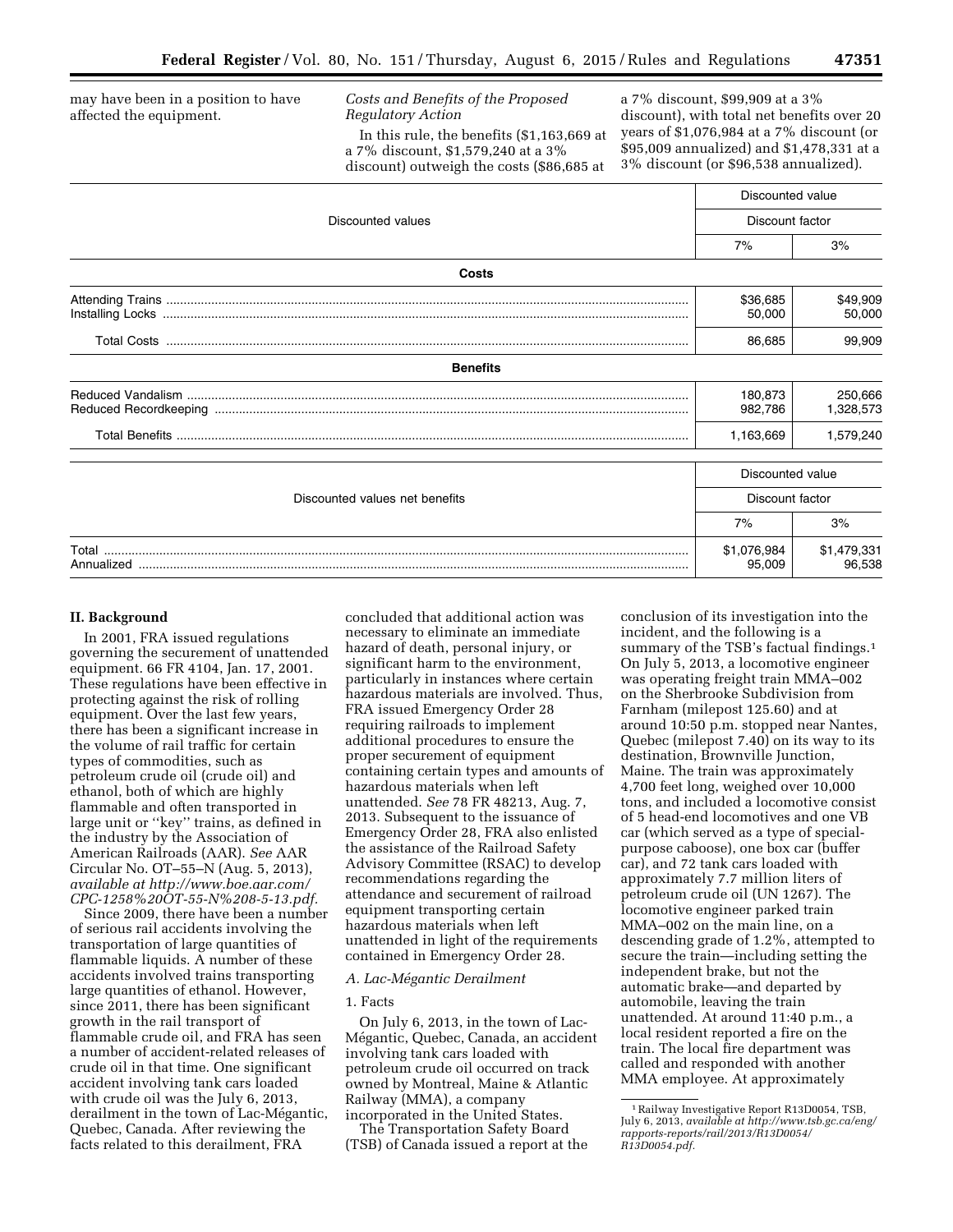midnight, the controlling locomotive was shut down and the fire extinguished. After the fire was extinguished, the fire department and the MMA employee left the site.

At approximately 1:00 a.m. the next day (the early morning of July 6th), the train began rolling and picking up speed down the descending grade toward the town of Lac-Mégantic, Quebec, located 7.2 miles away and approximately 30 miles from the United States-Canada border. At about 1:15 a.m., near the center of town, the train derailed. The locomotive consist, which separated from the train, did not derail and traveled an additional 1⁄2 mile before stopping.

The derailment caused a release of 6 million liters of petroleum crude oil, resulting in a large fire with multiple explosions and 47 fatalities.<sup>2</sup> There was also extensive damage to the town, and approximately 2,000 people were evacuated from the surrounding area.

#### 2. Response

In response to this accident, Transport Canada—the Canadian government department responsible for regulating transportation safety in Canada—issued an emergency railroad directive on July 23, 2013.3 While Transport Canada explained in the emergency directive that the cause of the accident in Lac-Mégantic remained unknown, the emergency directive stated that, ''in light of the catastrophic results of the Lac-Mégantic accident and in the interest of ensuring the continued safety and security of railway transportation, there is an immediate need to clarify the regime respecting unattended locomotives on main track and sidings and the transportation of dangerous goods in tank cars using a one person crew to address any threat to the safety and security of railway operations.'' As such, Transport Canada exercised its statutory emergency directive authority to order railroad companies in Canada to comply with certain requirements related to unauthorized entry into locomotive cabs, directional controls on locomotives, the application of hand brakes to cars left unattended for more than one hour, setting of the automatic

brake and independent brake on any locomotive attached to cars that are left unattended for one hour or less, attendance related to locomotives attached to loaded tank cars transporting dangerous goods on main track, and the number of crew members assigned to a locomotive attached to loaded tank cars transporting dangerous goods on a main track or siding.

Also on July 23, 2013, Transport Canada issued an accompanying order pursuant to paragraph 19(a)(1) of the Canadian Railway Safety Act directing railroad companies in Canada to formulate or revise certain railroad operating rules, respecting the safety and security of unattended locomotives, uncontrolled movements, and crew size requirements.4 The order provides that rules should be based on an assessment of safety and security risks, and shall at a minimum ensure that the cab(s) of unattended controlling locomotives are secure against unauthorized entry; ensure that the reverse levers (commonly referred to as a ''reversers'') of unattended locomotives are removed and secured; prevent uncontrolled movements of railway equipment by addressing the application of hand brakes; ensure the security of stationary railway equipment transporting dangerous goods; and provide for minimum operating crew requirements considering technology, length of train, speeds, classification of dangerous goods being transported, and other risk factors.

The Railway Association of Canada submitted proposed operating rules to Transport Canada on November 20, 2013. Transport Canada accepted the proposed rules submitted on December 26, 2013, making the operating rules applicable to all railway companies operating in Canada. *See* TC O 0–167. As a result, railroads operating in Canada are now required to comply with Canadian Rail Operating Rules (CROR) CROR 112, as amended.

CROR 62 pertains to ''Unattended engines.'' The term ''unattended'' is now defined in the CROR as ''when an employee is not in close enough proximity to take effective action.'' The new Canadian requirements, applicable to each engine left unattended outside of an attended yard or terminal, requires cab securement to prevent unauthorized entry and removal of the reverser from the engine when it does not have a high idle feature and not in sub-zero temperatures. *See* CROR 62 (TC O 0–

167). Transport Canada also approved expansive revisions to CROR 112, which now provides minimum requirements, acceptable methods, and factors to consider for securing equipment while switching en route or left unattended. *See* CROR 112 (TC O 0–167).

In direct response to the Lac-Mégantic derailment, DOT began taking actions consistent with Transport Canada to ensure the safe transportation of products by rail in the United States, with a particular focus on certain hazardous materials that present an immediate danger for communities and the environment in the event of a train accident. In Emergency Order 28, FRA sought to address the immediate dangers that arise from unattended equipment that is left unsecured on mainline tracks.

FRA has decided that Emergency Order 28 will sunset on the effective date of this final rule. AAR and the American Short Line and Regional Railroad Association (ASLRRA) concur in their comments. Until such time, however, Emergency Order 28 will remain in effect, as amended by FRA's August 27, 2013, letter approving with conditions a joint petition for relief from the AAR and the ASLRRA. Railroads are required to comply with Emergency Order 28, as amended, in addition to 49 CFR 232.103(n). As further discussed below, once Emergency Order 28 sunsets upon the effective date of this final rule, the requirements of the Emergency Order that are not promulgated in this final rule will no longer apply. Emergency Order 28, as amended, contains six securementrelated requirements governing when, where, and how certain hazardous materials tank cars may be left unattended, including certain communication requirements:

(1) A railroad must not leave equipment unattended on a mainline outside of a yard or terminal when the equipment includes a minimum number of loaded tank cars containing certain types of hazardous materials, referred to as ''Appendix A Materials''—5 or more tank cars containing materials poisonous by inhalation (PIH), including anhydrous ammonia and ammonia solutions and/or 20 rail car loads of flammable gases or liquids (*e.g.,* crude oil and ethanol)—until the railroad develops, adopts, and complies with a plan that identifies specific locations and circumstances when such equipment may be left unattended.5

(2) A railroad must develop a process for securing unattended equipment containing Appendix A Materials that includes: (a) Locking the controlling locomotive cab or

<sup>2</sup>*See id.; see also* Statistical Summary Railway Occurrences 2013, TSB, pp. 2, 5, *available at http: //www.tsb.gc.ca/eng/stats/rail/2013/ssro-2013.pdf.* 

<sup>3</sup>*See* Emergency Directive Pursuant to Section 33 of the Railway Safety Act, Safety and Security of Locomotives in Canada, July 23, 2013, available at *[http://news.gc.ca/web/article-en.do?nid=829609;](http://news.gc.ca/web/article-en.do?nid=829609) see also* Rail Safety Advisor Letter—09/13, Securement of Equipment and Trains Left Unattended, Transport Canada (July 18, 2013), *available at [http://www.tsb.gc.ca/eng/medias](http://www.tsb.gc.ca/eng/medias-media/sur-safe/letter/rail/2013/r13d0054/r13d0054-617-09-13.asp)[media/sur-safe/letter/rail/2013/r13d0054/r13d0054-](http://www.tsb.gc.ca/eng/medias-media/sur-safe/letter/rail/2013/r13d0054/r13d0054-617-09-13.asp) [617-09-13.asp.](http://www.tsb.gc.ca/eng/medias-media/sur-safe/letter/rail/2013/r13d0054/r13d0054-617-09-13.asp)* 

<sup>4</sup>Railroads operating within Canada were at the time of the Lac-Mégantic derailment, and are currently, required to comply with the Canadian Rail Operating Rules that have been approved by Transport Canada.

<sup>5</sup>AAR has voluntarily applied Emergency Order 28 to trains that have a single PIH materials tank car.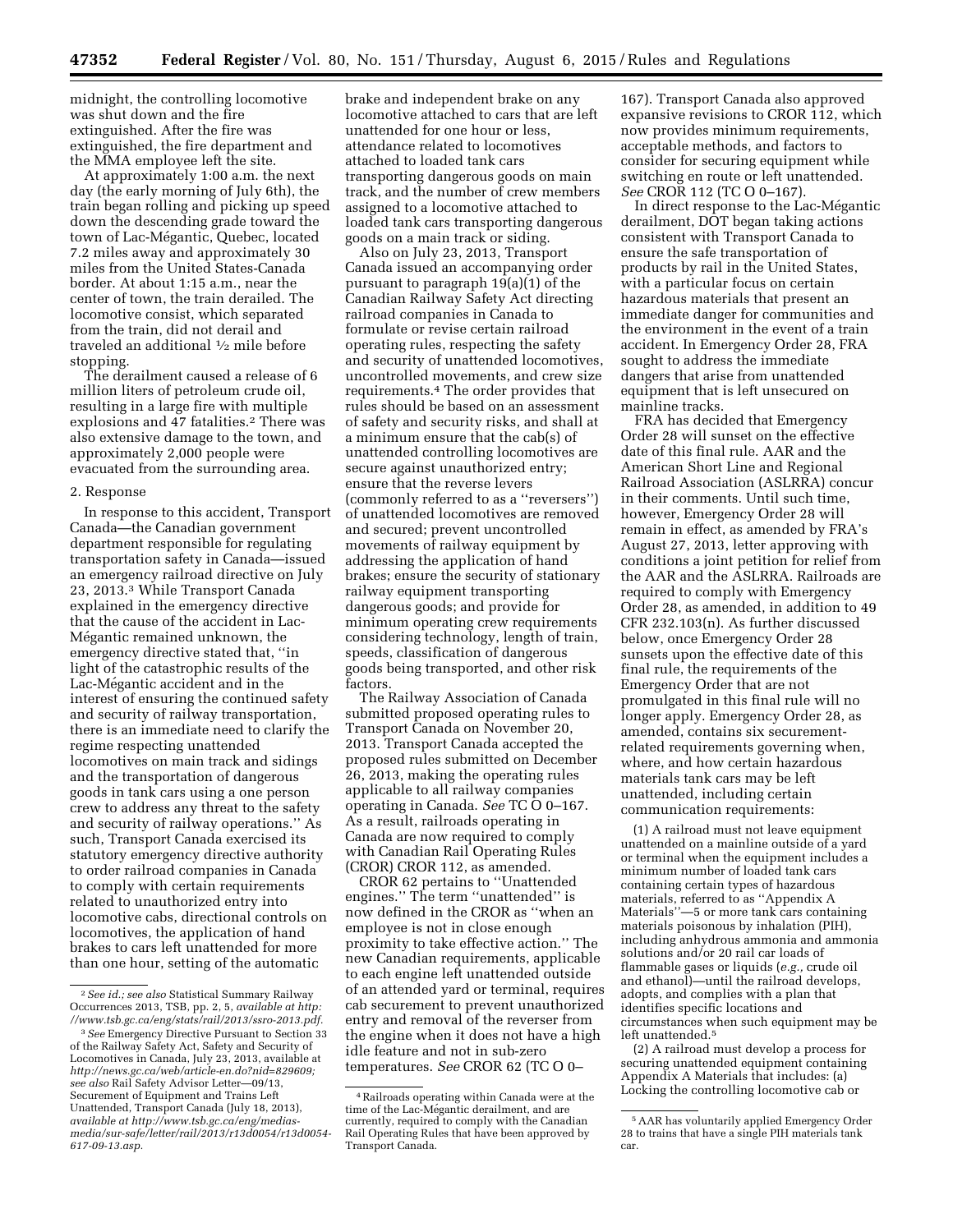removing and securing the reverser and (b) communication of pertinent securement information to the dispatcher for recordation.

(3) Each railroad must review and verify, and adjust, as necessary, existing procedures and processes related to the number of hand brakes to be set on all unattended trains and equipment.

(4) Each railroad must require a job briefing addressing securement for any job that will impact or require the securement of any equipment in the course in the course of the work being performed.

(5) Each railroad must ensure that a qualified railroad employee inspects all equipment that any emergency responder has been on, under, or between for proper securement before the train or vehicle is left unattended.

(6) Each railroad must provide notice to all employees affected by Emergency Order 28.

*See* 78 FR 48224, Aug. 7, 2013. Following a request from AAR and ASLRRA, FRA granted partial relief from Emergency Order 28's dispatcher communication requirement in certain limited situations. FRA's relief letter provides that a railroad employee may leave equipment unattended on a mainline or siding without contacting the train dispatcher when the employee is actively engaged in switching duties as long as the employee ensures that there is an emergency application of the air brakes, hand brakes are set in accordance with 49 CFR 232.103(n), and the employee has demonstrated knowledge of FRA and railroad securement requirements. *See* Letter from Robert C. Lauby, Acting Associate Administrator for Railroad Safety/Chief Safety Officer, Federal Railroad Administration, to Michael J. Rush, Associate General Counsel, AAR, and Keith T. Borman, Vice President and General Counsel, ASLRRA, (Aug. 27, 2013), *available at [https://](https://rsac.fra.dot.gov/meetings/20130829.php) [rsac.fra.dot.gov/meetings/](https://rsac.fra.dot.gov/meetings/20130829.php) [20130829.php.](https://rsac.fra.dot.gov/meetings/20130829.php)* 

Additionally, FRA and the Pipeline and Hazardous Materials Safety Administration (PHMSA) jointly issued a Safety Advisory to railroads and commodity shippers detailing eight recommended actions the industry should take to better ensure the safe transport of hazardous materials. *See*  Federal Railroad Administration Safety Advisory 2013-06, Lac-Mégantic Railroad Accident and DOT Safety Recommendations, 78 FR 48224, Aug. 7, 2013, *available at [http://](http://www.fra.dot.gov/eLib/details/L04720) [www.fra.dot.gov/eLib/details/L04720.](http://www.fra.dot.gov/eLib/details/L04720)*  These recommendations include: Reviewing the details and lessons learned from the Lac Mégantic accident; reviewing crew staffing levels; removing and securing the train's ''reverser'' when unattended; review of all railroad operating procedures, testing and

operating rules related to securing a train; reviewing Transport Canada's directives to secure and safely operate a train; and conducting a system-wide assessment of security risks when a train is unattended and identify mitigation efforts for those risks. Additionally, the Safety Advisory recommends testing and sampling of crude oil for proper classification for shipment, as well as a review of all shippers' safety and security plans. FRA also convened an emergency meeting of FRA's RSAC to begin the deliberative process with FRA's stakeholders, including railroad management, railroad labor, shippers, car owners, and others, as the agency considers requirements in Emergency Order 28 and recommendations in the Safety Advisory that should be made a part of its regulations.6

On August 19, 2014, the TSB released its Railway Investigation Report R13D0054, citing 18 causal and contributing factors, plus an additional 16 findings as to risk, concerning the accident at Lac-Mégantic. FRA believes that it is taking—or has already taken action concerning each of those factors. The TSB notably included in its list of factors the MMA's weak safety culture and ineffective oversight on train securement. The report also identified factors relating directly to train securement such as insufficient hand brakes and improper hand brake test applications. The requirements in this final rule intend to enhance safety culture and oversight that addresses train securement. For instance, as further discussed below, FRA is mandating by regulation the implementation of operating rules and practices requiring that securement be part of all relevant job briefings. This final rule also requires verification with a qualified person that equipment is adequately and effectively secured in accordance with the regulations before being left unattended. These requirements aim to increase the safety dialog between railroad employees and to provide enhanced oversight within the organization. In doing so, these

communications should better ensure that crew members apply the proper number of hand brakes, and more correctly apply hand brake tests, on unattended equipment. Also notable was the report's findings as to risk that states: ''If trains are left unattended in easily accessible locations, with locomotive cab doors unlocked and the reverser handle available in the cab, the risk of unauthorized access, vandalism, and tampering with locomotive controls is increased.'' This final rule directly addresses this concern with requirements relating to the installation and use of locomotive exterior door locks and reverser removal.

## *B. Safety Concerns Arising Out of the Lac-Me´gantic Derailment and Other Train Incidents Involving Flammable Liquids and Gases and Poison Inhalation Hazard Materials*

The vast majority of hazardous materials shipped by rail each year arrive at their destinations safely and without incident. Indeed, in calendar year 2013, there were only 18 accidents in which a hazardous material was released (involving a total of 78 cars) out of approximately 1.6 million shipments of hazardous material transported in rail tank cars in the United States. However, the Lac-Mégantic incident demonstrates the substantial potential for danger that exists when an unattended train rolls away and derails resulting in the sudden release of hazardous materials into the environment. Although the Lac-Mégantic incident occurred in Canada, the freight railroad operating environment in Canada is similar to that in the United States, and a number of railroads operate in both countries.7 Freight railroads in the United States also transport a substantial amount and variety of hazardous materials, including PIH materials, also known as materials toxic by inhalation (TIH), and explosive materials. Moreover, an increasing proportion of the hazardous materials transported by rail is classified as flammable.8

<sup>6</sup>The RSAC was given three tasks. In addition to developing securement recommendations, it was also tasked with developing recommendations addressing issues relating to train crew size and hazardous materials such as identification and classification of hazardous materials, operational controls, and handling of certain hazardous materials shipments. The RSAC hazardous materials working group was able to reach consensus on amending the definitions of ''residue'' and ''key train'' and clarifying the jurisdiction concerning loading, unloading, and storage of hazardous materials before and during transportation. These recommendations have been provided to PHMSA, which has regulatory authority over hazardous materials shipments.

<sup>7</sup>As an example, MMA formerly operated in both the United States and Canada, with approximately 510 miles of track in Maine, Vermont, and Quebec, and the tank cars transporting the crude oil that derailed in Lac-Mégantic originated in the Williston Basin of North Dakota. A discussion concerning the applicable Canadian securement requirements can be found above in the section titled "2. Response, which addresses the actions taken by the United States and Canada in direct response to the Lac-Mégantic incident.

<sup>8</sup>PHMSA prescribes a comprehensive regulatory safety system that categorizes hazardous materials into nine hazard classes based on the type of hazards presented by the materials. *See* 49 CFR parts 172 and 173. Under PHMSA's regulations, crude oil, in most forms, meets the definition of a Continued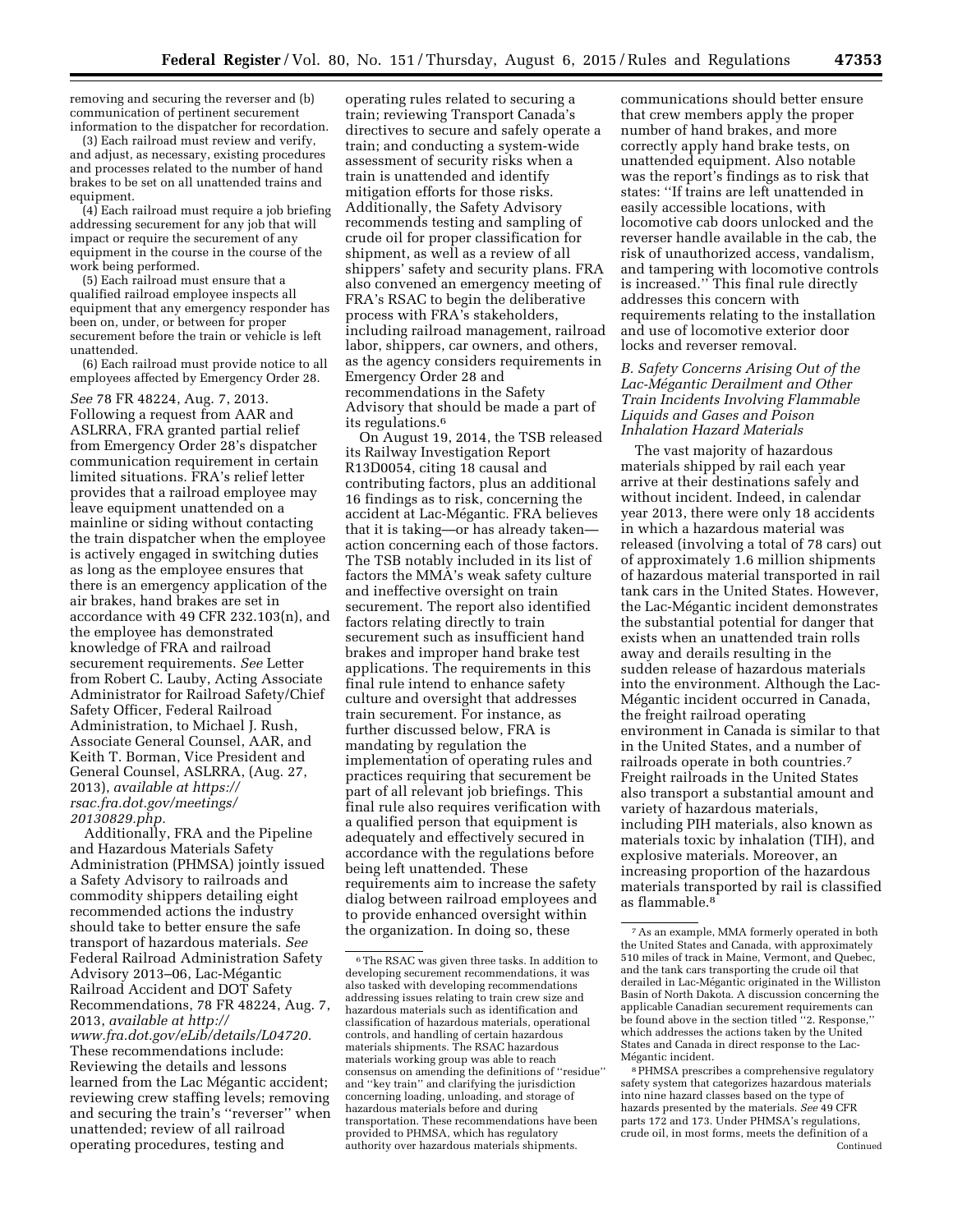The MMA train in the Lac-Mégantic incident was transporting 72 carloads of crude oil with five locomotives, a VB car, and a loaded box car. A similar type of train consist is commonly found on rail lines in the United States, because crude oil is often transported in solid blocks or by a unit train consisting entirely of tank cars containing crude oil. Crude oil is generally classified by an offeror as a Class 3 flammable liquid; per PHMSA's Hazardous Materials Regulations (HMR), however, its packing group can be I, II, or III depending on the blend of constituent crude oils.9 According to the AAR, crude oil traffic increased 68-fold in the United States between 2005 and 2013. Much of this growth has occurred because of developments in North Dakota, as the Bakken formation in the Williston Basin has become a major source for oil production in the United States. Texas also has contributed to the growth of crude oil shipments by rail. As a result, carloads of crude oil increased from approximately 81,452 in 2011 to approximately 485,384 in 2013. The Bakken crude oil from North Dakota is primarily shipped via rail to refineries located near the U.S. Gulf Coast particularly in Texas and Louisiana—or to pipeline connections, most notably to connections located in Oklahoma. Crude oil is also shipped via rail to refineries on the East Coast and West Coast, and to a lesser extent, refineries in other regions of the U.S.10

All indications from the U.S. Department of Energy's U.S. Energy Information Administration (EIA) are that rail capacity for Bakken crude oil from the Williston Basin will continue to expand to meet production.11 Rail shipments from the North Dakota region are forecast to increase over the next

10*See* AAR's May 2013 paper ''Moving Crude Oil by Rail'', available online at: *[https://www.aar.org/](https://www.aar.org/safety/Documents/Assets/Transportation_of_Crude_Oil_by_Rail.pdf) [safety/Documents/Assets/Transportation](https://www.aar.org/safety/Documents/Assets/Transportation_of_Crude_Oil_by_Rail.pdf)*\_*of*\_ *Crude*\_*Oil*\_*by*\_*[Rail.pdf.](https://www.aar.org/safety/Documents/Assets/Transportation_of_Crude_Oil_by_Rail.pdf)* 

11*See* EIA reports ''Bakken crude oil price differential to WTI narrows over last 14 months,'' available online at: *[http://www.eia.gov/](http://www.eia.gov/todayinenergy/detail.cfm?id=10431) [todayinenergy/detail.cfm?id=10431;](http://www.eia.gov/todayinenergy/detail.cfm?id=10431)* and ''Rail delivery of U.S. oil and petroleum products continues to increase, but pace slows,'' available online at: *[http://www.eia.gov/todayinenergy/](http://www.eia.gov/todayinenergy/detail.cfm?id=12031) [detail.cfm?id=12031.](http://www.eia.gov/todayinenergy/detail.cfm?id=12031)* 

two years (as are pipeline shipments). Much of the near-term growth in rail originations is a function of how quickly rail car manufacturers can meet the demand by producing new tank cars, primarily for transporting Bakken crude oil. The rise in rail originations in crude oil is subject to changes in the number of tank cars available, price of crude oil, overall production of crude oil in that region; and if, or how quickly, additional pipeline capacity from that region comes online. However, for the foreseeable future, all indications are for continued growth of rail originations of crude in that region as new tank car fleets come online to meet demand.

As demonstrated by the Lac-Mégantic derailment, in a high-consequence incident, crude oil is problematic when released because it is flammable. This risk is compounded because it is commonly shipped in large unit trains. Subsequent to the Lac-Mégantic derailment, the United States has seen at least three major rail-related incidents involving crude oil unit trains that evidence the dangerous results that can occur when crude oil is not transported safely. FRA recognizes that none of these three derailments resulted from a roll-away situation that would have been addressed by this rule.

On April 30, 2014, there was derailment near downtown Lynchburg, Virginia, of an eastbound CSX Transportation, Inc. (CSX) unit train consisting of 105 tank cars loaded with crude oil. Seventeen of the train's cars derailed. One of the tank cars was breached, leading to a crude oil fire. Emergency responders were forced to evacuate approximately 400 individuals and 20 businesses from the immediate area. Additionally, three of the derailed tank cars came to rest in the adjacent James River, causing up to 30,000 gallons of crude oil to be spilled into the river. The National Transportation Safety Board (NTSB) and DOT both investigated this accident and determined that it was caused by a sudden rail failure under the moving train.

On December 30, 2013, a westbound grain train derailed 13 cars near Casselton, North Dakota, fouling main track 2.12 Simultaneously, an eastbound crude oil unit train was operating on main track 2. The crude oil unit train reduced its speed and collided with a derailed car that was fouling, resulting in the derailment of the head-end

locomotives and the first 21 cars of the crude oil unit train. Eighteen of the 21 derailed tank cars ruptured, releasing an estimated 400,000 gallons of crude. The ruptured tank cars ignited causing an explosion. There were no reported injuries by either train crew, nor were there any injuries to the public; however, about 1,400 people were evacuated. Damages from the derailment are estimated at \$6.1 million.13

Also, on November 8, 2013, a 90-car crude oil train derailed in a rural area near Aliceville, Alabama. The crude oil shipment had originated in North Dakota and was bound for Walnut Hill, Florida, to be transported by a regional pipeline to a refinery in Saraland, Alabama. More than 20 cars derailed and at least 11 cars ignited, resulting in an explosion and fire. Although there were no reported injuries, an undetermined amount of crude oil escaped from derailed cars and fouled a wetlands area near the derailment site.

The dangers related to crude oil trains are not necessarily unique. They also exist with other hazardous materials such as ethanol, which is another flammable liquid that is commonly transported in large quantities by rail. In 2012, more carloads of ethanol were transported via rail than any other hazardous material. The railroads experienced an increase in ethanol traffic of 442 percent between 2005 and 2010. Although in 2013 the number of carloads dropped by 10 percent from 2010 levels, there were still approximately 297,000 carloads transported by rail. Since 2009, there have been at least six major mainline derailments resulting in the breach of tank cars containing ethanol. While FRA recognizes that none of these six derailments resulted from a roll-away situation, they are instructive on the destructive potential of a derailment involving tank cars containing flammable products:

• On August 5, 2012, in Plevna, Montana, a BNSF Railway Co. train derailed 18 cars while en route from Baker, Montana. Seventeen of the 18 cars were tank cars loaded with denatured alcohol, a form of ethanol. Five of the cars caught on fire resulting in explosions, the burning of surrounding property not within the railroad's right-of-way, and the evacuation of the immediate area.

• On July 11, 2012, in Columbus, Ohio, a Norfolk Southern Railway Co. train derailed while operating on main track. Thirteen tank cars containing ethanol derailed resulting in a fire and

<sup>&#</sup>x27;'Class 3'' hazardous material, which signifies that it is a flammable liquid. Ethanol, discussed below, also is a Class 3 hazardous material. PIH materials, referenced above, include ''Class 2 and Division 2.3'' gases and ''Class 6, and Division 6.1'' poisons other than gases. Chlorine gas and anhydrous ammonia are two examples of PIH materials (Division 2.3) that are commonly transported by rail.

<sup>9</sup>PHMSA uses packing groups to categorize hazardous materials according to the danger presented. Hazardous materials in Packing Group I present great danger; Packing Group II present medium danger; and Packing Group III presents minor danger. *See* 49 CFR 171.8.

<sup>12</sup>This derailment currently is being investigated by the National Transportation Safety Board (NTSB), and information regarding this incident can be found at the NTSB Web site. *See [http://](http://www.ntsb.gov/doclib/reports/2014/Casselton_ND_Preliminary.pdf) [www.ntsb.gov/doclib/reports/2014/Casselton](http://www.ntsb.gov/doclib/reports/2014/Casselton_ND_Preliminary.pdf)*\_*ND*\_ *[Preliminary.pdf.](http://www.ntsb.gov/doclib/reports/2014/Casselton_ND_Preliminary.pdf)* 13*See id.*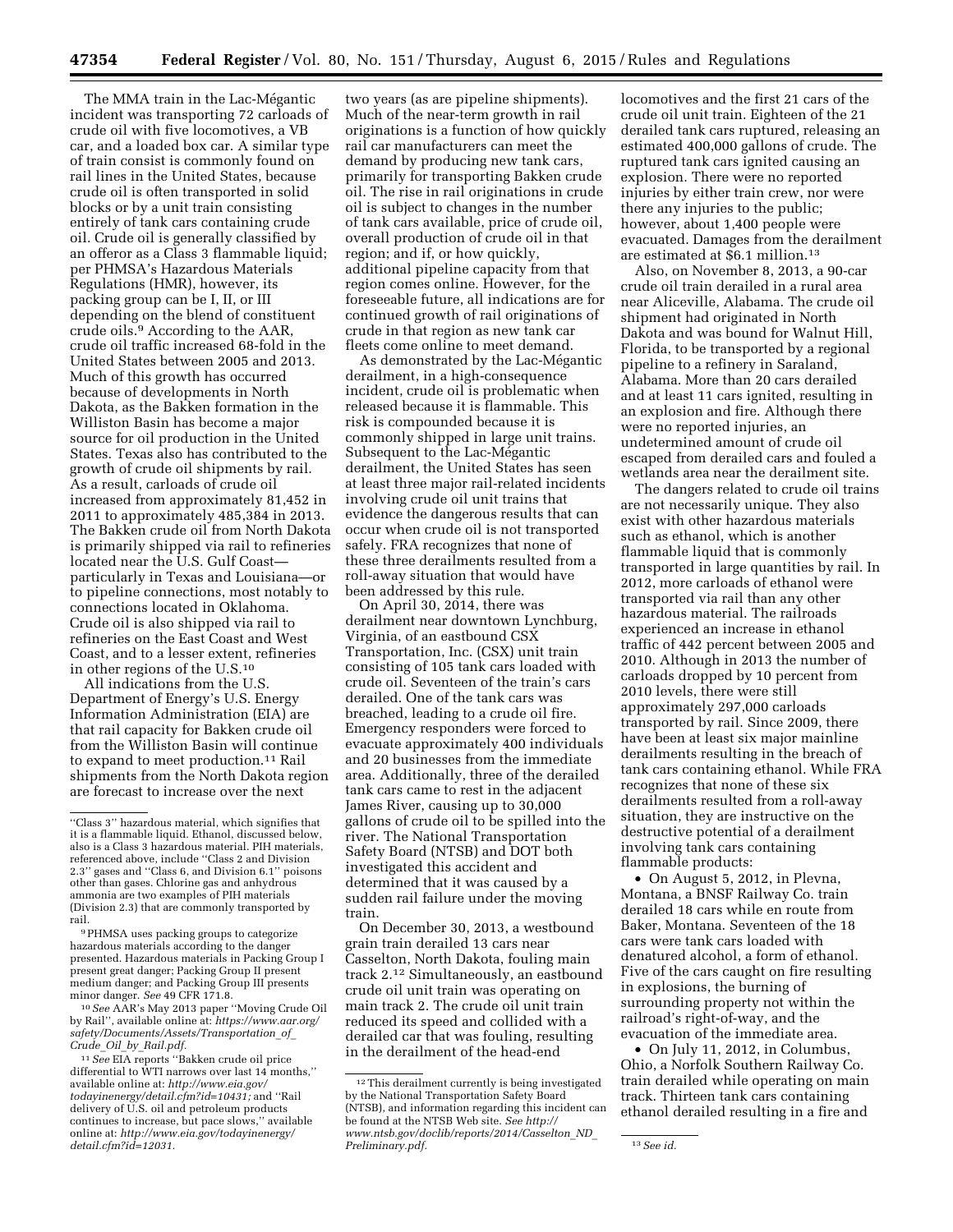the evacuation of 100 people within a one-mile radius of the derailment.

• On February 6, 2011, in Arcadia, Ohio, a Norfolk Southern Railway Co. train operating on single main track derailed 33 tank cars loaded with ethanol. The derailment caused a major fire and forced the evacuation of a onemile radius around the derailment.

• On June 19, 2009, in Cherry Valley, Illinois, a Canadian National Railway train derailed 19 tank cars loaded with ethanol. Thirteen of the 19 derailed cars caught fire, and there were reports of explosions. One person died, and there were 9 reported injuries related to the fire. Additionally, approximately 600 residences were evacuated within a 1⁄2 mile radius of the derailment.

• On October 7, 2011, at about 2:14 a.m. CDT, at milepost 121.8 on the No. 1 Subdivision near Tiskilwa, Illinois, an eastbound Iowa Interstate Railroad (IAIS) freight train No. RI–BI–06—with two locomotives and 131 cars—derailed its head 26 cars. The derailed cars included ten cars of ethanol, several of which were breached and lost a substantial amount of their product, resulting in a fire and an evacuation of about 800 residents. The emergency responses began almost immediately and were supported by surrounding local fire and police departments to control and suppress the fire and execute the evacuation. The fire suppression was sustained over two and half days. There were no injuries or fatalities.

• On February 4, 2015, in Dubuque, Iowa, a Canadian Pacific Railway unit train—with 13 of its 80 tank cars containing denatured alcohol—derailed, with at least one of the cars falling into the Mississippi River. Three of the cars caught fire and there was a release of an unknown quantity of denatured alcohol into the river. Officials established a half-mile evacuation zone, but there were no occupied structure in that area.

While these accidents were serious, their results had potential for higherconsequence outcomes. The higherconsequence releases created the potential for additional deaths, injuries, property damage, and environmental damage.

There are other hazardous materials that have similar potential for higherconsequence danger. For example, accidents involving trains transporting other hazardous materials, including PIH materials such as chlorine and anhydrous ammonia, can also result in serious consequences as evidenced by the following accidents:

• On January 6, 2005, in Graniteville, South Carolina, a Norfolk Southern Railway Co. train collided with another

Norfolk Southern Railway Co. train that was parked on a customer side track, derailing both locomotives and 16 cars of the moving train. The accident was caused by a misaligned switch. Three tank cars containing chlorine derailed, one of which was punctured. The resulting chlorine exposure caused 9 deaths, approximately 554 people were taken to local hospitals, and an additional 5,400 people within a onemile radius of the site were evacuated by law enforcement personnel. FRA's analysis of the total cost of the accident was \$126 million, including fatalities, injuries, evacuation costs, property damage, environmental cleanup, and track out of service.

• On June 28, 2004, near Macdona, Texas, a Union Pacific Railroad Co. train passed a stop signal and collided with a BNSF Railway Co. train. A chlorine car was punctured, and the chlorine gas that was released killed three and injured 32.

• On January 18, 2002, a Canadian Pacific Railway train containing 15 tank cars of anhydrous ammonia derailed half a mile from the city limits of Minot, North Dakota due to a breaking of the rail at a joint. Five of these tank cars ruptured, which resulted in an ammonia vapor that spread 5 miles downwind over an area where 11,600 people lived. The accident caused one death, 11 serious injuries, and 322 minor injuries. Environmental cleanup costs reported to the NTSB were \$8 million.

• On July 18, 2001, 11 of 60 cars in a CSX Transportation, Inc. freight train derailed while passing through the Howard Street Tunnel in downtown Baltimore, Maryland. The train included 8 tank cars loaded with hazardous material; 4 of these were among the cars that derailed. A leak in a tank car containing tripropylene resulted in a chemical fire. A break in a water main above the tunnel flooded both the tunnel and the streets above it with millions of gallons of water.

FRA recognizes that these four incidents did not result from a roll-away situation. However, they illustrate the destructive potential of PIH materials' derailments.

While train accidents involving hazardous materials are caused by variety of factors, nearly one-half of all accidents are related to railroad human factors or equipment defects. FRA's data shows that since 2009, human factors have been the most common cause of reportable train accidents. Based on FRA's accident reporting data for the period from 2010 through May 2014, approximately 34 percent of reported train accidents/incidents, as defined by 49 CFR 225.5, were human factorcaused.14 With regard to the securement of unattended equipment, specifically, FRA accident/incident data indicates that approximately 8.7 percent of reported human factor-caused train accidents/incidents from calendar year 2010 until May 2014 were the result of improper securement, which means that improper securement is the cause of approximately 2.9 percent of all reported accidents/incidents.15 The types of securement errors that typically lead to accidents/incidents include failing to apply any hand brakes at all, failing to apply a sufficient number of hand brakes, and failing to correctly apply hand brakes. Emergency Order 28 and this final rule intends to address some of the human factors failures that may cause unattended equipment to be improperly secured to protect against a derailment situation similar to that which occurred in Lac-Mégantic.

## *C. Current Securement Regulations and Related Guidance*

As previously noted, FRA has existing regulations—issued years before the accident at Lac-Mégantic and promulgation of Emergency Order 28 designed to ensure that trains and vehicles are properly secured before being left unattended. *See* 49 CFR 232.103(n). In FRA's view, if existing regulations are followed, the risk of movement of unattended equipment is substantially reduced. Despite the demonstrated effectiveness of FRA's current securement regulations, FRA has determined that the increased shipments of hazardous materials such as crude oil and ethanol, combined with the potential for higher-consequences from any accident that might occur due to improper securement, particularly on mainline track and mainline sidings outside of a yard, proper securement has become a serious and immediate safety concern. Therefore, FRA established additional securement measures in Emergency Order 28 to ensure the continued protection of the health and safety of railroad employees, the general public, and the environment. In this final rule, FRA establishes permanent rules to strengthen the current regulations and ensure public safety by adopting the necessary and effective

<sup>14</sup>FRA estimates that there were a total of approximately 8976 accidents/incidents reported during that time period. Approximately 3030 of those accidents/incidents were caused by human factors, and 906 involved equipment that was placarded as containing hazardous materials.

<sup>&</sup>lt;sup>15</sup> There were a total of approximately 264 reported accidents/incidents that were caused by securement errors. Of those 264 accidents/ incidents, approximately 98 involved equipment that was placarded as containing hazardous materials.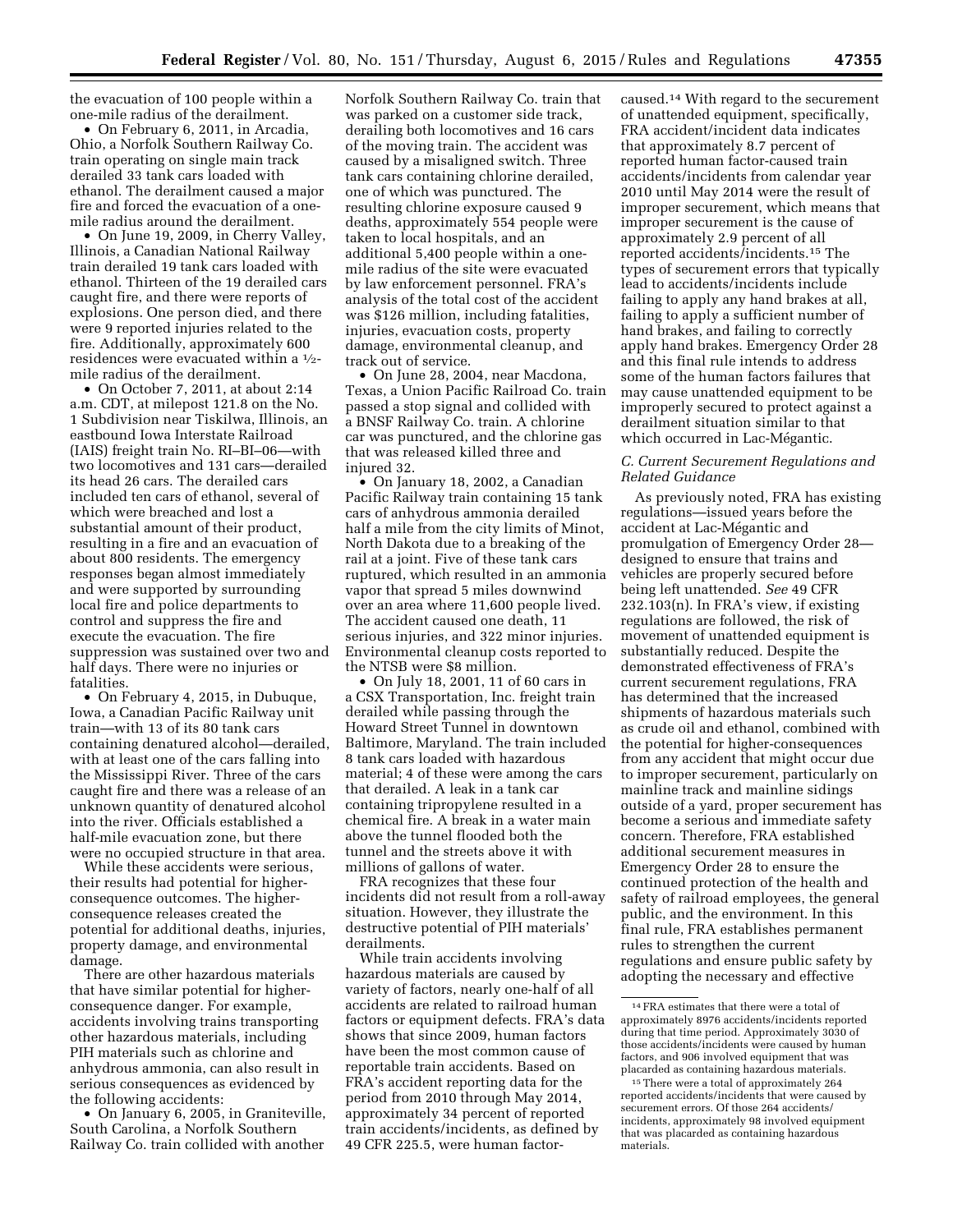securement measures FRA included in Emergency Order 28 as part of its immediate response to the Lac-Mégantic derailment.

The current regulations define ''unattended equipment'' as ''equipment left standing and unmanned in such a manner that the brake system of the equipment cannot be readily controlled by a qualified person.'' *Id.* Section 232.103(n) generally addresses the securement of unattended equipment by stating that a train's air brakes must not be depended on to hold equipment standing unattended on a grade. More specifically, § 232.103(n) also requires that the railroad apply a sufficient number of hand brakes to hold the equipment with the air brakes released and that the brake pipe pressure be reduced to zero with the angle cock opened on one end of a cut of cars when not connected to a locomotive or other compressed air source. The existing regulations also require railroads to develop a process or procedure for verifying that the hand brakes applied are sufficient to hold the equipment with the air brakes released. When dealing with locomotives and locomotive consists, § 232.103(n)(3) establishes specific additional requirements:

• All hand brakes must be fully applied on all locomotives in the lead consist of an unattended train.

• All hand brakes must be fully applied on all locomotives in an unattended locomotive consist outside of yard limits.

• The minimum requirement for an unattended locomotive consist within yard limits is that the hand brake must be fully applied on the controlling locomotive.

• Railroads must develop, adopt, and comply with procedures for securing any unattended locomotive that is not equipped with an operative hand brake. Additionally, FRA continues to require each railroad to adopt and comply with instructions addressing each unattended locomotive's position of the throttle, generator field switch, isolation switch, and automatic brake valve and the status of its reverser and independent brakes. *See* 49 CFR 232.103(n)(4).

FRA has also issued guidance documents interpreting these regulations. For instance, on March 24, 2010, FRA issued Technical Bulletin MP&E 2010–01, Enforcement Guidance Regarding Securement of Equipment with Title 49 Code of Federal Regulations Section 232.103(n) (TB 10– 01), *available at [http://www.fra.dot.gov/](http://www.fra.dot.gov/eLib/details/L02394)  [eLib/details/L02394.](http://www.fra.dot.gov/eLib/details/L02394)* While FRA continues to believe that the securement

requirements of § 232.103 are not met where there is a complete failure to apply even a single hand brake on unattended equipment, FRA also recognizes that there are times when it is necessary to have unsecured equipment, such as during switching activities when assembling and disassembling trains within classification yards. Therefore, TB 10– 01 has provided guidance regarding alternative forms of securement in such instances. For example, TB 10–01 notes that FRA will allow a train crew cutting away from a cut of cars to initiate an emergency brake application on the cut of cars, and then close the angle cock, if the crew is taking a locomotive consist directly to the opposite end of the cut of cars to in order to couple the locomotive consist to the cars or to open the angle cock at the other end and leave the angle cock open and vented to the atmosphere, as required under 49 CFR 232.103(n)(2). Additionally, TB 10– 01 makes clear that FRA will allow the use of skates and retarders in hump classification yards, classification yards with bowl tracks, or flat switching yards if the retarders and skates are used within their design criteria and as intended. In the NPRM to this proceeding, FRA considered codifying TB 10–01 by amending the rule at the final rule stage of this proceeding. The final rule makes the amendment considered and codifies the existing guidance contained in TB 10–01. This particular amendment does not include any additional requirements from the original guidance issued in the technical bulletin and is further explained below.

Also notable is that in 2013 and 2014, FRA and PHMSA undertook nearly two dozen actions to enhance the safe transport of crude oil. This comprehensive approach included nearand long-term steps such as the following: launching ''Operation Classification'' in the Bakken region to verify that crude oil is properly classified; issuing safety advisories, alerts, emergency orders and regulatory updates; conducting special inspections; aggressively moving forward with a rulemaking to enhance tank car standards; and reaching agreement with railroad companies on a series of immediate voluntary actions including reducing speeds, increasing inspections, using new brake technology and investing in first responder training. Most of those actions have been well outside the scope of securement. However, FRA references these actions here to help place this rulemaking in the broader context of DOT's wide-ranging response to the safety issues created by

these trains. For a summary of these actions, *see* Federal Railroad Administration's Action Plan for Hazardous Materials Safety, Federal Railroad Administration (May 20, 2014) *available at [http://www.fra.dot.gov/](http://www.fra.dot.gov/eLib/details/L04721) [eLib/details/L04721.](http://www.fra.dot.gov/eLib/details/L04721)* 

Additionally, in August 2014, PHMSA, in coordination with FRA, published an NPRM proposing enhanced tank car standards and operational controls for high-hazard flammable trains, which is defined as a single train carrying 20 or more tank cars of a Class 3 flammable liquid in a continuous block or a single train carrying 35 or more tank cars of a Class 3 flammable liquid throughout the train consist. *See* ''Hazardous Materials: Enhanced Tank Car Standards and Operational Controls for High-Hazard Flammable Trains,'' 79 FR 45015, Aug. 1, 2014. PHMSA recently issued that final rule including operational controls considered in the PHMSA NPRM such as speed restrictions and enhanced braking systems for HHFTs. *See* 80 FR 26643, May 8, 2015. FRA expects that the operational controls contemplated in that PHMSA final rule will work in concert with the securement requirements that FRA is implementing in this final rule.

## *D. Emergency Order 28 and Related Guidance*

On August 2, 2013, FRA issued Emergency Order 28 establishing additional requirements on the treatment of securement of unattended equipment. On the same date, FRA issued a related Safety Advisory and announced an emergency RSAC meeting. *See* Federal Railroad Administration Safety Advisory 2013– 06, Lac-Mégantic Railroad Accident and DOT Safety Recommendations, 78 FR 48224, Aug. 7, 2013, *available at [http://](http://www.fra.dot.gov/eLib/details/L04720) [www.fra.dot.gov/eLib/details/L04720.](http://www.fra.dot.gov/eLib/details/L04720)*  FRA also subsequently issued guidance related to Emergency Order 28 and granted partial relief from Emergency Order 28 to the AAR and ASLRRA. *See*  Guidance on Emergency Order 28 (Aug. 21, 2013), *available at [https://](https://rsac.fra.dot.gov/meetings/20130829.php) [rsac.fra.dot.gov/meetings/](https://rsac.fra.dot.gov/meetings/20130829.php) [20130829.php;](https://rsac.fra.dot.gov/meetings/20130829.php)* Letter from Robert C. Lauby, Acting Associate Administrator for Railroad Safety/Chief Safety Officer, FRA, to Michael J. Rush, Associate General Counsel, AAR, and Keith T. Borman, Vice President and General Counsel, American Short Line and Regional Railroad Association, (Aug. 27, 2013), *available at [https://](https://rsac.fra.dot.gov/meetings/20130829.php) [rsac.fra.dot.gov/meetings/](https://rsac.fra.dot.gov/meetings/20130829.php) [20130829.php.](https://rsac.fra.dot.gov/meetings/20130829.php)*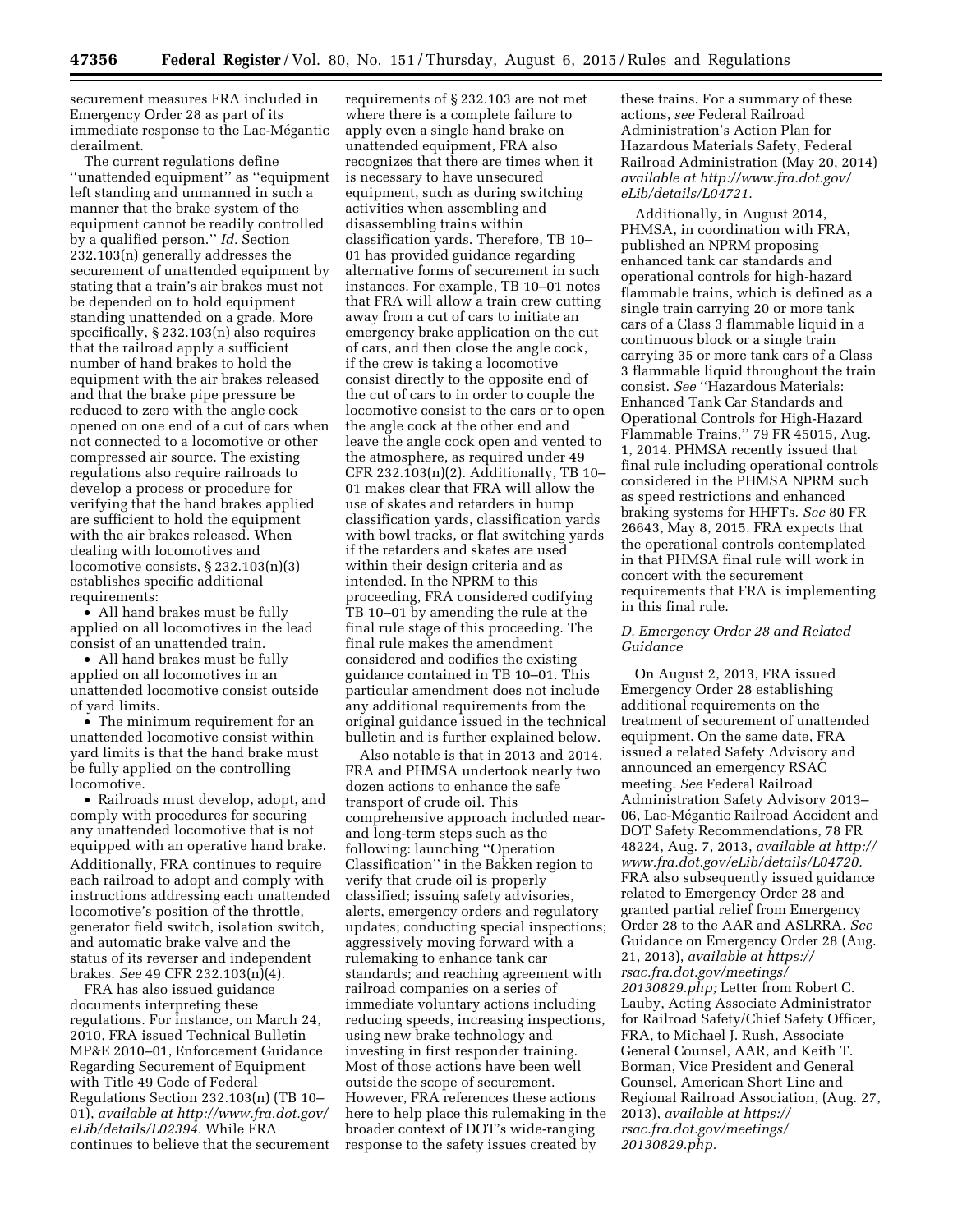*E. RSAC Overview* 

In March 1996, FRA established the RSAC, which provides a forum for collaborative rulemaking and program development. RSAC includes representatives from all of the agency's major stakeholder groups, including railroads, labor organizations, suppliers and manufacturers, and other interested parties. A list of RSAC members follows:

• American Association of Private Railroad Car Owners (AARPCO);

• American Association of State Highway & Transportation Officials (AASHTO);

• American Chemistry Council (ACC);

- American Petroleum Institute (API);
- American Public Transportation

Association (APTA);

• ASLRRA;

• American Train Dispatchers

Association (ATDA);

• AAR;

- Association of State Rail Safety Managers (ASRSM);
- Association of Tourist Railroads and Railway Museums (ATRRM);
- Brotherhood of Locomotive
- Engineers and Trainmen (BLET);
- Brotherhood of Maintenance of Way Employes Division (BMWED);
- Brotherhood of Railroad Signalmen

(BRS);

- Chlorine Institute;
- Federal Transit Administration  $(FTA):*$ 
	- Fertilizer Institute;
	- Institute of Makers of Explosives;

• International Association of Machinists and Aerospace Workers

 $[IAM]:$ 

- International Brotherhood of Electrical Workers (IBEW);
- Labor Council for Latin American Advancement (LCLAA);\*
- League of Railway Industry Women;\*
- National Association of Railroad Passengers (NARP);
- National Association of Railway Business Women;\*
- National Conference of Firemen & Oilers;
- National Railroad Construction and Maintenance Association (NRC);
- National Railroad Passenger
- Corporation (Amtrak);

• National Transportation Safety Board (NTSB);\*

• Railway Passenger Car Alliance (RPCA)

- Railway Supply Institute (RSI);
- Safe Travel America (STA);

• Secretaria de Comunicaciones y Transporte;\*

• SMART Transportation Division (SMART TD);

• Transport Canada;\*

• Transport Workers Union of America (TWU);

• Transportation Communications International Union/Brotherhood of Railway

- Carmen (TCIU/BRC);
- Transportation Security

Administration (TSA). \* Indicates associate, non-voting membership.

When appropriate, FRA assigns a task to RSAC, and after consideration and debate, RSAC may accept or reject the task. If accepted, RSAC establishes a working group that possesses the appropriate expertise and representation of interests to develop recommendations to FRA for action on the task. These recommendations are developed by consensus. The working group may establish one or more task forces or other subgroups to develop facts and options on a particular aspect of a given task. The task force, or other subgroup, reports to the working group. If a working group comes to consensus on recommendations for action, the package is presented to RSAC for a vote. If the proposal is accepted by a simple majority of RSAC, the proposal is formally recommended to FRA. FRA then determines what action to take on the recommendation. Because FRA staff play an active role at the working group level in discussing the issues and options and in drafting the language of the consensus proposal, and because the RSAC recommendation constitutes the consensus of some of the industry's leading experts on a given subject, FRA is often favorably inclined toward the RSAC recommendation. However, FRA is in no way bound to follow the recommendation and the agency exercises its independent judgment on whether the recommended rule achieves the agency's regulatory goals, is soundly supported, and is in accordance with applicable policy and legal requirements. Often, FRA varies in some respects from the RSAC recommendation in developing the actual regulatory proposal or final rule. Any such variations would be noted and explained in the rulemaking document issued by FRA. If the working group or RSAC is unable to reach consensus on recommendations for action, FRA resolves the issue(s) through traditional rulemaking proceedings or other action.

The RSAC convened an emergency session on August 29, 2013, in response to the accident at Lac-Mégantic, to brief members on the preliminary findings of the accident, to discuss the safety issues related to the accident, and to discuss Emergency Order 28. At that meeting, the RSAC accepted Task No. 13–03 to

refer to the Securement Working Group (SWG) the responsibility of ensuring that ''appropriate processes and procedures are in place to ensure that any unattended trains and vehicles on mainline track or mainline sidings outside of a yard or terminal are properly secured against unintended movement, and as appropriate, such securement is properly confirmed and verified.'' In doing so, the SWG was tasked with reviewing: The standards for the securement of unattended equipment under 49 CFR 232.103(n) and its concomitant regulatory guidance published in TB 10–01; the requirements of Emergency Order 28; and the recommendations contained in Federal Railroad Administration Safety Advisory 2013–06—Lac-Mégantic Railroad Accident Discussion and DOT Safety Recommendations. The SWG was also tasked with identifying any other issues relevant to FRA's regulatory treatment of securement of equipment to prevent unintended movement. While the RSAC also tasked the SWG with reviewing operational testing, the SWG concluded that no changes were necessary to the regulations relating to operational testing. FRA notes that, in its comments, NTSB suggested that more emphasis should be made on observations by railroad supervisors, as part of operational testing programs, to ensure unattended equipment is properly secured. While FRA does not contest this suggestion, it is outside the scope of this rulemaking, since FRA declined to consider operational testing.

In addition to FRA, the following organizations contributed members to the SWG:

• AAR, including members from BNSF Railway Company (BNSF), Canadian National Railway (CN), Canadian Pacific Railway (CP), CSX Transportation, Inc. (CSX), Genesee & Wyoming Inc. (GNWR), Kansas City Southern Railway (KCS), Long Island Rail Road (LIRR), Metro-North Railroad (MNCW), Northeast Illinois Regional Commuter Railroad Corporation (METRA), Norfolk Southern Railway Company (NS), Railway Association of Canada, and Union Pacific Railroad Company (UP);

- Amtrak;
- API;

• APTA, including members Keolis North America, Massachusetts Bay Commuter Railroad Company, LLC (MBCR); and North County Transit District (NCTD);

• ASLRRA, including members from Anacostia Rail Holdings, Central California Traction Company (CCT), OmniTRAX, Rio Grande Pacific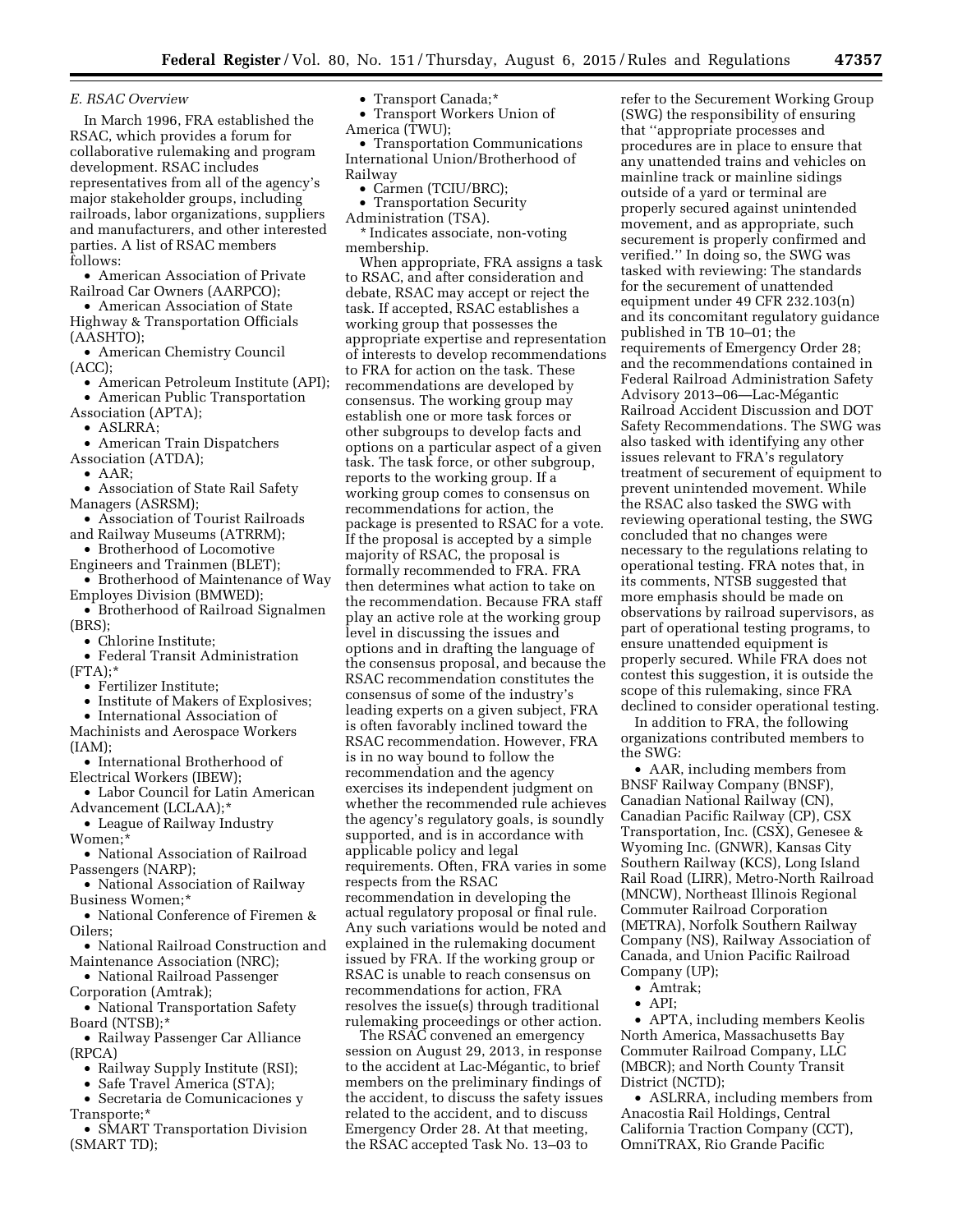Corporation, and WATCO Companies, Inc. (WATCO);

• ASRSM, including members from California Public Utilities Commission  $(CPIIC)$ :

- ATDA;
- BLET;
- BMWED;
- BRS;
- $\bullet$  TAM:

• NRC, including members from Herzog Transit Services (Herzog);

- NTSB:
- PHMSA;
- RSI;
- SMART TD;
- TCIU/BRC;
- Transport Canada; and
- TWU.

The SWG convened subsequently on October 30, 2013, December 17, 2013, January 28, 2014, and March 4, 2014, in Washington, DC to respond to these tasks and voted to approve the recommendation on March 4, 2014. The SWG presented its recommendation to the full RSAC, which voted by electronic ballot between March 25 and March 31, 2015, to accept the recommendations. On April 2, 2014, the RSAC announced that by majority vote the recommendations had been approved and would become its recommendation to the Administrator.

The recommendation of the RSAC included amendments to 49 CFR 232.103(n) that would do the following: (1) Provide additional requirements for the securement of unattended equipment carrying certain hazardous materials; (2) mandate the implementation of operating rules and practices requiring that securement be part of all relevant job briefings; and (3) require adoption and compliance with procedures to secure equipment subsequent to an emergency response. The RSAC recommendation also included amendments to 49 CFR 232.105 that would require equipping locomotives with exterior locking mechanisms.

### *F. NPRM and Comments*

On September 9, 2014, FRA issued the NPRM in this proceeding. *See* 79 FR 53356, Sept 9, 2014. Subsequent to the issuance of the NPRM, FRA received comments from: Amsted Rail Company, Inc. (Amsted), BLET, CPUC, NTSB, the North America Freight Car Association (NAFCA), Riverkeeper, Inc. (Riverkeeper), and the State of New York Department of Transportation (NYSDOT). AAR and ASLRRA also filed a joint comment on behalf of their member railroads. These comments are addressed in detail in the section-bysection analysis contained below.

# **III. Rescinding Emergency Order 28**

This final rule codifies the requirements of Emergency Order 28 that FRA believes are necessary to ensure the safe securement of the types of trains and equipment identified in the Emergency Order. Once this final rule becomes effective, FRA believes that the unsafe condition or practices identified in the Emergency Order will be addressed by the provisions of this final rule. Accordingly, Emergency Order 28 is rescinded on the effective date of this final rule.

#### **IV. Section-by-Section Analysis**

Unless otherwise noted, all ''part'' and ''section'' references below refer to provisions either in title 49 of the CFR or proposed to be in title 49 of the CFR.

Before entering into specific analysis of each section, it is important to make clear that this final rule, which like Emergency Order 28 provides more restrictive securement requirements for specific types of equipment than the existing regulations, does not affect FRA's policy concerning the Federal hours of service requirements. FRA continues to believe that a railroad may not require or allow a train employee with an accumulated time on duty of 12 hours or more to remain on a train for the sole purpose of meeting the securement requirements, including those proposed here. A train employee may, however, remain on an unsecured train, if that employee is legitimately waiting for deadhead transportation from duty to a point of final release, performs no covered or commingled service,<sup>16</sup> and is free to leave the

equipment when deadhead transportation arrives. In this case, time spent waiting for and in deadhead transportation is treated as neither time on duty nor time off duty.

In its comment, BLET expressed concern about FRA's discussion in the NPRM of the hours of service implications of the proposed rule. BLET particularly objected to the reference in the directly preceding footnote regarding employees ''remaining sufficiently alert to respond to unattended movement,'' which it viewed as potentially establishing a new requirement. To reduce confusion, and as there was no intention to establish a new requirement, FRA has eliminated that language in this preamble to the final rule. FRA's intention was merely to provide an example of the application of the hours of service laws in the NPRM for the benefit and convenience of the reader. This final rule does not in any way change the application of the hours of service laws to the time that employees may spend waiting for deadhead transportation aboard an unsecured train.

FRA also notes that this final rule does not include the portion of Emergency Order 28 that requires railroads to review, verify, and adjust, as necessary, existing requirements and instructions related to the number of hand brakes to be set on unattended trains and vehicles, and to review and adjust, as necessary, the procedures for verifying that the number of hand brakes is sufficient to hold the train or vehicle with the air brakes released. As stated in the NPRM, it was FRA's concern that existing railroad processes and procedures related to setting and verifying hand brakes on unattended trains and equipment were not sufficient to hold all trains and vehicles in all circumstances. FRA believes that the railroads have fulfilled this requirement and thus there is no need to include it in this final rule.

NAFCA has expressed concern with the elimination of the requirement in Emergency Order 28 that the railroads review, verify, and adjust their existing requirements and instructions related to the number of hand brakes to be set on unattended trains and vehicles and to ensure that such a number is sufficient to hold the train or vehicle with the air brakes released. While NAFCA recognizes that FRA believes that the railroads have already fulfilled this requirement, it contends that FRA is eliminating a salutary safety measure that is not unduly burdensome to the railroad. NAFCA recommends that the requirement remain in place while FRA and the industry gain more experience

<sup>16</sup>A person is considered by the hours of service laws to be neither on duty nor off duty during periods they are either waiting for or in deadhead transportation to their point of final release (*i.e.,*  have completed their time on duty and are waiting for or in transportation to end their duty tour). In order to be considered ''waiting for'' deadhead transportation, the person must not be required to perform other duties. Merely being on a train is not inherently performing a duty; being on or with the train is a necessary element of waiting for transportation from the train. This is true even when the railroad receives the benefit of having the train attended while employees aboard wait for transportation. Such time is considered ''limbo time'' and is not contingent upon the train's securement status. *See BLET* v. *Atchison Topeka and Santa Fe Railway,* 516 U.S. 152 (1996) (holding that the time waiting for deadhead transportation under the hours of service laws must be counted as ''limbo time''). However, should the employee be required to perform some activity to prevent the movement of the equipment or to secure the train prior to departing with deadhead transportation, then the time spent performing the activity and any intervening time spent waiting would be considered covered and commingled service respectively. *See*  49 CFR part 228, app. A. Thus, whether a train is secured or unsecured when an employee is waiting for deadhead transportation, that waiting time will count as limbo time, so long as no covered activities are performed.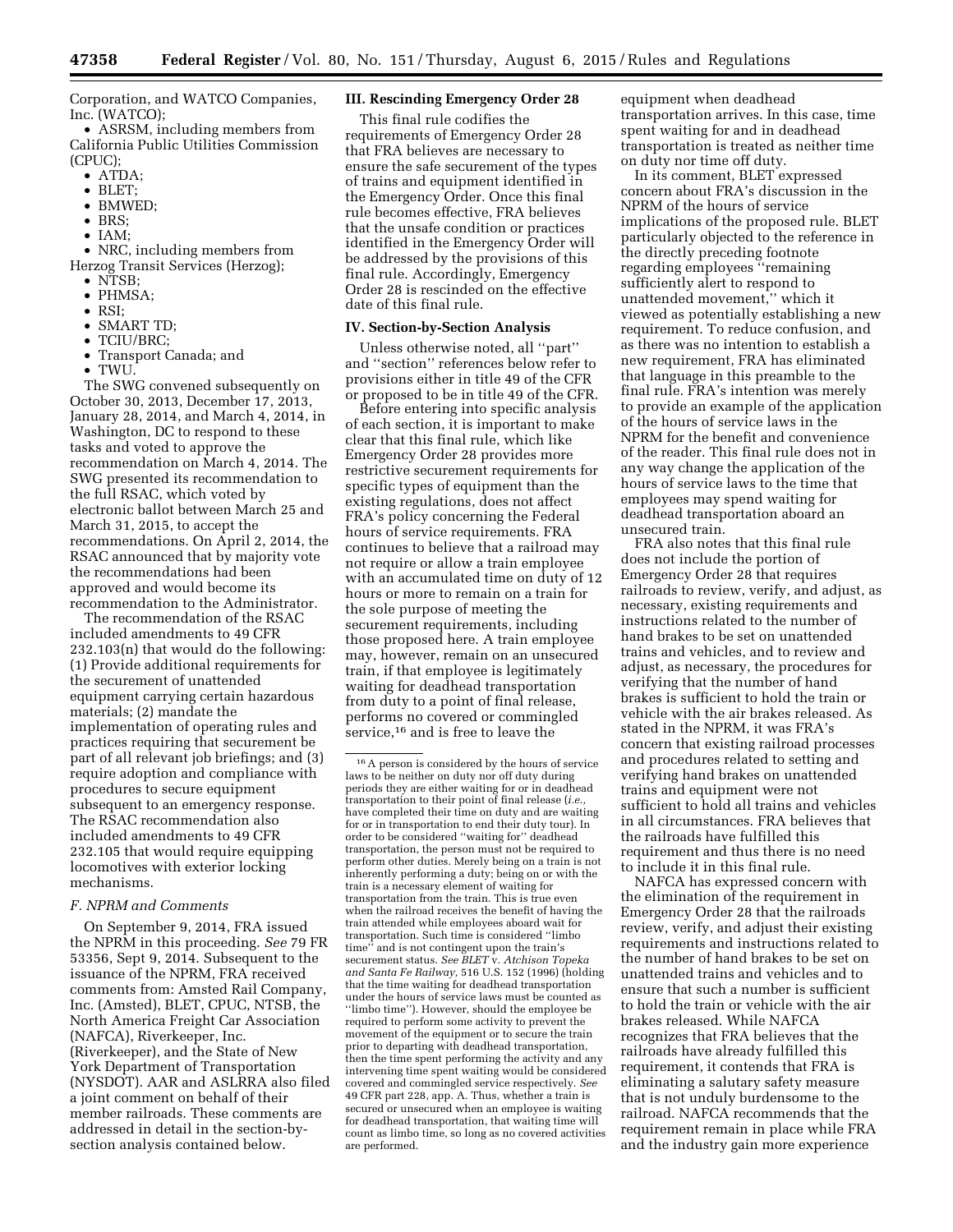with the Class 3 flammable liquid transportation issues and consider removing the requirement at a later time.

NYSDOT concedes that periodic review, verification and adjustment of those processes and procedures are an inherent obligation of the railroads, citing the existing and continuing requirement under  $\S 232.103(n)(1)$  that ''[r]ailroads shall develop and implement a process or procedure to verify that the applied hand brakes will sufficiently hold the equipment with the air brakes released.'' Given FRA's expressed confidence that the railroads have fulfilled the requirement in Emergency Order 28 to review, verify, and adjust, as necessary, those requirements, NYSDOT agrees that it is unnecessary to include it in this final rule.

FRA declines to postpone elimination of this specific requirement, which was designed as a one-time requirement to emphasize the need following the Lac-Mégantic derailment for each railroad to review their securement policy and procedures to ensure that it had sufficient measures in place. It is unclear to FRA the benefits of maintaining a requirement that has already been fulfilled and NAFCA does not explain what benefits could be gained with additional experience beyond the years in which the securement regulations have already been in place. Moreover, FRA's existing regulations already require railroads to have procedures in place and comply with those procedures to ensure that unattended equipment is properly secured. Thus, retention of a duplicate provision would not be in the interest of regulatory economy.

#### **Amendments to 49 CFR Part 232**

### *Section 232.5 Definitions*

In this final rule, FRA is including a new defined term, ''mechanical securement device''. ''Mechanical securement device'' means a device, other than the air brake, that provides at least the equivalent securement that a sufficient number of hand brakes would provide in the same situation. In TB 10– 01, further analyzed below, FRA contemplated the proper use of skates, retarders, or inert retarders to secure equipment in certain circumstance and within classification yards. FRA recognizes, however, that other current and future securement technologies could perhaps be utilized for the same purpose. By using the more generalized, performance-based term, mechanical securement device, FRA intends to provide additional flexibility, and to

''future proof'' the regulation, to allow the use of other sufficient securement technologies in the same circumstances and locations. By definition, FRA understands mechanical securement devices to include current examples such as skates, retarders, and inert retarders; which are also further discussed below.

In the 2001 rule, the definition of ''unattended equipment'' was included in § 232.103(n). As further discussed below, this final rule includes a new paragraph (h) for § 232.105, which also makes use of the definition for ''unattended equipment.'' Since the term would be used in multiple sections, this final rule moves the definition to the more broadly applicable definitions in § 232.5. Doing so allows FRA to rephrase paragraph (n) for clarity purposes, as discussed further below. Placement of the definition in § 232.5 does not change its meaning and is solely for applicability and clarity purposes. FRA received no comments on this organizational change and is amending § 232.5 accordingly.

FRA is also changing the term ''yard limits'' to ''yard'' without any change to its definition, with concurrent changes from ''yard limits'' to ''yard'' in § 232.103(n). FRA is also including the term ''yard'' in its new § 232.105(h). As currently defined in part 232, a yard limit is ''a system of tracks, not including main tracks and sidings, used for classifying cars, making-up and inspecting trains, or storing cars and equipment.'' But in part 218, yard limits are described as a railroad-designated operating territory that is established by yard limit signs; and timetable, train orders, or special instructions. *See* 49 CFR 218.35(a). Making this change minimizes the risk of ambiguity and confusion by clarifying that specific securement practices are connected to the physical presence of a yard, and not to an operating practices description of yard limits, which could potentially encompass an entire railway system.

NTSB concurred with this change removing the word ''limits'' from the term ''Yard limits.'' According to NTSB, this distinction will appropriately define the intent of the rule to include only those main tracks that are connected to the physical presence of a yard and will avoid the operating practices description of yard limits that could potentially encompass an entire railway system. FRA received no negative comments on this clarifying change and is amending § 232.5 accordingly.

### *Section 232.103 General Requirements for all Train Brake Systems*

As previously noted, FRA is moving the definition of ''unattended equipment'' to § 232.5, creating an opportunity to rephrase and clarify the introductory language of paragraph (n). Part of this rephrasing includes moving the opening sentence of paragraph (n)— ''A train's air brake shall not be depended upon to hold equipment standing unattended on a grade (including a locomotive, a car, or a train whether or not locomotive is attached)''—to paragraph (n)(2). The remaining introductory language of paragraph (n) would become more succinct and clear.

While it is not an RSAC recommendation, FRA is also amending paragraph (n)(1) to make more clear its existing expectation that in most circumstances at least one hand brake must be applied to hold unattended equipment. Although this has been stated in earlier rulemakings and guidance documents (*see, e.g.,* TB 10– 01), there has been some confusion about whether the use of wheel chocks, skates, or other securement devices is sufficient to hold unattended equipment. FRA's longstanding interpretation is that at least one hand brake is required to hold unattended equipment except in certain limited situations. For instance, in a hump classification yard, an alternative form of securement, such as skates and retarders, may be allowed provided they are used within their design criteria and as intended. FRA believes adding explicit language to the regulatory text is warranted in order to formally address the requirement to set at least one hand brake in most instances. Further changes to the rule to incorporate TB 10–01 are discussed further below.

NAFCA encourages FRA to harmonize its changes to § 232.103 in the final rule with the Emergency Directive Pursuant to Section 33 of the Railway Safety Act—Securement of Railway Equipment—issued by Transport Canada on October 29, 2014. In this Emergency Directive, the Canadian government replaced the ''sufficient number of hand brakes'' requirement with a requirement that trains have a specific number of hand brakes, determined by the weight of the train and the slope of the track. NAFCA favors the increased specificity of the Canadian approach and urges FRA to develop harmonized rules with Canada that are prescriptive, based on sound engineering, and incorporate factors such as train consist/weight, terrain,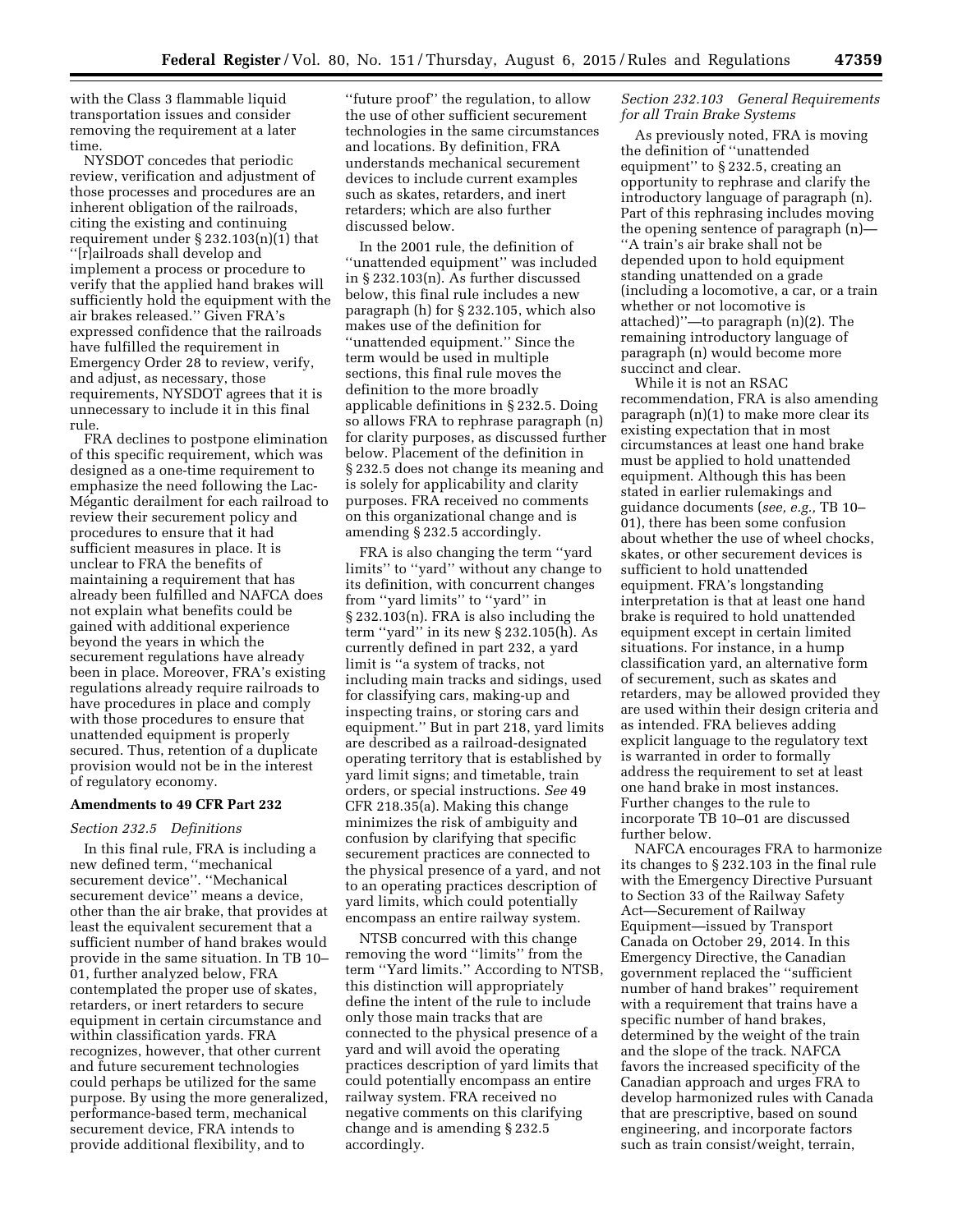environmental, and other considerations. According to NAFCA, it is critically important that the two countries' respective efforts be harmonized, given the closely integrated nature of the North American railroad system. NAFCA asserts that anything less than full harmonization of the two regulatory regimes will significantly disrupt the current flow of rail cars, particularly the tank cars that are the primary topic of the regulatory efforts, between Canada and the United States.

NYSDOT agrees with FRA's clarification that at least one hand brake must be applied except in limited circumstances, such as when skates or retarders are applied in a classification yard. However, similar to NAFCA, NYSDOT states that a more uniform approach to ensuring that unattended trains are left with a sufficient number of hand brakes could be accomplished by codifying in regulation the appropriate number of hand brakes required given the weight, number of cars, and track gradient. According to NYSDOT, this would ensure uniformity amongst all railroads, and would allow inspectors the ability to verify that unattended trains are left with the required amount of hand brakes applied.

When FRA initially drafted the securement rule, it purposefully developed a performance-based requirement in order to permit a railroad to develop appropriate operating rules to verify the sufficiency of the hand brakes applied which can be tailored to the specific territory and equipment operated by the railroad. *See*  66 FR 4104, 4157, Jan. 17, 2001. When drafting the rule, FRA did not limit such operating rules to a matrix format and stated that the number of hand brakes required to be applied depends on a wide variety of factors not easily captured in a matrix format and that a matrix approach might result in either too few or too many hand brakes being applied. While the commenters listed a few variables—such as the weight, number of cars, and track gradient— FRA does not believe that such a list is definitely exhaustive. FRA also does not presume to know all location and equipment configurations; a regulatory matrix may result in inadvertently ignoring certain other variables to which the railroads may be more intimately aware and cognizant. Moreover, FRA has not found the existing performance requirement to be insufficient; its concern relates primarily to its application, compliance, and enforcement. For the same reasons, in this instance and at this time, FRA does not support developing a technical-

based regulation to apply a uniform regulatory procedure. FRA recognizes that Canada is a strong partner in maintaining cross-border railroad safety and FRA continues to believe that harmonization between Canadian and United States rail safety regulations is beneficial, particularly when differences in regulations create barriers to crossborder transportation, and should be maximized to the extent possible. Therefore, FRA traditionally seeks out and incorporates the views of Canada in developing its safety regulations. FRA, for instance, has actively engaged Canada as a member of RSAC. However, there is no requirement that FRA harmonize each of its requirements with those in Canada and, in light of the aforementioned reasons, FRA believes in this instance that a uniform technical standard is not ideal and that its performance-based securement measures better and more appropriately capture the variables presented by the different rail systems throughout the United States. Further, FRA does not see the absence of harmonization as potentially establishing barriers to crossborder train movements; first, because the operational issue of securement can easily be handled differently on either side of the border, and, second, because in many instances there will not be an actual difference in the number of hand brakes applied to secure similarly situated unattended equipment.

In its comments, BLET indicated that another component of rail securement is derail protection. While BLET acknowledges that this was not discussed in detail in the RSAC SWG, derail protection would reduce the risk of a more serious accident by preventing inadvertently rolling equipment from moving further and gaining speed and momentum. This particular means of securement was not discussed in the NPRM, and FRA is not convinced that this is the safest securement practice. Nevertheless, FRA will continue to monitor the safety efficacy of derail protection as it is applied by regulation in Canada.

As previously mentioned, paragraph (n)(2) now includes language originally placed in the introduction of paragraph (n), which prohibits a train's air brake from being ''depended upon to hold equipment standing unattended *on a grade* (including a locomotive, a car, or a train whether or not locomotive is attached).'' (Emphasis added.) This final rule also removes the phrase ''on a grade,'' as such a requirement is arguably superfluous and confusing. In its comments, Amsted indicated its support for this change. Perfectly level track is rare, and there is still a risk of

unattended movement caused by numerous factors, such as a mistake in the location or length of the level track, the effect of extreme weather, or an impact from other equipment. Moreover, the phrase ''on a grade'' has led some to the erroneous conclusion that hand brakes must only be applied if the equipment is left on a grade. While grade is likely a factor in determining the number of hand brakes that would sufficiently hold unattended equipment, it is not a factor in determining whether hand brakes should be applied at all. Accordingly, this final rule makes clearer that the hand brake application requirement is not contingent upon the existence of a grade.

Proposed paragraphs (n)(6) through (n)(8) address the aforementioned heightened concerns relating to the securement of unattended equipment carrying certain hazardous materials. Paragraph (n)(6) defines the type of equipment covered by these requirements and is intended to ensure that proposed paragraphs (n)(7) and (n)(8) apply only to equipment that includes loads. Specifically, paragraph (n)(6) provides that the substantive requirements of paragraphs (n)(7) and  $(n)(8)$  apply to:

(1) Any loaded tank car containing PIH material, including anhydrous ammonia and ammonia solutions; or

(2) twenty (20) or more loaded tank cars or loaded intermodal portable tanks of any one or any combination of PIH materials (including anhydrous ammonia and ammonia solutions), or any flammable gas, flammable or combustible liquid, explosives, or a hazardous substance listed at § 173.31(f)(2) of this title.

FRA notes that this language is broader than the language used in PHMSA's NPRM on Enhanced Tank Car Standards and Operational Controls for High-Hazard Flammable Trains (HHFTs). *See*  79 FR 45016, Aug. 1, 2014. In that rule, PHMSA proposed certain new requirements for HHFTs, which it defines as ''a train comprised of 20 or more carloads of a Class 3 flammable liquid and ensures that the rail requirements are more closely aligned with the risks posed by the operation of these trains.'' 79 FR at 45017. Paragraph (n)(6) includes new securement requirements that cover a single PIH tank car. Moreover, where the proposed PHMSA rule would only cover trains with 20 or more carloads of flammable liquids, paragraph (n)(6) covers situations where there are 20 or more loaded tank cars or loaded intermodal portable tanks of PIH materials,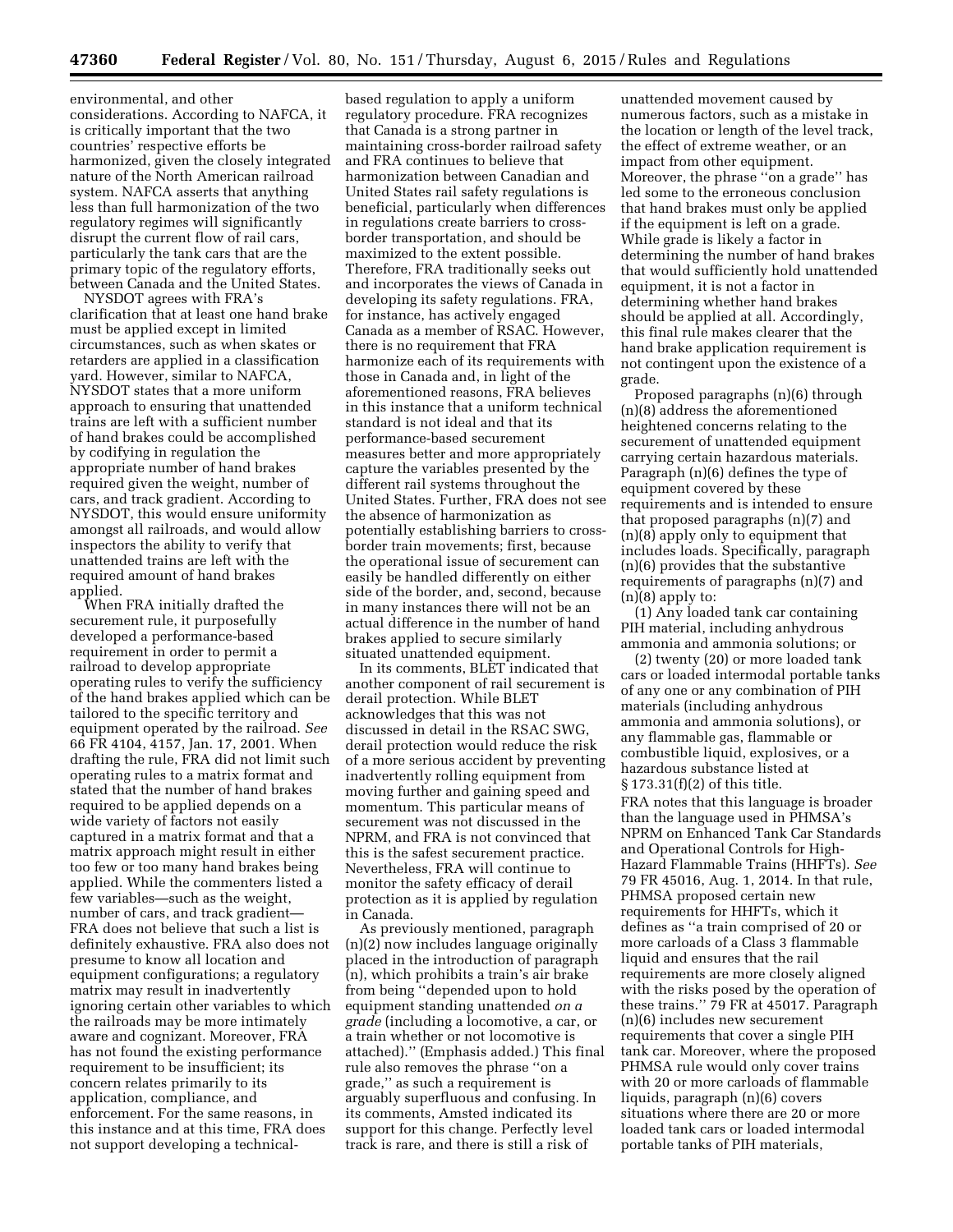flammable gases, flammable or combustible liquids, explosives, other hazard substances listed at  $\S 173.31(f)(2)$ , or any combination thereof.

FRA sought comment on this proposal and on whether a defined term should be used for equipment covered under paragraph  $(n)(6)$ .

From the standpoint of public safety, NYSDOT supports FRA's broadening the language of this rule to include the securement of unattended equipment transporting hazardous materials beyond those defined as HHFTs in PHMSA's earlier NPRM. NYSDOT also suggests using a ''defined term'' for the equipment covered under paragraph (n)(6), which it says would provide a simple way to differentiate it from those defined elsewhere in regulation (*e.g.*  HHFTs).

AAR and ASLRRA expressed concern that this requirement in Emergency Order 28 applied to a ''loaded tank car,'' but that the proposed rule applies to a ''loaded freight car.'' AAR and ASLRRA assert that this change could potentially and inadvertently affect a much larger number of rail cars, including those intermodal shipments of miscellaneous items such as cleaning supplies and swimming pool chemicals. Accordingly, AAR and ASLRRA recommend that the final rule retain the original language from Emergency Order 28.

FRA recognizes the merit in AAR's and ASLRRA's comment and is reverting to the language that was originally proposed at the RSAC level. As for using a defined term to capture the types of equipment delineated in paragraph (n)(6), FRA declines. FRA recognizes and appreciates the benefits of using a more elegantly defined term. However, no such term was offered and FRA is unaware of any appropriate term to use at this time.

The regulatory text exempts residue cars from consideration. Residue cars are defined by PHMSA under the HMR. *See* 49 CFR 171.8. FRA will continue to rely on the HMR for this definition, even if amended. FRA does not believe the train placement requirements in that PHMSA rulemaking will affect the securement regulations we are adopting in the instant proceeding. Nevertheless, the labor representatives have expressed concerns that such inconsistent use may foster confusion or be ''pitted against one another.'' FRA sought further comment explaining how such confusion or conflict may manifest itself.

NYSDOT believes that exempting residue cars from the requirements of this rule would appear contradictory to the language contained throughout the HMR, which have been written from a perspective that a packaging containing residue remains potentially hazardous. Although FRA does not believe that any resulting train placement regulation would affect the securement regulations we are considering, it is not clear to NYSDOT what particular advantage is gained by granting this exception for residue cars. From a risk perspective, NYSDOT believes it would seem reasonable to treat all placarded residue cars as potentially hazardous until such time that they are cleaned and purged, including for the purposes of securement. In order to avoid the potential for confusion in terms of interpreting the HMR, NYSDOT contends that the provisions that apply to residue cars should remain consistent throughout. Therefore, NYSDOT recommends that the exclusion outlined in 232.103(n)(6)(ii) not be included in the final rule.

Riverkeeper believes that residue cars are still inherently dangerous and

should be covered by the regulation. According to Riverkeeper, cars carrying crude oil such as heavy, sinking tar sands oils, are expected to become more regularly shipped and, if spilled, could cause equally significant economic and environmental damage.

When considering whether to apply the applicable requirements to residue cars, FRA made an effort to balance the associated risks with the cost of compliance. While FRA recognizes that certain residue tank cars may still pose inherent danger in the event of a release, experience has shown that the magnitude of the results are significantly less than those from an event releasing the contents of a loaded tank car. Further, loaded tank cars are generally treated more rigorously by existing Federal safety regulations. *See, e.g.,* 49 CFR 172.204(b)(2), 174.14, and 174.86(b). Given the cost of compliance, FRA believes that regulatory relief is warranted here. Moreover, FRA notes that all of its existing securement requirements contained in paragraph (n) apply to trains and cars containing residue cars. Nevertheless, FRA will continue to monitor accidents involving residue tank cars and will continue to dialog with PHMSA to determine whether further action will become necessary in the future.

Paragraph (n)(7) provides certain conditions under which such equipment may be left unattended, including the development of a plan identifying locations where such equipment may be left unattended. Paragraph (n)(8) includes specific requirements regarding the securement of such equipment. The following chart attempts to quickly summarize the requirements of paragraphs (n)(7) and  $(n)(8)$ .

## SECUREMENT OF UNATTENDED EQUIPMENT DEFINED BY § 232.103(N)(6)

| Paragraph | Equipment | Track location                                                | Requirement                                                                                                                               |
|-----------|-----------|---------------------------------------------------------------|-------------------------------------------------------------------------------------------------------------------------------------------|
|           |           | Main track or siding outside and not ad-<br>jacent to a yard. | Plan.                                                                                                                                     |
|           | cars.     |                                                               |                                                                                                                                           |
|           |           |                                                               | Apply Lock.<br>Exception to applying lock if locomotive<br>not equipped with lock, or if lock not<br>operable and reverser not removable. |

Emergency Order 28 prohibits each railroad from leaving trains or vehicles that are transporting certain hazardous materials on mainline track or mainline siding outside of a yard or terminal unless the railroad adopts and complies

with a plan that identifies the specific locations and circumstances for which it is safe and suitable for leaving such trains or vehicles unattended. According to Emergency Order 28, the plan must contain sufficient analysis of

the safety risks and any mitigating circumstances the railroad has considered in making its determination. FRA expressed its intent not to formally grant approval to any plan. However, it does monitor such plans, and, in the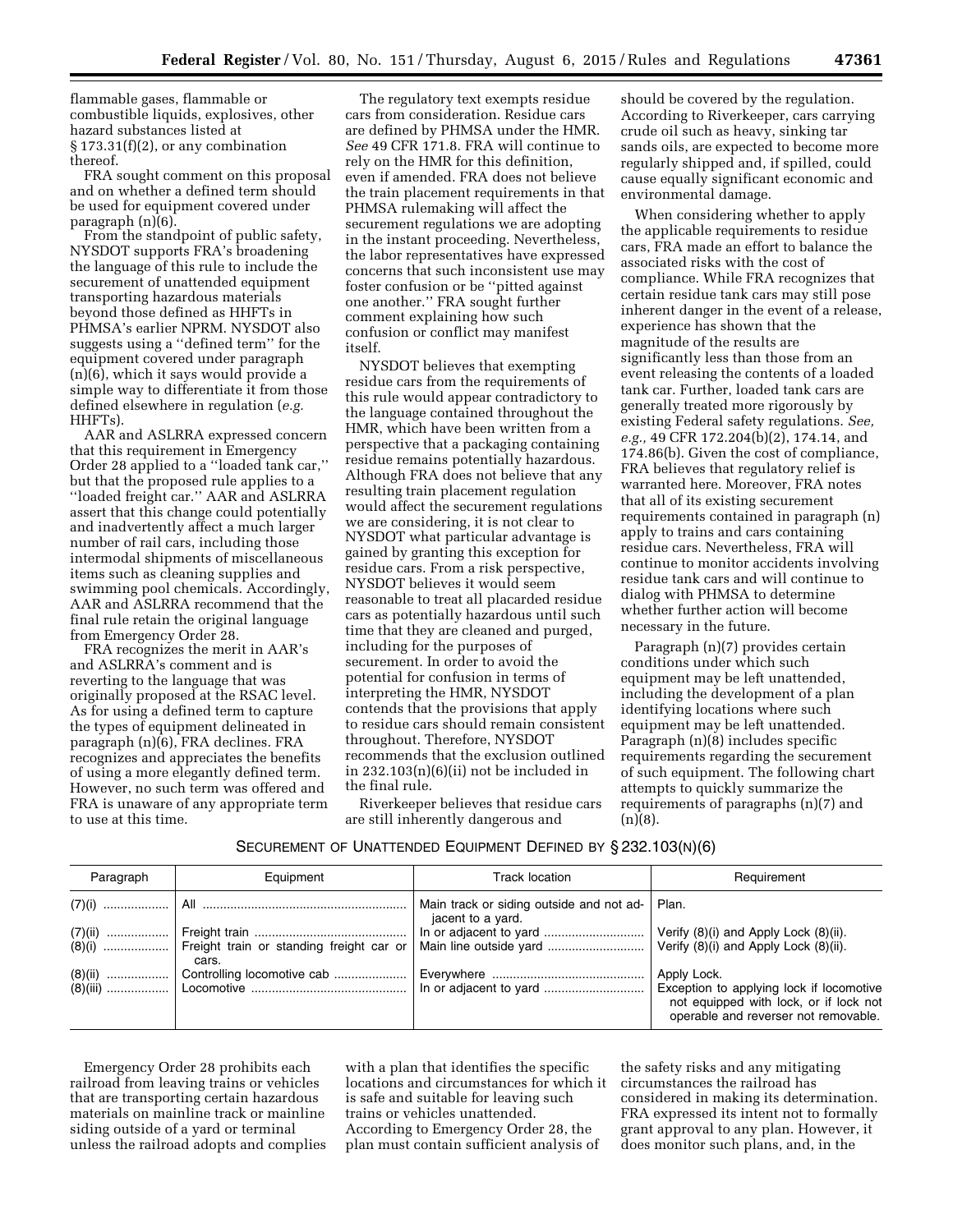event that FRA determines that adequate justification is not provided, the railroad is required to ensure that trains and equipment are attended until appropriate modifications are made to the railroad's plan.

In paragraph (n)(7)(i), FRA continues these requirements by regulation. While FRA continues to believe that it is not necessary to provide approval for each plan, which could take considerable resources, FRA must ensure proper enforcement and oversight. Accordingly, paragraph (n)(7)(i) also requires that the railroad notify FRA when it modifies its existing plan and provide FRA with a copy of the plan upon request. For similar reasons, FRA will also retain the right to require modifications to any insufficient plan.

Riverkeeper notes that the equipment defined under paragraph (n)(6) can be left unattended if a justification is provided to FRA, characterizing this allowance as a ''loophole.'' Riverkeeper also criticizes FRA's decision to reserve the right to review any plan as an ''abrogation of responsibility'' and asserts that railroads should not be left to develop their own plans without FRA review.

FRA disagrees with Riverkeeper's characterization. The existing regulations have always allowed equipment to be left unattended and provided that certain actions be taken to secure equipment in such instances. From an economic perspective, this would be extremely burdensome. From a safety perspective, there would only be a marginal benefit to require at all times attendance on a train defined by § 232.103(n)(6) when it has been properly secured in accordance with the provisions in this final rule. The ''justification'' referenced by Riverkeeper is not a ''loophole'' because it relates solely to the new requirement that the railroads identify locations where equipment may be left unattended. Moreover, FRA's decision to not require FRA approval of each plan is also consistent with the principles of regulatory economy and FRA's budget and personnel capabilities. The plans, which concern appropriate and safe locations, do not necessarily include any additional safety requirements per paragraph (n)(7). Thus, FRA does not believe that prior FRA approval is absolutely necessary here. Nevertheless, FRA has reserved the right to access, review, and require modification of the plan in the event it determines a location is insufficiently safe to leave equipment unattended.

In relation to the requirement that the railroad must notify FRA when it

modifies its existing plan and provide FRA with a copy of the plan upon request, CPUC requests that such authority extend to all State Safety Participation personnel. CPUC also requests that FRA and its state partners have access upon request to the underlying research that validates these plans as safe to provide for ''validating oversight.''

FRA believes that the modification proposed by CPUC is unnecessary because state inspectors that have the authority to inspect for part 232 compliance would be entitled to independently receive the plan directly from a railroad as long as it is requested in the course of a safety inspection and it is necessary for determining compliance with the relevant section in part 232. While state inspectors have faced difficulties with railroad responsiveness, FRA inspectors have experienced the same problems. The agency has engaged AAR on this issue to ensure that railroads are providing requested materials in a timely manner. *See* Letter to Edward R. Hamberger, President, AAR, from Joseph C. Szabo, Administrator, FRA (April 4, 2013). If FRA or state inspectors are unable to obtain such documentation, they should contact the appropriate FRA Railroad System Oversight Manager (RSOM) or FRA Regional personnel for assistance.

Paragraph (n)(7)(i) differs from Emergency Order 28 in one manner. The final rule allows a railroad to leave a train or equipment unattended on mainline track that is running through a yard or on mainline track that is adjacent to the yard without covering the location in the railroad's plan. This change is based on feedback received during the SWG meetings, which voted unanimously to adopt the language in paragraph (n)(7)(i), with the recommendation of the full RSAC to move forward with the regulatory provision.

In Emergency Order 28, FRA made a decision that it was not necessary to include mainline tracks and mainline sidings that run through a yard in a railroad's plan for leaving equipment unattended. FRA's rationale for this decision was that a yard was defined space where the railroad performed a particular set of tasks (classifying cars, making-up and inspecting trains, or storing cars and equipment). As a result of the tasks performed there, yards tend to have appropriate geographic characteristics, sufficient railroad activity, and a population of railroad personnel in close proximity that make them appropriate places for leaving equipment unattended. In FRA's view, mainline track that runs through a yard

shares those characteristics with the yard tracks surrounding it. As a result, it is often used as a *de facto* ''yard'' track to assist with classifying cars and with making-up and inspecting trains. As such, FRA did not see a need when drafting Emergency Order 28 for railroads to identify mainline tracks within a yard in the railroad's securement plan before a railroad would be allowed to leave equipment unattended on the mainline track that is surrounded by a yard.

The feedback received through the RSAC process was that tracks adjacent to the yard share many of the same characteristics as mainline tracks that run through a yard. Therefore, this final rule, as proposed in the NPRM, treats mainline track that is adjacent to the yard in the same manner that it is currently treating mainline track that runs through a yard under Emergency Order 28. This requirement intends only to cover those tracks that are immediately adjacent to the yard and that are in close enough proximity to the yard that the adjacent tracks share the characteristics of the yard.

NAFCA contests this requirement as proposed, believing that such a change should be postponed until after more experience with observing multi-car train movements of Class 3 flammable liquids. According to NAFCA, the requirement in Emergency Order 28 is not unduly burdensome to the railroad. FRA declines to postpone treating the identified adjacent tracks as mainline yard tracks. NAFCA does not explain what benefits could be gained with additional experience and does not provide quantifiable or qualified information to support its position that such a postponement would not be unduly burdensome to the railroads.

Given that there are vast differences in surrounding population densities and in the amount of railroad activity that takes place at different rail yards, NYSDOT believes that there should be no differentiation in plan requirements simply because the mainline tracks go through or are adjacent to rail yards. According to NYSDOT, there are many railroad yards located in rural areas of New York State with limited rail operation activity, low population density and in which ambient lighting may be poor or nonexistent. In a letter to President Obama dated September 23, 2014, Governor Cuomo recently outlined New York's safety concerns in and around the areas in which crude-byrail trains dwell. NYSDOT believes that sufficient analysis of the safety risks and any mitigating circumstances should be part of a railroad's plan for all mainline tracks and sidings irrespective of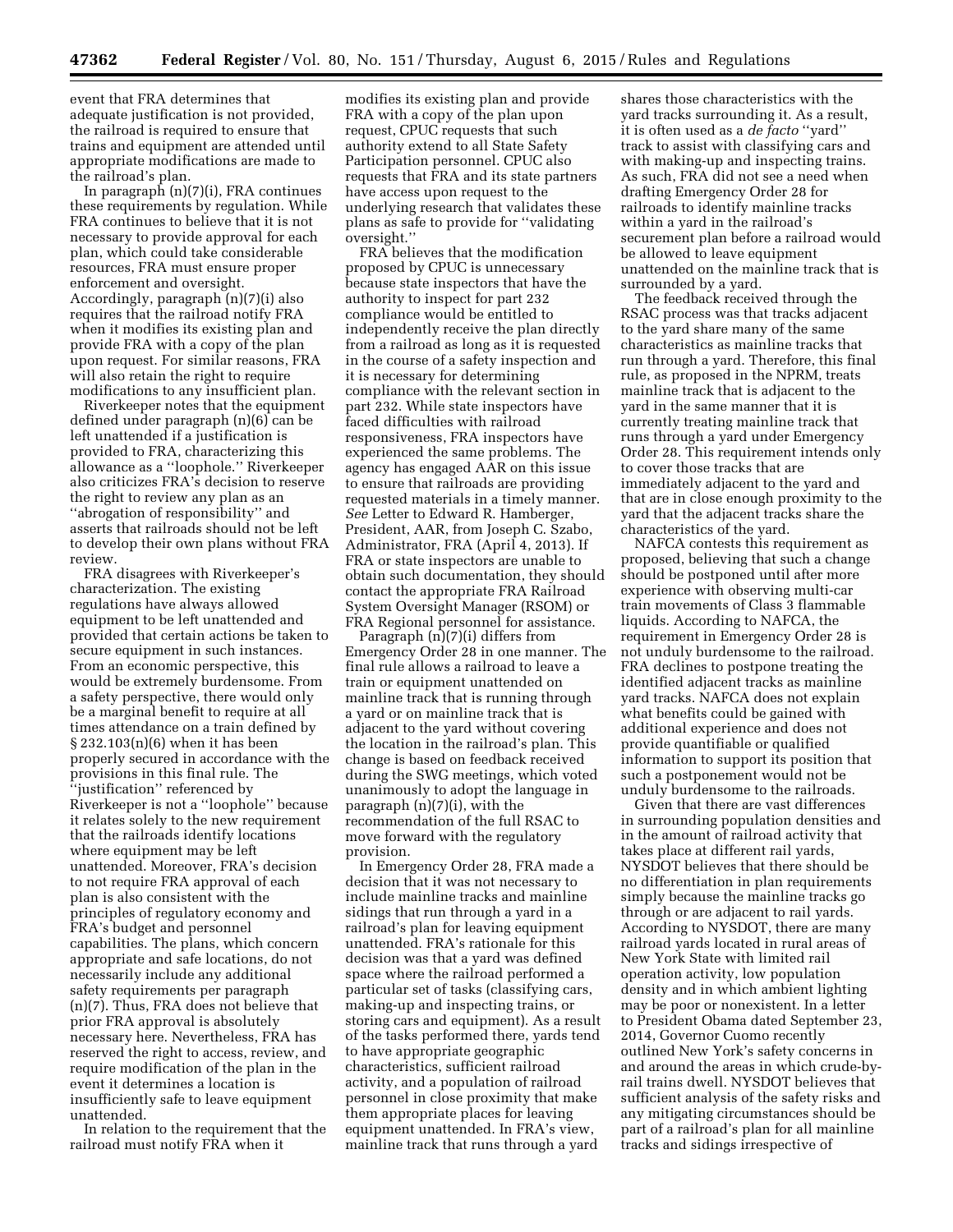whether those tracks go through or are adjacent to a rail yard.

Similarly, Riverkeeper contends that FRA is assuming that trains are inherently more secure in and around yards to the point that they do not need to be included in these securement regulations, because rail yards and sidings generally have more activity than lone, far-flung mainline track. Riverkeeper asserts that this conclusion is not supported by any presented facts and ignores the risks of unsecured trains rolling out of yards, or sidings, or mainlines near yards, potentially toward imminent and significant disaster. According to Riverkeeper, FRA's decision to treat yard-adjacent tracks the same as mainline tracks within the yard arbitrarily relies on nonspecific ''railroad'' activity and the assumption that rail yard workers would be able to respond to a runaway train in time to avoid disaster. Riverkeeper concludes that any final rule on securement must apply to all unattended trains, regardless of where they are left.

As discussed previously, the yard exception in paragraph (n)(7)(i) is due to FRA's assessment that yards overwhelming tend to have appropriate geographic characteristics for leaving equipment unattended and that there is a higher likelihood of qualified people being present and switching operations occurring. FRA believes that some commenters misunderstand the purpose of the plan, which is merely to identify locations where equipment may be left unattended. The plan requirement does not exempt the railroads from any securement requirements under § 232.103(n). In other words, securement of unattended equipment is required regardless of location—except as subject to certain switching-related exceptions, including those relating to TB 10–01—and paragraph (n)(7)(i) does not affect those requirements. To the extent that those commenting on paragraph (n)(7)(i) are concerned that the plan would exempt railroads from complying with the hand brake and other mechanical securement requirements, FRA assures them that this is not the case.

Paragraph (n)(7)(ii) establishes new requirements for those trains that are left unattended on mainline track that is running through a yard or on mainline track that is adjacent to the yard. It applies aspects of Emergency Order 28 to these tracks by requiring verification that securement has been completed in accordance with the railroad's process and procedures (*see* discussion below concerning paragraph (n)(8)(i)), and that the locomotive cab is locked or the reverser is removed from the control

stand and placed in a secured location (*see* discussion below concerning paragraph (n)(8)(ii)), unless the exception contained in paragraph (n)(8)(iii) is applicable.

Emergency Order 28 requires railroads to develop specific processes for employees responsible for securing any unattended train or vehicles transporting certain hazardous materials that must be left on mainline track or a mainline siding outside of a yard. FRA believes that this requirement should continue in regulation. This final rule allows a railroad to leave a paragraph (n)(6) train unattended on mainline track or a siding outside of a yard where the railroad has a plan in place and on mainline tracks that are in or adjacent to yards. In doing so, paragraph (n)(8)(i) requires the employee responsible for the securement of the equipment to verify securement and paragraph (n)(8)(ii) requires the train crew to lock the controlling locomotive cab or remove and secure the reverser from the control stand.17

NYSDOT expresses confusion as to the consistency of cross-referencing language in paragraphs (n)(7)(ii) and  $(n)(8)(i)$ . Paragraph  $(n)(7)(ii)$  refers to trains described in paragraph (n)(6) that are ''left unattended on a main track or siding that *runs through, or is directly adjacent to a yard,''* and states that the requirements of paragraph 8(i) and 8(ii) ''*shall apply.''* (Emphases NYSDOT's.) However, paragraph (n)(8)(i) states, ''Where a freight train or standing freight car or cars as described in paragraph (n)(6) of this section is left unattended on a main track or siding *outside of a yard, and not directly adjacent to a yard,* an employee responsible for securing the equipment shall verify with another person qualified to make the determination that the equipment is secured in accordance with the railroad's processes and procedures.'' (Emphasis NYSDOT's.) According to NYSDOT, the wording ''shall apply'' would seem to render the provisions of paragraph (n)(7)(ii) moot, since it appears to default to the provisions of paragraphs (n)(8)(i) and  $\bar{p}(n)(8)(ii)$  for all trains left unattended, irrespective of their location relative to a yard.

FRA understands that NYSDOT is expressing confusion in that paragraph (n)(7)(ii) applies to trains in or adjacent to a yard must follow paragraph (n)(8)(i), which actually applies to trains outside a yard. FRA would like to

clarify that the distinction here is that  $(n)(7)(ii)$  limits the applicability of  $(n)(8)$ only to trains left unattended in yards or adjacent to them, whereas the provisions of (n)(8) apply to both trains and cars left outside of yards. In other words, in context with one another, these paragraphs require securement verification and lock application on all unattended freight trains defined under paragraph (n)6), regardless of whether they are located inside or outside of a yard, and on all standing freight cars defined under paragraph (n)6) on a main line outside of a yard. The implication is that these requirements do not apply to standing freight cars inside and adjacent to yards. FRA intends the above chart to act as a visual aid to communicate these similarities and differences.

NYSDOT is in agreement with the requirement that an employee responsible for securing the equipment shall verify with another qualified person that the equipment is secured in accordance with railroad procedures for all trains left unattended. Based upon its interpretation as written, NYSDOT suggests that paragraph (n)(7)(ii) be omitted and that the language of paragraph (n)(8)(i) be changed to: ''Where a freight train or standing freight car or cars as described in paragraph [(n)(6)] of this section is left unattended on a main track or siding, an employee responsible for securing the equipment shall verify [. . .] etc.

Paragraph (n)(8)(i) requires that an employee responsible for securing equipment defined by paragraph (n)(6) verify securement with another qualified person. This is similar to Emergency Order 28, which requires employees to verify proper securement with a qualified railroad employee. This may be done by relaying pertinent securement information (*i.e.,* the number of hand brakes applied, the tonnage and length of the train or vehicle, the grade and terrain features of the track, any relevant weather conditions, and the type of equipment being secured) to the qualified railroad employee. The qualified railroad employee must then verify and confirm with the train crew that the securement meets the railroad's requirements. However, paragraph (n)(8)(i) does not contain a requirement that the railroad maintain a record of the verification of proper securement.

FRA believes that the type of verification requirement in paragraph (n)(8)(i) will serve to ensure that any employee who is responsible for securing equipment containing hazardous materials will follow appropriate procedures because the

<sup>&</sup>lt;sup>17</sup>The reverser is the directional control for the locomotive. Removing the reverser would essentially put the locomotive in neutral, preventing it from moving forward or backward under the power of the engine.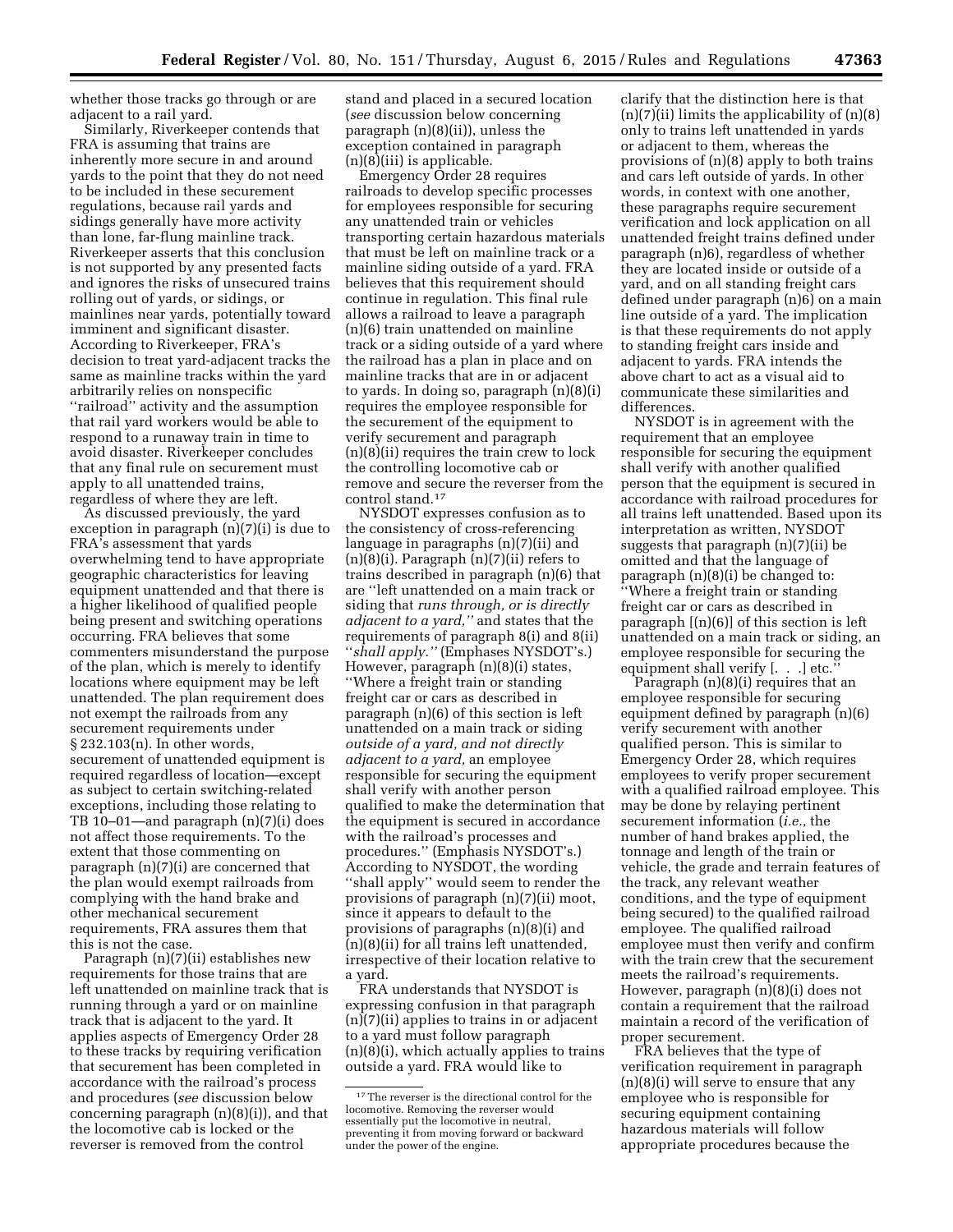employee will need to fully consider the securement procedures to relay what was done to the qualified employee. Further, the qualified railroad employee (*e.g.* a trainmaster, road foreman of engines, or another train crew employee) will be in a position to ensure that a sufficient number of hand brakes have been applied. Under this final rule, the qualified railroad employee must have adequate knowledge of the railroad's securement requirements for the specific location or for the specific circumstance for which the equipment will be left unattended. Without limiting the type of employee who may be qualified, FRA envisions that a dispatcher, roadmaster, yardmaster, road foreman of engines, or another crew member would be able to serve in the verification capacity.

Riverkeeper criticizes FRA's ''refusal'' to limit the type of employee who may be qualified and claims that FRA also fails to specify the type of verification or even the details that must be provided.

As previously noted, FRA believes that a certain set of qualifications or base of knowledge is necessary to be part of the conversation relating to securement. While the employee's ''type'' or title may be instructive, it should not be the sole or primary element in determining whether an individual is qualified to apply or verify the securement rules. FRA also believes that the existing rule and this final rule address the needs relating to the type of verification or its required details. As for the required details, they have already been established in the existing regulations and in each railroad's processes and procedures. According to the proposed text, the responsible employee must ''verify with another person qualified to make the determination that the equipment is secured in accordance with the railroad's processes and procedures.'' Riverkeeper suggests no further details clarifying its position to FRA.

FRA has decided not to continue the recordation requirement based on experience enforcing section 2b of Emergency Order 28. FRA has found that requiring recordation of securement information is superfluous because the verification requirement ensures that two individuals consulting with each other make certain that the appropriate securement method is used. The intent of the recordation requirement was to ensure the communications are taking place. FRA has found that, since issuance of Emergency Order 28, communications occur in the course of the verification process. Therefore, it does not believe requiring railroads to

make a record of each securement event is necessary to ensure proper securement. FRA sought comment concerning enforcement of the verification requirement, absent recordation.

CPUC does not see sufficient justification for eliminating the recordation requirement under Emergency Order 28. CPUC recommends that FRA at least reinstate some form of recording of the details of securing the train—such as a crew member filling out a form and leaving on the controlling locomotive—detailing the method used and the specifics of implementing the method—such as the number of hand brakes tied per the railroad's process and procedure already required by regulation. According to CPUC, such a requirement would enhance accountability, require more careful attention, provide better crew-tocrew communications, avoid dispatcher time and record keeping, and aid in accident investigations, enforcement efforts, and safety practice improvements.

CPUC would also not rely on FRA's recent experience as sufficient to warrant removal of the recordation requirement. CPUC believes that as more time passes and attention to the Lac-Mégantic accident fades, the public cannot be confident that all safe practices will be followed without structured verification.

NAFCA believes that recordation is a salutatory safety measure that should remain in place for the foreseeable future, recommending that it only be rescinded after FRA gains more experience in this area.

NTSB believes that a recordation process for the verification of proper securement is critical for ensuring that unattended equipment is secure and that FRA should continue this requirement from Emergency Order 28, which provided a definitive check on the process. NTSB suggests that written verification (recordation) be required when one crew member leaves a train unattended. According to NTSB, such a requirement would provide verification of the work performed and offer information to the relieving crew (for inclusion in job briefings) regarding the condition and status of equipment. NTSB also claims that in the NPRM FRA provided no data to support its decision not to continue the recordation requirement ''based on experience in enforcing Emergency Order 28.''

NYSDOT supports maintaining the recordation requirement and believes that its removal would make extremely challenging enforcement of § 232.103(n) as it relates to such recordation and to

verify how actual and adequate securement. NYSDOT notes that it aids the incoming train crew in its assessment of how many hand brakes need to be released before the train continues its movement.

Riverkeeper also believes that the recordation requirement should remain. Otherwise, states Riverkeeper, an employee may easily not comply with safety protocols and FRA may find it difficult to meaningfully enforce the securement requirements. Riverkeeper also characterizes as circular FRA's justification for removing the recordation requirement; while FRA's purpose to require recordation was to ensure that communications are taking place, FRA found that over the last year that communications occur in the course of the verification process and that recording is not necessary. Riverkeeper asserts that FRA failed to provide any evidence supporting its contention that ''over the last year . . . communications occur'' between the securing employee and the overseeing employee. Riverkeeper also believes that FRA misses the point that maintaining records is to allow for oversight and enforcement.

Under the existing rule, the railroads are required to secure unattended equipment by applying a sufficient number of hand brakes and other safety procedures. FRA continues to believe that the existing requirements, if followed, include sufficient protections. FRA's concerns have been raised, particularly in the face of the accident in Lac Mégantic, regarding compliance with those measures. Thus, when FRA issued Emergency Order 28, it included requirements with the primary goal to increase railroad compliance with the existing safety requirements as they apply to certain hazardous materials shipments. The requirement that the employee responsible for securement verify with a qualified person whether the equipment was secured appropriately was drafted as a communicative measure to ensure compliance with existing securement requirements. The recordation requirement was an additional, second layer of communication to also ensure such compliance. While its supplementary benefits included a documentation of the information that could aid other crews, future investigations, and enforcement actions, those were not FRA's primary goals. While recordation would provide such additional benefits, FRA believes that verification should be sufficient at this time, especially since recordation of securement could result in expending railroad resources as an unnecessary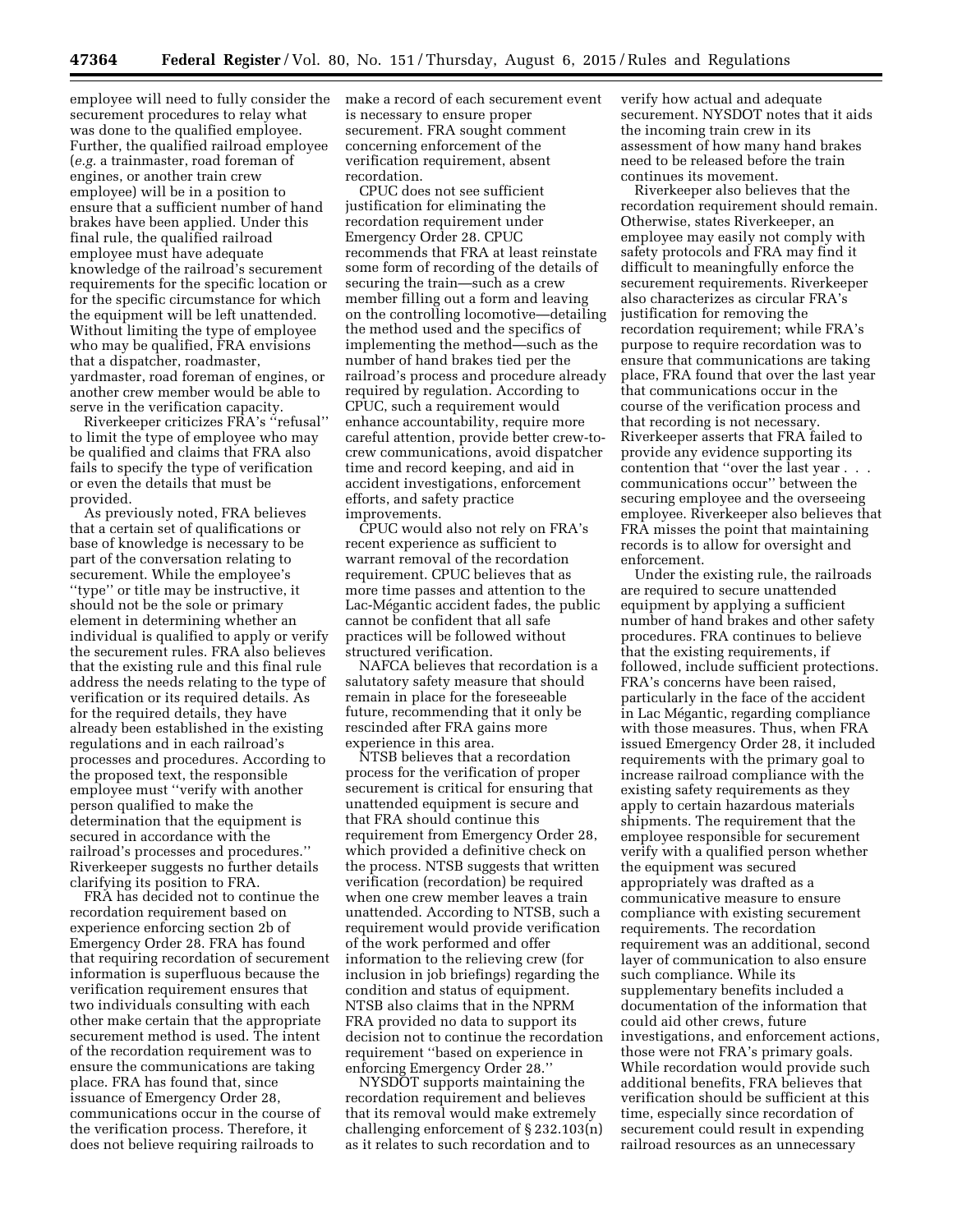redundancy. FRA's inspectors have extensive experience in enforcing communicative regulations without the benefit of documentation (*see, e.g.,* 49 CFR 218.99, 218.103, 218.105, and 218.109). While recordation may be helpful in some instances, it is not necessary. For instance, since verification must be accomplished by at least two people, an inspector may interview them both to determine whether verification occurred correctly.

FRA has faced similar questions before regarding recordation of certain activities. For instance, in a rulemaking codifying the requirements of Emergency Order 24 concerning the handling of equipment, switches, and fixed derails, FRA declined to continually require the use of a Switch Position Awareness Form (SPAF) to remind employees of the importance of properly lining and locking main track switches. *See* 73 FR 8442, 8448, Feb. 13, 2008. While the resulting paperwork burden and communication redundancy was acceptable for the purposes of Emergency Order 24, FRA decided not to require a SPAF in the associated final rule because other comprehensive communication regulatory requirements created a direct enforcement mechanism that made enforcement through a SPAF redundant. *See id.* In that rulemaking, and in its own proceedings, NTSB supported removal of the similar paperwork burden. *See id; NTSB, Collision of Norfolk Southern Freight Train 192 With Standing Norfolk Southern Local Train P22 With Subsequent Hazardous Materials Release at Graniteville, South Carolina, Railroad Accident Report,* NTSB/RAR– 05/04, at 45, *available at [http://](http://www.ntsb.gov/investigations/AccidentReports/Reports/RAR0504.pdf) [www.ntsb.gov/investigations/](http://www.ntsb.gov/investigations/AccidentReports/Reports/RAR0504.pdf) [AccidentReports/Reports/RAR0504.pdf.](http://www.ntsb.gov/investigations/AccidentReports/Reports/RAR0504.pdf)*  FRA's position in this rulemaking is consistent with the position taken in the final rule codifying Emergency Order 24. There have not been adverse safety consequences associated with eliminating the reporting requirement in Emergency Order 24, and FRA does not expect any adverse safety consequences in this instance. However, FRA will continue to monitor securement of equipment defined under paragraph (n)(6) to assess the effectiveness of the verification process that is being instituted in this final rule.

Also under Emergency Order 28, the employees responsible for securing the train or vehicles must lock the controlling locomotive cab door or remove and secure the reverser before leaving it unattended. Accordingly, paragraph (n)(8)(ii) requires further protection of the locomotive to prevent movement of unattended equipment

that could be caused by unauthorized access to the locomotive cab.

Representatives from the railroad labor strongly suggested at the SWG meetings that a locking mechanism be applied to each locomotive covered under this rule, seeking that lock installation be complete within 18 months. BLET stated that locomotive cab security is a major concern to the labor caucus.

The language approved by the SWG provided that the controlling locomotive cab shall be locked on locomotives capable of being locked or the reverser on the controlling locomotive shall be removed from the control stand and placed in a secured location. The use of the conjunctive appears to indicate a choice; each railroad may opt to either lock the locomotive or remove its reverser. However, based on the discussions during the SWG meetings, FRA believes that the SWG intended for paragraph (n)(8)(ii) to mean that all covered locomotives should be locked when so equipped. FRA has made slight alterations to the language in paragraph (n)(8)(ii) from the language that was approved by the SWG in order to more accurately address the lock requirement. FRA understands that the reverser provision is intended for the interim period until locks are installed or for when a locomotive has been equipped with a lock but the lock has become inoperative. FRA also notes that under this final rule a railroad would be free to require both the locking of the locomotive and the removal of the reverser. FRA does not intend to limit a railroad to just one or the other. FRA sought comment on this understanding, particularly as to whether the alternative of removing the reverser should only be available during the timeframe when the locking mechanism becomes broken or otherwise ineffective or whether, in the interest of safety redundancy, the regulations should require railroads to both lock cab doors and to remove reverser handles.

NTSB believes that, in the interest of safety, the regulation should require the locking of the locomotive cab doors, as well as removing and securing the reverser handles. According to NTSB, such redundancy will ensure a higher level of safety.

NYSDOT also supports the view that redundancy of safety or security procedures is beneficial in terms of addressing risk. Therefore, NYSDOT believes that, when the train is left unattended, the locomotive cab door lock must be engaged (if operative) and the reverser must be removed and secured where feasible.

FRA is not persuaded by the comments, which provide no new information or argument. FRA continues to believe that it is not necessary to ensure safety by requiring by regulation the locking of the cab door and removal of the reverser. FRA recognizes that the railroads are already, or will be, installing locks on cab doors. This final rule formally requires such installation and requires their application for unsecured equipment in accordance with this rule. While this final rule does not require removal of the reverser in cases where an operative lock is applied, the railroads are free to include such a requirement in their respective operating rules. For the purpose of this final rule, the lock will be the primary means of locomotive cab securement and reverser removal will be required only as a backup.

When a railroad relies on removing the reverser as a means for securement, FRA expects that the reverser will be taken by the appropriate railroad employee from the controlling locomotive cab so that it is not accessible to an unauthorized person such as a trespasser. Alternatively, FRA anticipates allowing the reverser to be secured in the cab of an unlocked controlling locomotive as long as the reverser is kept in a box or other compartment that can be locked within the locomotive cab. However, FRA would not consider a reverser ''secured'' within the meaning of this final rule if the railroad allows the reverser to be stored merely out of plain sight.

In most instances, FRA would consider a locomotive with an ineffective locking mechanism to be noncompliant with paragraph (n)(8)(ii) if the locomotive is left unattended with the reverser remaining in the control stand. FRA recognizes that there may be limited circumstances where a locomotive's lock becomes inoperative and its reverser cannot be removed, thus making compliance with proposed paragraph (n)(8)(ii) nearly impossible. Accordingly, for such instances, this final rule includes an exception under paragraph (n)(8)(iii). FRA believes that application of this exception would only be utilized on the rare occasion where older locomotives with integrated reversers may be utilized or where weather conditions make the reverser necessary for operations (*i.e.,* to prevent the locomotive from freezing) and that such trains would only be left unattended in a yard or on a track directly adjacent to a yard. FRA sought comments on the intent, application, and language of this proposed exception.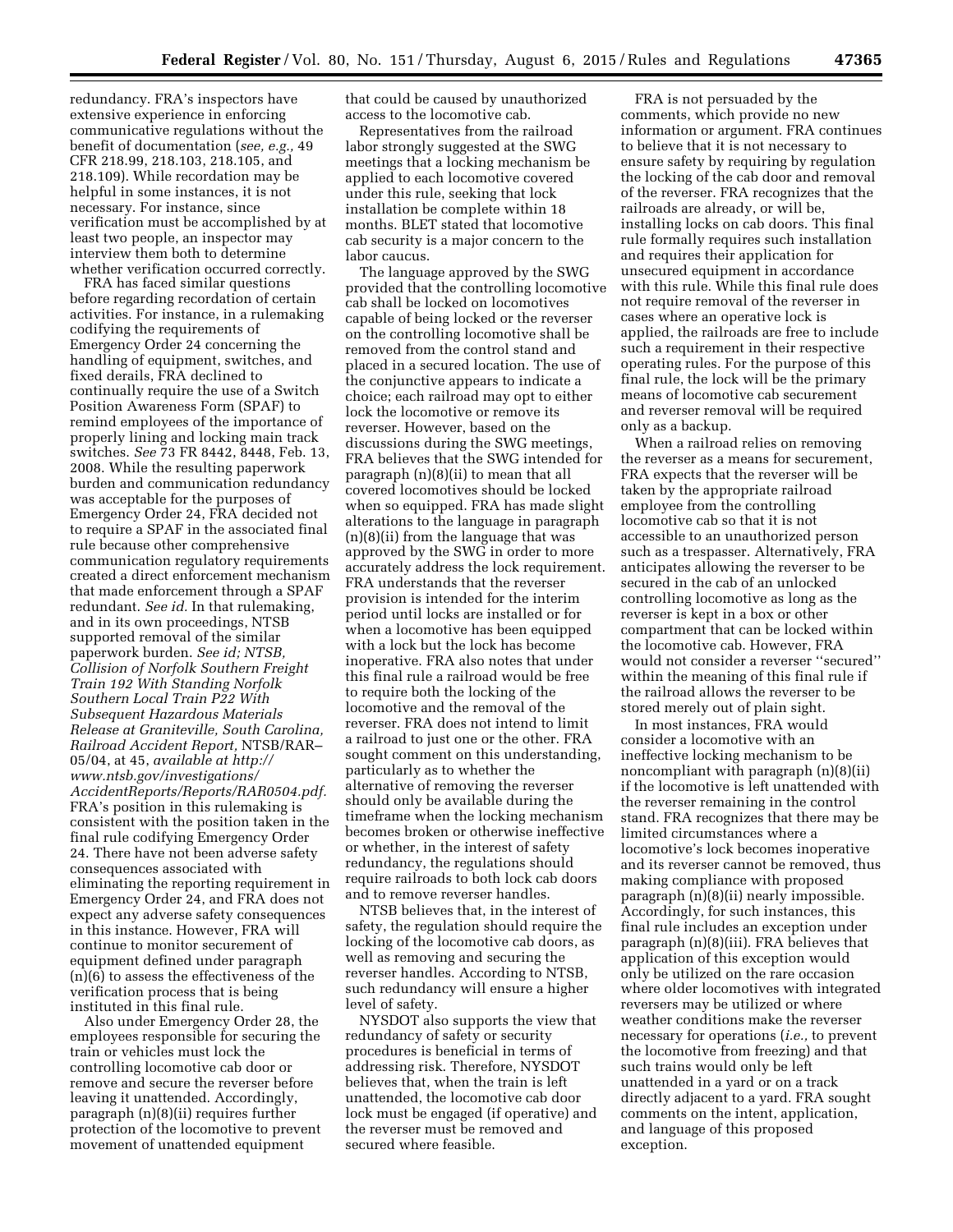NYSDOT states that the data provided in the analysis section of the NPRM indicates that the cost associated with repairing or replacing a locking mechanism is relatively small. According to NYSDOT, it is accepted that the goal of this particular exception is to provide relief in the rare instances where operation of ''non-conforming'' equipment (*e.g.* locomotive cabs without operative locks or removable reversers) would be required. However, given the acknowledged security concerns inherent with leaving trains unattended, NYSDOT asserts that consideration should be given to requiring attendance on the affected equipment until such time that the inoperative locking mechanisms can be repaired or replaced in conformance with paragraph  $(n)(8)(ii)$ .

The purpose of the existing securement rule and this final rule is not to require attendance, but to require certain safety protocols when certain equipment is left unattended. To require attendance, as suggested by NYSDOT, would have this rule go further than FRA's intent and could amount to substantial and unnecessary costs for the railroads. Moreover, such a requirement likely would result in unanticipated impacts affecting FRA's hours of service rules, which is not FRA's intent in this rulemaking.

FRA believes that the job briefing requirement in Emergency Order 28 should be codified in regulation. Accordingly, paragraph (n)(9) requires each railroad to implement operating rules and practices requiring the discussion of securement among crew members and other involved railroad employees before engaging in any job that will impact or require the securement of any equipment in the course of the work being performed. This requirement is analogous to other Federal regulations that require crew members to have a job briefing before performing various tasks, such as confirming the position of a main track switch before leaving an area. The purpose of this job briefing requirement is to make certain that all crew members and other involved railroad employees are aware of what is necessary to properly secure the equipment in compliance with  $\S 232.103(n)$ .

Under this final rule, FRA expects that the crew will discuss the equipment that is impacted, the responsibilities of each employee involved in the securement of a train or vehicle, the number of hand brakes that will be required to secure the affected equipment, the process for ensuring that securement is sufficient, how the verification will be determined, and any

other relevant factors affecting securement. FRA sought comments on whether these expectations are reasonable, accurate, and either sufficiently comprehensive or somehow lacking.

NYSDOT agrees that the specific job briefing requirements should be left up to the railroads and that effective policies and procedures are important. However, NYSDOT remains concerned about the ability to record or document the actions taken in accordance with those policies and procedures.

Riverkeeper believes that, although FRA claims that new requirements of the rules proposed here would indeed ''enhance safety culture and oversight,'' the new requirements do not go far enough and lack the enforceability needed to actually change the status quo. Riverkeeper says that, while the NPRM proposes ''requiring that securement be part of all relevant job briefings,'' FRA has no ability to ascertain whether briefed employees understand, or are implementing, securement policies. Riverkeeper similarly states that although FRA proposes requiring that there be more ''dialog between railroad employees [which would] provide enhanced oversight within the organization,'' it has no way to ensure that such dialogs occur, or whether they actually improve compliance rates. Riverkeeper notes that neither of these cultural changes will necessarily be reported to the FRA or the public in a manner that promotes transparent oversight and robust enforcement.

FRA disagrees with Riverkeeper's assessment regarding the effectiveness of the job briefing requirement and its regulatory enforceability. Crew members are already trained and qualified to understand briefing contents and the procedures and mechanics involved with securing unattended equipment. FRA also has extensive experience enforcing the job briefing criteria (*see, e.g.,* 49 CFR 214.315, 218.99, 218.103, 218.105, and 218.109) and expects to apply similar investigative methods when enforcing paragraph (n).

FRA recognizes that, in some instances, there may be only one crew member performing a switch or operation and that crew member would have to secure equipment alone at the end of the activity. In the NPRM, FRA expressed its belief that the issue of selfsatisfying a job briefing is best left to the railroad when complying with part 218 and sought comment on how to apply this requirement in a situation involving a single person crew and how it interrelates with part 218.

NYSDOT acknowledges that single person crews pose a challenge in terms of ensuring that the safety benefits inherent with effective job briefings are assured in all instances, including single-person operations. At a minimum, states NYSDOT, the procedures for conducting job briefings should be established in the railroad's operating rules or in its timetable special instruction for all locations and operations to ensure that expectations are clearly established.

FRA continues to believe that it is sufficient for a one-person crew to selfsatisfy a job briefing in accordance with the railroad's own operating rules developed pursuant to part 218.

Under paragraph (n)(10), FRA is requiring railroads to develop procedures to ensure that a qualified railroad employee inspects all equipment that any emergency responder has been on, under, or between for proper securement before the rail equipment or train is left unattended. As it may be necessary for emergency responders to modify the state of the equipment for the performance of their jobs by going on, under, or between equipment, it is critical for the railroad to have a qualified employee subsequently inspect the equipment to ensure that the equipment continues to be properly secured before it is again left unattended.

The final rule requires railroads to establish a process to ensure that a qualified railroad employee inspects all equipment that any emergency responder (*e.g.,* fireman, policeman, or paramedic) has been on, under, or between for proper securement before the train or vehicle is left unattended. FRA understands that on rare occasions there may be situations where an emergency responder accesses railroad equipment without the knowledge of the railroad. FRA will expect that a qualified railroad employee inspect equipment after it has been accessed by an emergency responder in any circumstance where the railroad acting in a reasonable manner knew or should have known of an emergency responder's presence on, under, or between the subject equipment.

The final rule requires that these procedures are followed as soon as safely practicable after learning that an emergency responder has interfaced with the equipment. In the NPRM, FRA sought comments on what should be considered ''as soon as safely practicable.''

AAR and ASLRRA reiterated earlier statements that the railroads support, and that the final rule should include,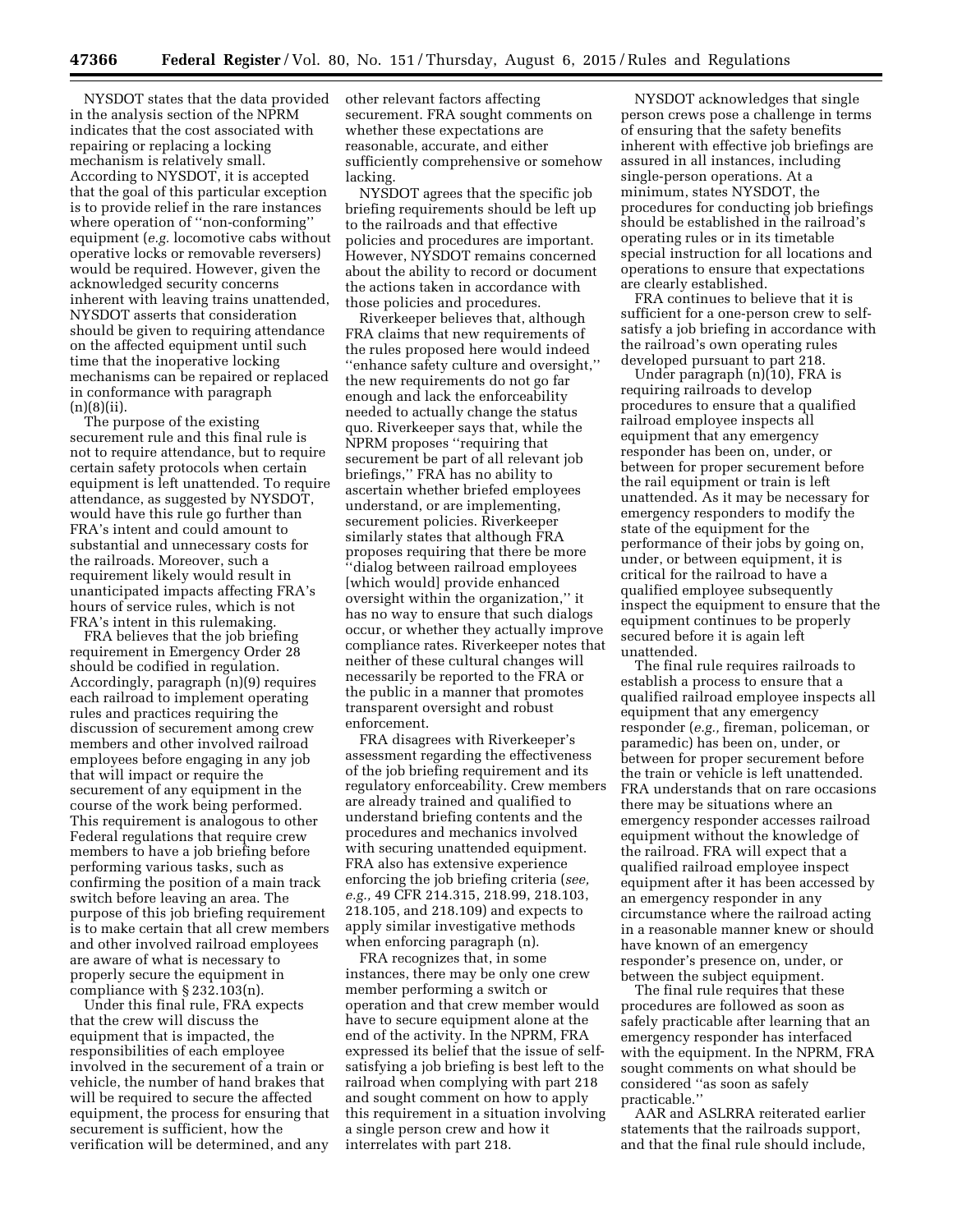the language ''as soon as safely practicable.'' AAR and ASLRRA assert that this language addresses the reality of situations where an emergency responder has had contact with rail equipment.

NYSDOT believes that the type and severity associated with any emergency event will significantly influence the definition of ''as soon as safely practicable.'' NYSDOT would recommend that, given their significant training regarding personal safety and protection, the first responders on-site would be a reasonable 'real time' resource to provide the requisite guidance in each case. NYSDOT consulted with counterparts from the NYS Division of Homeland Security and Emergency Services (DHSES), Office of Fire Prevention and Control (OFPC) on this topic. OFPC recommends that for scenarios in which first responders access unattended equipment without the on-site presence of railroad personnel, effective communication and coordination will be critical in assuring that the incident scene and access to the equipment be turned over to the appropriate railroad representative (*i.e.*  ''qualified employee'') when it has been determined safe to do so. NYSDOT also states that in no case should the affected equipment be left in a potentially unsafe or unattended condition prior to the arrival of railroad personnel designated by the railroad to inspect and assume responsibility for that equipment and its proper securement.

FRA shares NYSDOT's concerns. However, while emergency and first responder training would certainly be beneficial, FRA will refrain from imposing such requirements at this time. Emergency response is primarily a local function that falls under State or local governance, which could impose such training requirements. FRA notes, however, that AAR is currently providing training at its Transportation Technology Center, Inc. (TTCI) to emergency responders on handling accidents involving crude oil. Moreover, if each railroad's employee is properly trained and complies with this regulation, there is little need to require emergency responder training, which could be quite costly nationwide.

AAR and ASLRRA also make clear their belief that, in such a situation, the railroad has to have actual knowledge that an emergency responder has been on the equipment and it has to be safe for the employee to inspect the equipment. According to AAR and ASLRRA, in some situations, the railroad might not know that an emergency responder has been in contact with the equipment until

sometime after the contact. Additionally, AAR and ASLRRA assert that in a potential emergency situation, the railroad needs to be able to ensure that its employees can safely examine the equipment before being able to verify its securement.

When enforcing this provision, FRA will consider the railroad's actual and constructive knowledge of any emergency responder's presence. However, FRA does not expect to hold the railroad accountable if there is no reasonable means for the railroad to have known. Further, the ''safely practicable'' language is intended to take into consideration the circumstances presented. FRA's intent with this regulation is not put a railroad employee in harm's way by requiring him or her to enter an unsafe situation following an instance where a first responder goes on, under, or between equipment. However, FRA will require the railroad to take action once it can be reasonably ascertained that securement can be effectuated without unnecessary danger.

As noted above, on March 24, 2010, FRA issued TB 10–01 to provide enforcement guidance regarding the securement of equipment, particularly in classification yards. In the NPRM to this proceeding, FRA proposed codifying TB 10–01 by amending the rule at the final rule stage of this proceeding. Accordingly, this final rule includes a clarifying amendment to ensure that FRA's long-standing interpretation and application of the existing regulation is contained directly in the regulation. These amendments are for clarification purposes only and add no new requirements to the regulations.

NYSDOT agrees with the exception in TB 10–01 that, in certain circumstances within classification yards, skates or retarders in lieu of hand brakes may be used to secure equipment. AAR and ASLRRA expressed concern that the NPRM did not include any proposed regulatory text and recommended that FRA place the issue before the RSAC SWG for discussion.

TB 10–01 was issued approximately five years ago and the railroad industry has had significant opportunity to become accustomed to its interpretations of the existing rules. TB 10–01, and its codification in this rulemaking, does not provide any new requirements; if anything, it formalizes exceptions that provide operational flexibility for railroads in classification yards. FRA sought comment on this issue and had not received any regulatory text recommendations. Accordingly, FRA does not believe it is necessary to either extend the comment period on this issue or recall the RSAC SWG for further discussion.

The purpose of TB 10–01, and its codification in this final rule, is to indicate how § 232.103(n) applies in classification yards. Much of TB 10–01 is purely guidance, which will be incorporated into this preamble for posterity. There are a few portions of TB 10–01, however, which provide alternative securement options. These alternatives are being codified into the rule text as further discussed below. Upon the effective date of this final rule, which will incorporate TB 10–01, that guidance document itself will be rescinded. However, for continued guidance and educational purposes, FRA has placed the illustrative photographs from TB 10–01 into the docket of this proceeding.

Prior to issuance of TB 10–01, FRA's Railroad Safety Board reiterated that the failure to apply any hand brakes on unattended equipment does not comply with the securement requirements of § 232.103.18 However, FRA recognizes that it is sometimes necessary in the switching of trains within classification yards to have equipment unsecured with hand brakes. Therefore, like the TB, this final rule allows for alternate forms of securement in limited circumstances—including where they may be appropriate and what constitutes effective use of alternate forms of securement. It also provides flexibility in the application of securement on repair tracks.

Section 232.103(n) addresses the securement of unattended equipment by means of applying hand brakes, venting the brake pipe to zero and leaving the angle cock open on one end of a cut of cars, and requiring the railroad to develop and implement procedures to verify that the equipment is secure. Unattended equipment is equipment left standing and unmanned in such a manner that the brake system of the equipment cannot be readily controlled by a qualified person. When assessing this situation for compliance, FRA may take into account the following factors:

• Can an individual take corrective action if the equipment should start to roll away?

• Can the individual readily mount the car and apply the hand brake, or can the individual safely open an angle cock should the equipment start to roll away?

<sup>18</sup>*See* Letter from Grady C. Cothen, Jr., Deputy Associate Administrator for Safety Standards and Program Development, Federal Railroad Administration, to Thomas J. Healey, Regulatory Counsel, and Jeffery A. Liepelt, VP Operations, Canadian National Railway Company, Docket No. FRA–2008–0060 (Apr. 3, 2009).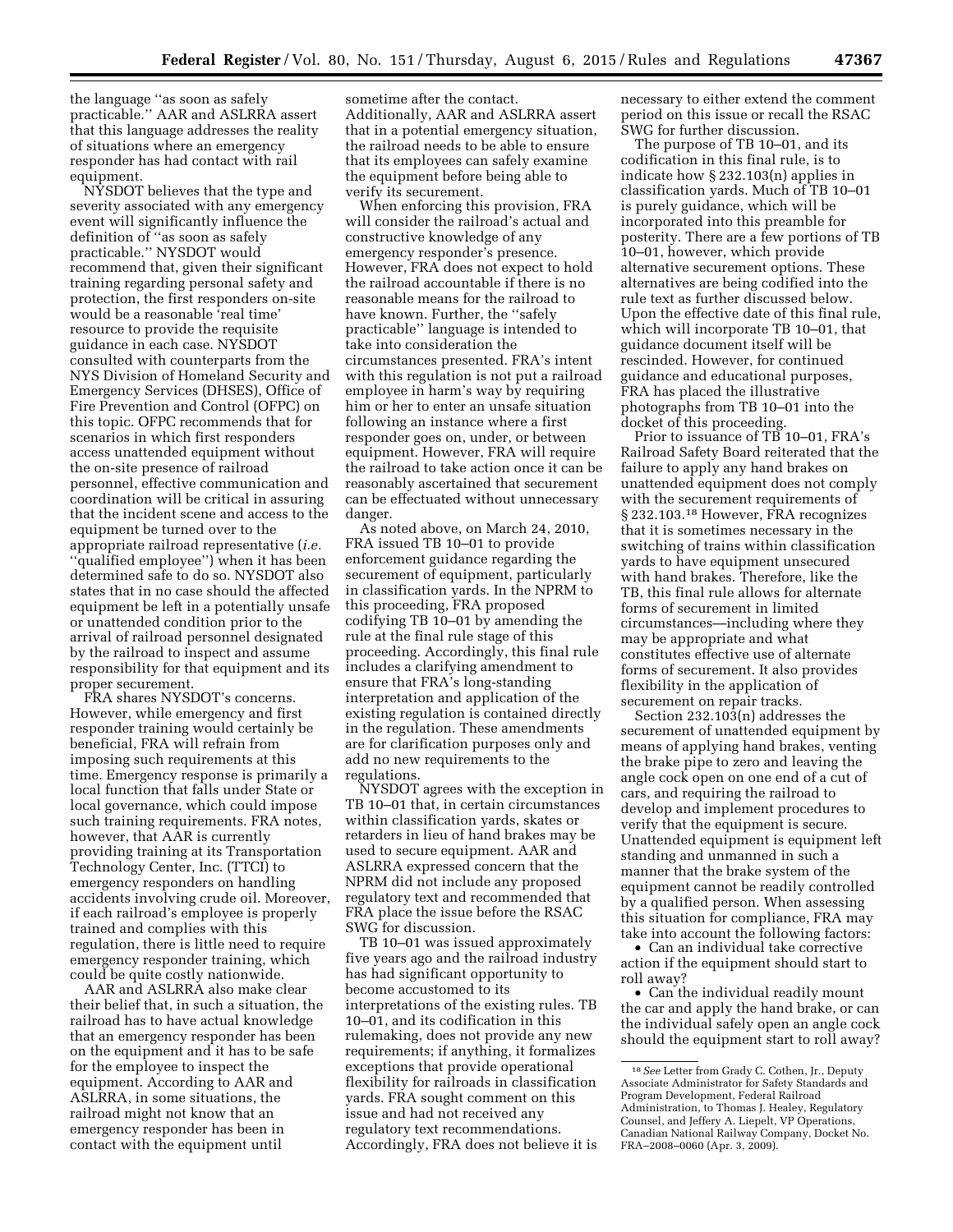• Can the individual readily mount the locomotive and either apply the hand brake or operate the brake handles or emergency brake valve to stop the unexpected movement?

• Is a qualified person focused on the situation?

• If the individual is eating lunch or in the bathroom, full attention is not being given to the equipment.

• If the individual is in a crew room or talking on the phone, full attention is not being given to the equipment.

If an engineer and crew get off of their train to watch a passing train, and remain in close proximity to their locomotive consist, hand brakes would not have to be applied on the locomotives as long as someone is close enough to readily mount the locomotive and apply an emergency brake or hand brake, should the locomotives or train start to roll away. In these situations, FRA would consider the equipment attended. However, if the engineer and crew get off their train and position themselves with the passing train between them and their train, hand brakes have to be applied, as their train would be considered unattended.

Paragraph (n)(1) of § 232.103 includes a performance-based requirement that a sufficient number of hand brakes be applied to hold the equipment and that railroads have to develop and implement a process or procedure to verify that the applied hand brakes will sufficiently hold the equipment when the air brakes are released. This requires a railroad to develop appropriate operating rules to verify the sufficiency of the hand brakes applied, which can be tailored to the specific territory and equipment operated by the railroad. This can be as elaborate as the use of a sophisticated matrix or some other type of ''set calculations'' that specify exactly how many hand brakes have to be applied on specific numbers of cars; or it can be as simple as having the engineer release the pneumatic brakes after the hand brakes have been applied (and before uncoupling from the cars) to determine if the equipment is secure. To simply have instructions that state ''a sufficient number of hand brakes have to be applied'' does not satisfy the intent of the regulation, unless there is the provision that the pneumatic brake has to be released to determine the equipment is secure. When observing this practice, it is important that the pneumatic brakes fully release. This can be accomplished by observing piston travel on the rearmost car, or observing and ensuring that the end-of-train brake pipe pressure returns to its original setting.

Unless alternate forms of securement are permitted (as discussed below), it is FRA's enforcement policy that one or more hand brakes will have to be applied to a car in order to sufficiently secure equipment in accordance with the regulation. The application of no hand brakes on a car or a block of unattended freight cars will not meet the securement requirements of 49 CFR 232.103(n).

In paragraph (n)(11) of this final rule, FRA is including exceptions from certain portions of the remainder of § 232.103(n) as long as a delineated alternative is followed.

Paragraph (n)(11)(i) provides the flexibility to allow a railroad to use in a prescribed location an alternative means of securement in lieu of hand brakes per the remainder of paragraph (n). Like in TB 10–01, FRA continues to believe in this final rule that unattended equipment in classification yards—a series of tracks where locomotives and cars are classified or switched to dismantle and make-up train sets present situations where alternate forms of securement can be allowed. Classification yards may have hump, bowl, flat, graded, or other characteristics. These characteristics and other local conditions, such as prevailing winds and possible severe weather, should be considered by the railroad in developing its instructions for using alternate forms of securement. The burden of proof is on the railroad in the use of alternate securement. If alternate securement is not effective, securement defaults to the application of a sufficient number of hand brakes.

In classification yards, securement is not required for the end of the yard that is actively being switched and is attended by the switch crew or hump tower operator. At these locations, FRA does not require securement for cars or blocks of cars on the yard tracks, as long as the equipment on the opposite end of those tracks being actively switched are secure. FRA believes that this flexibility applies only when active switching is occurring and is not otherwise affected by the commodities being handled, including equipment defined by paragraph (n)(6). If the operations at these locations do not work for 24 hours a day, 7 days a week, then the equipment at each end of the track would have to be secured, but cars in between the secured equipment would not have to be secured. At these locations, if a train crew removes a car or block of cars, the railroad shall have instructions in place to ensure any car remaining in the track is secure. This could be accomplished by either placing the burden on the train crew making the

pickup, or by having other workers in place to secure the remaining equipment. At all other locations outside of actively switched yards such as sidings, storage yards, or the mainline—each car and each individual block of unattended equipment must be secure in compliance with the regulation.

FRA recognizes that there may be overlap between the securement requirements within locomotive and car repair track areas and with the alternate methods of Blue Signal Protection (49 CFR 218.29), which are the primary methods of ensuring safety in these areas. However, once repair tracks become unattended and the blue signals are removed, securement will be required in these areas subject to the limitation that under certain repair and servicing situations it will be impractical or unnecessary to require the application of a hand brake. These would include equipment in repair status that may be lacking hand brakes, wheels, or trucks; and that is secured by means of a mechanical securement device; which could include jack stands, chocks, chains, skates, or other similar devices.

Without applying hand brakes in classification yards, an alternative means of securement is required per paragraph (n)(11)(i). FRA is generally referring to such alternative means as mechanical securement devices, which, as previously noted, FRA is including in this final rule a new defined term. FRA intends mechanical securement devices to include skates, retarders, inert retarders, and other devices that provide at least the equivalent securement that a sufficient number of hand brakes would provide in the same situation. In these situations, skates or retarders are considered an alternative form of securement, if they are maintained and used within their design criteria and as intended.

A skate (or rail skid) is a portable sliding device placed on the rail to engage with a car wheel so as to provide continuous braking by sliding friction. If using a skate to comply with this paragraph, the rail car must be at rest and at least one skate must be fully engaged to prevent movement. To be clearer, the following applies for the use of skates:

• The railcar shall be constructively placed at rest, fully engaged, with at least one skate, preventing movement away from the actively switched direction of the yard track.

• Unengaged skates placed near the clearance points of yard tracks (without a railcar in place) are not considered securement.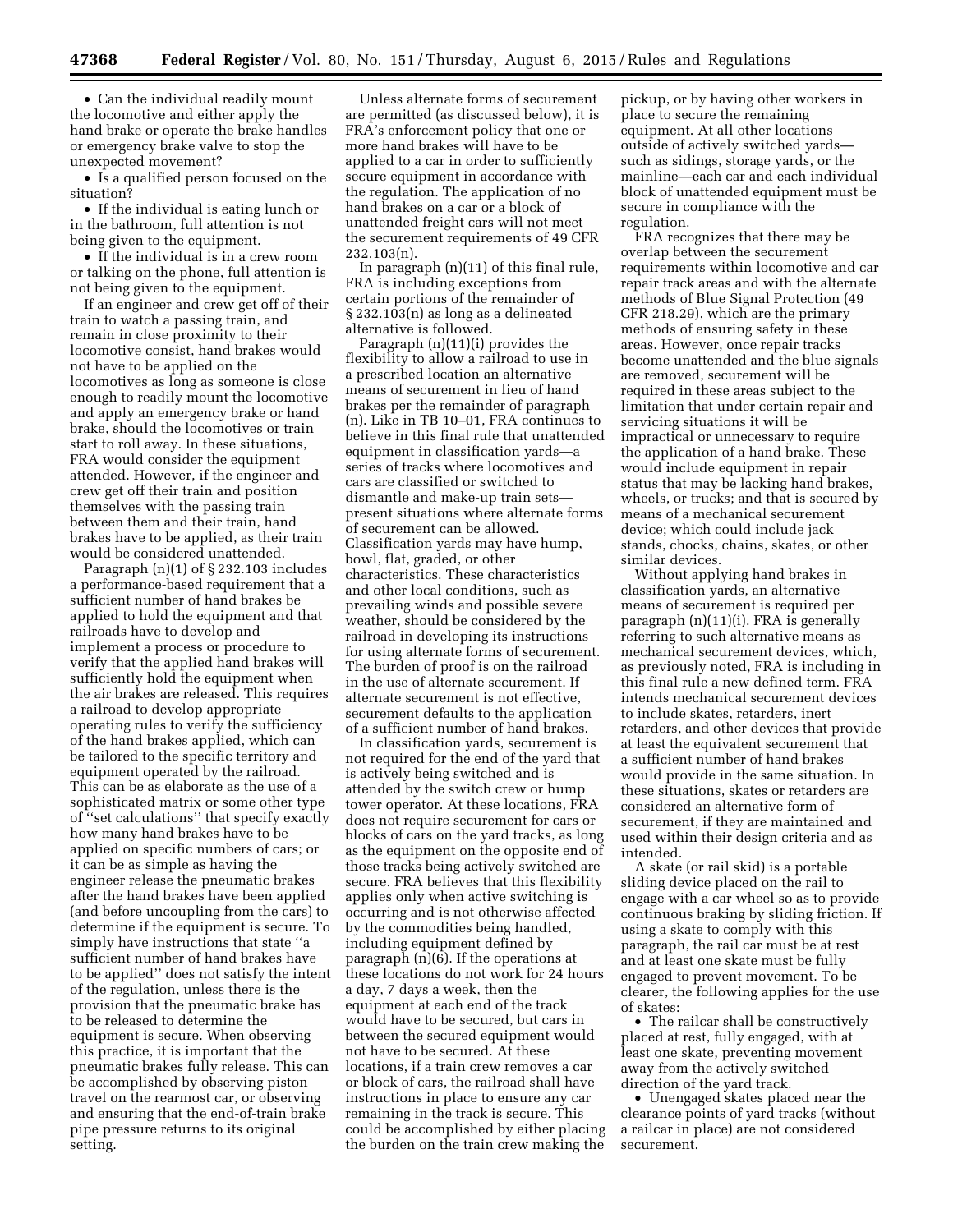• A single railcar secured by a skate that is overwhelmed by the mass of following railcars shall be considered the same as an insufficient quantity of hand brakes, and a violation may be taken.

Under paragraph (n)(11), a railroad may also use a retarder, which is a powered or unpowered braking device permanently built into a railway track to reduce the speed or secure railcars by means of brake shoes that press against the lower sides of railcar wheels. When installed at the exit of a hump yard, they are often referred to as inert retarders or skate retarders (not to be confused with a skate defined above). It is not necessary to have the first car in each block engaged by the retarder during active switching. Also, a car may be past a retarder and be considered secure if it is coupled to a car engaged by the retarder and is not in a fouling condition as defined in § 218.101. However, if a railcar or following railcars are switched into a retarder in a manner that overwhelms the capacity of the device and consistently places equipment in a fouling condition, it shall be considered the same as an insufficient quantity of hand brakes, and a violation may be taken. While unengaged skates may be placed after retarders to provide additional safety in the event that a retarder is overwhelmed; their sole use will not be consider a properly used mechanical securement device. If skates are being engaged excessively, FRA may consider the retarders as being overwhelmed or not being maintained, and a violation may be taken. For these and similar reasons, skates and retarders are not usually considered sufficiently safe securement alternatives to hand brakes when used outside of a classification yard or within a repair shop environment where blue signal protection has been initiated.

In paragraph  $(n)(11)(ii)$  to this final rule, FRA is also incorporating the flexibility afforded by TB 10–01 as it relates to the isolation of the train pipe, also known as ''bottling of air.'' FRA will continue to not take exception to a train crew cutting away from a cut of cars, initiating an emergency brake application on the cut of cars, and then closing the angle cock for the sole purpose of taking the locomotives or otherwise proceeding directly to the opposite end of the cut of cars to either: (1) Couple the locomotives to the cars or (2) open the angle cock at the other end and leave the angle cock open and vented to the atmosphere, as required under 49 CFR 232.103(n)(2). However, if the locomotive cuts away from the cars and closes the angle cock without the

locomotive or an employee going ''directly'' to the other end to either open the angle cock or couple the locomotives to the cars, the railroad will be in violation of 49 CFR 232.103(n)(2). The emphasis is on ''directly'' because, even though it may be the train crew's intent to go directly to the opposite end of the cars to take the appropriate action, if a train dispatcher, or whoever, directs the crew to perform another job task before they directly go to the opposite end of the cars, a violation is committed. It is only with the understanding that the train crew goes directly to the other end of the cars to take the appropriate action that FRA will permit this type of activity.

# *Section 232.105 General Requirements for Locomotives*

New paragraph (h) to § 232.105 provides further requirements concerning locking mechanisms on locomotive doors. While § 232.103(n)(8)(ii) provides securement requirements for the controlling locomotive cab that is left unattended on a mainline track or siding as part of a train that meets the minimum quantities of hazardous materials established in proposed § 232.103(n)(6)(i), FRA believes that additional requirements should apply to all locomotives left outside a yard except if directly adjacent to the yard. Accordingly, FRA includes those requirements under § 232.105.

During the meetings of the RSAC SWG, representatives of the labor unions proposed requiring the installation of locking mechanisms on all locomotives covered by this rulemaking. AAR subsequently committed that *all* locomotives will be equipped with cab door locks by March of 2017. AAR clarified its statement by ensuring that there will be no distinction between interchange and non-interchange locomotives. In the interest of codifying this deadline as applicable to the scope of this proposed rule, paragraph (h)(1) requires that after March 1, 2017, each locomotive left unattended outside of a yard be equipped with an operative exterior locking mechanism. By no means does this requirement limit AAR's ambition that its members equip additional locomotives (*e.g.,* switching locomotives inside a yard) in their respective fleets. FRA is also including this requirement in § 232.105 so that it applies to all locomotives left unattended outside of a yard, but not on a track directly adjacent to a yard, not just those locomotives defined under § 232.103(n)(6).

BLET expresses concern with a 2017 deadline, describing it as too long. BLET

also asserts that, without explanation or supporting data, the proposed rule, in comparison to the RSAC recommendation, narrowed the scope of the lock requirement to locomotives left outside of a yard. In one-day snapshot surveys performed in 2004 and 2008, BLET says that most respondents replied that there was no secured access to—or security presence within—their rail yards. Many reported seeing trespassers in the yard on the day they were surveyed, although the second survey showed a marked decrease.

NTSB supports the labor union's suggestion that locking mechanisms be applied to each covered locomotive within 18 months after the effective date of this final rule.

NYSDOT supports the intent of this requirement, but notes that while it requires all locomotives to have operative locks by 2017, other than the language in paragraph (n)(8)(ii) for hazardous trains as defined in paragraph (n)(6)(i), there is no requirement for the train crew to apply the lock. NYSDOT suggests additional language to that included in paragraph (n)(8)(ii) to cover all unattended locomotives on mainline tracks and sidings regardless of the lading carried by the train.

Given that the railroads are already voluntarily installing locks and have committed to a reasonable deadline of March 2017, which is supported by factors highlighted by AAR during the RSAC process, FRA does not believe it is appropriate to accelerate the process by regulation. Without additional information, which was not provided in comments, shortening the deadline by regulation could be viewed as arbitrary. Nevertheless, at the time this final rule becomes effective, it will be close to 18 months away from that deadline anyway, thus rendering BLET's and NTSB's concerns moot.

FRA also notes that AAR has issued standards regarding locomotive cab securement and has committed to install locks on all locomotives. *See*  Locomotive Cab Securement, S–5520, AAR Manual of Standards and Recommended Practices, Section M– Locomotives and Locomotive Interchange Equipment (May 2014). Regardless of whether they operate in or out of yards, this final rule only requires lock installation on locomotives left unattended outside of yards, where trespasser access is arguably easier. Nevertheless, as previously discussed under paragraphs (n)(7)(ii) and (n)(8)(ii), any locomotive covered under paragraph (n)(6) with an installed locked left unattended anywhere, either within or outside of a yard, must have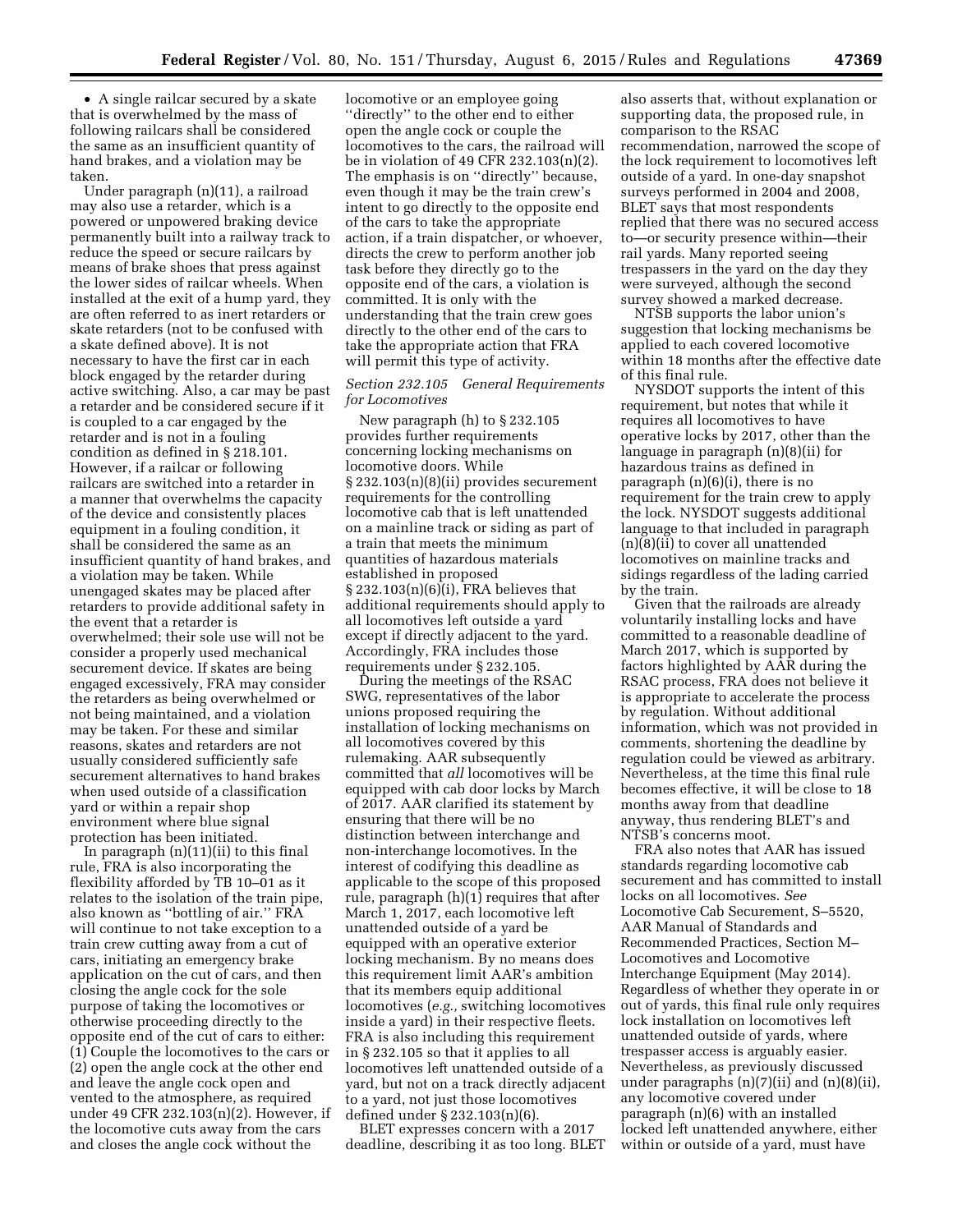that lock applied. Ultimately, this may provide each railroad with the flexibility to determine on its own whether to install and operate locks on locomotives dedicated to switching operations and confined to classification yard limits.

Paragraphs (h)(2) and (h)(3) are meant to ensure that locking mechanisms, if broken or otherwise inoperative, are repaired in a reasonable timeframe. FRA expects that each locomotive equipped with a locking mechanism will be inspected and maintained at the time of the locomotive's periodic inspection. *See* 49 CFR 229.23. If a locking mechanism is found inoperative at any time other than the periodic inspection, paragraph (h)(3) requires the railroad to repair it within 30 days. However, if the periodic inspection falls within the 30 day limit for repair, FRA would expect that the lock will be repaired at the time of the periodic inspection in accordance with the requirement in paragraph (h)(2). For instance, if a locomotive engineer were to find the lock inoperative during a daily inspection and the periodic inspection was scheduled 15 days later, then FRA would expect that the railroad could repair the locking mechanism at the time of the periodic inspection. Alternatively, if the same situation were to arise but the periodic inspection was scheduled to occur 45 days later, the railroad would be expected to repair the locking mechanism prior to the time of the periodic inspection to comply with the 30-day time limit in paragraph  $(h)(3)$ .

For the purposes of this regulation, ''operative'' means that, when applied, the locking mechanism will reasonably be expected to keep unauthorized people from gaining access into a locomotive while the locomotive is unoccupied. However, in doing so, the railroad must assure that ingress and egress is provided for in normal circumstances and emergencies. In the NPRM, FRA sought comments on this understanding. FRA also sought information and comments on the possibility of a qualified person having difficulty accessing the locomotive cab in the event of an unintentional movement of the equipment.

NYSDOT believes that the proposed definition is reasonable. NYSDOT understands that whatever type of

locking mechanism is provided by the railroad would be based upon its effectiveness and appropriate functionality to accommodate the required ingress and egress under all conditions.

Since the railroad would decide upon the locking mechanism, NYSDOT suggests relying upon the railroad to develop appropriate procedures to address this scenario. In the event there is unintentional movement of the equipment as described, and access to the cab is problematic, NYSDOT would expect that the qualified person would likely attempt to apply the hand brake from the outside of the locomotive.

In its comments, AAR and ASLRRA indicated that the railroads have evaluated this concern and that qualified employees will all have keys to locked locomotives. AAR and ASLRRA also say that, if the qualified employee has lost his or her company issued key, the train can be accessed by a non-lead locomotive, which is where the train could be placed into emergency.

For the moment, FRA is satisfied with AAR's and ASLRRA's explanation that, if locked out of a rolling locomotive, a qualified employee could alternatively enter a non-lead locomotive and make an emergency brake application. FRA also recognizes that, just as with a rolling consist of cars without a locomotive, the qualified employee would be expected to apply the outwardly-facing hand brakes in such a situation.

Under paragraph (h)(4), if the railroad discovers that a locking mechanism has become inoperative in the interval between a locomotive's periodic inspection dates, this provision does not require that a locomotive be removed from service. Railroads may continue to use the locomotive without an operative lock. However, if such equipment covered by § 232.103(n)(6) is left unattended and without an operative lock, then the railroad must default to the alternative securement option governing the reverser under proposed  $\S 232.103(n)(8)(ii)$  or fall under the exception provided per proposed  $\S 232.103(n)(8)(iii)$ .

### **V. Regulatory Impact and Notices**

*A. Executive Orders 12866 and 13563 and DOT Regulatory Policies and Procedures* 

This final rule has been evaluated in accordance with existing policies and procedures, and determined to be significant under Executive Order 12866, Executive Order 13563, and DOT policies and procedures. 44 FR 11034, Feb. 26, 1979. For purposes of analyzing this rule, FRA uses as a baseline the rules in effect at the time of publication, including Emergency Order 28. The analysis separately quantifies ongoing costs of Emergency Order 28 that might exceed business practices that would remain in effect in absence of Emergency Order 28. It is reasonable to assume that most of the requirements of Emergency Order 28 would continue as business practices; for example the railroads have already improved their practices in determining the proper application of hand brakes to secure a train and the verification that the hand brake application is adequate. Further, the exterior locking mechanism provision in the rule reflects an existing commitment among AAR member railroads, which had been working on developing a lock standard applicable to its members for over a year, so the costs associated with this provision are limited to non-AAR member railroads, primarily short line railroads. FRA received comments that the analysis should include the total cost of installing locks; however, the analysis only counts costs that would not have been incurred in the absence of the final rule. Since AAR members were in the process of installing locks compliant with the final rule on the affected locomotives, FRA will not include those costs in this analysis. This analysis also does not include sunk costs.

FRA was able to quantify the costs of the final rule, but not able to quantify all the benefits, as many of the benefits are the result of reducing risk from high consequence, low probability events that are not easily quantified. Thus, FRA will discuss the benefits that can be quantified, that by themselves justify the cost of the final rule and will provide a brief discussion of the nonquantified benefits. The monetized discounted and annualized net benefits would be: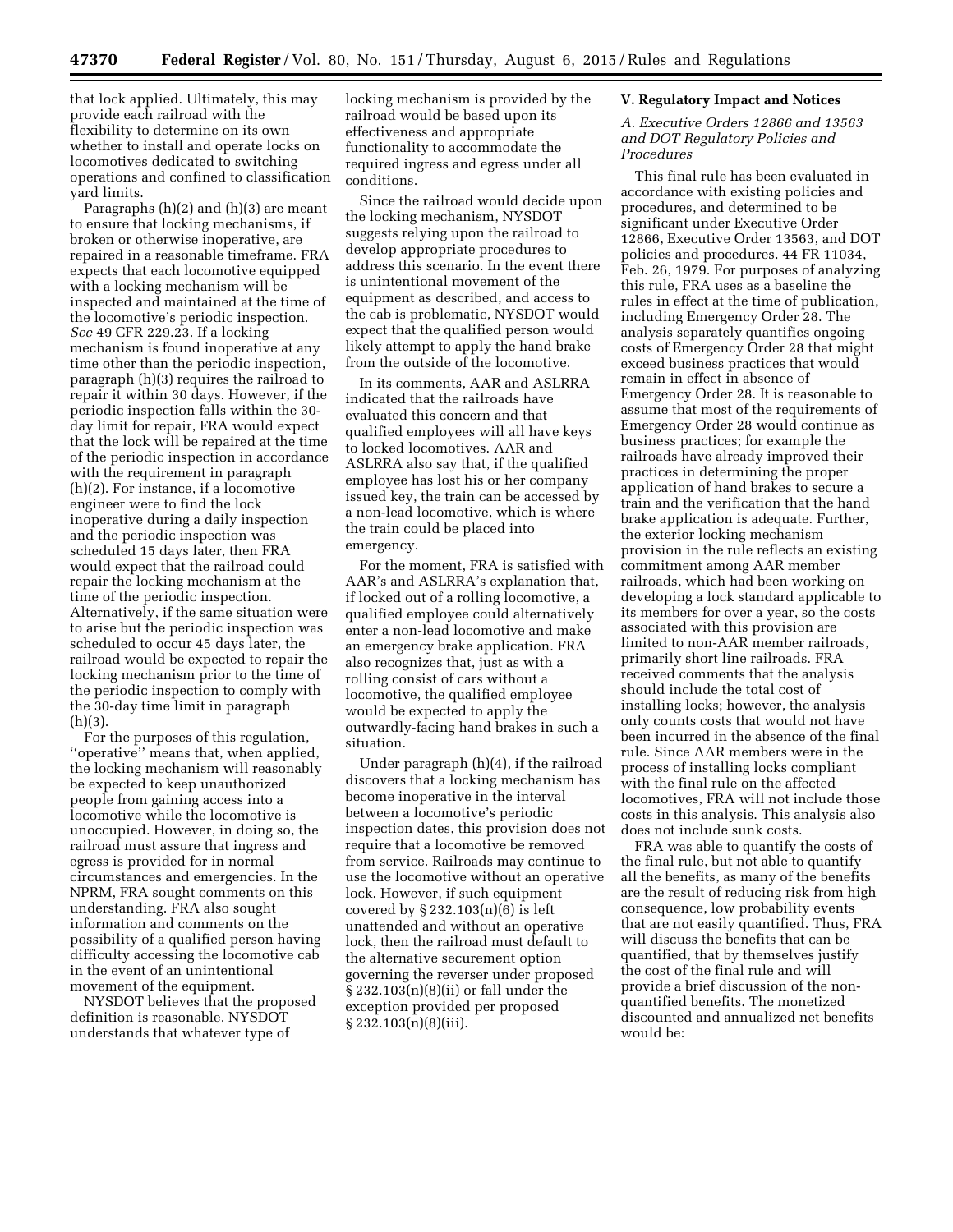|                     | Discounted value      |                       |  |  |
|---------------------|-----------------------|-----------------------|--|--|
| Discounted values   | Discount<br>factor    |                       |  |  |
|                     | 7%                    | 3%                    |  |  |
| Total<br>Annualized | \$1,076,984<br>95.009 | \$1,479,331<br>96,538 |  |  |

## Statement of Need

The United States has experienced a dramatic growth in the quantity of flammable materials being shipped by rail in recent years. According to the rail industry, in the U.S. in 2009, there were 10,800 carloads of crude oil shipped by rail. In 2013, there were 400,000 carloads. In the Bakken region, over one million barrels a day of crude oil was produced in March 2014,19 most of which is transported by rail. Transporting flammable material carries safety and environmental risks. The risk of flammability is compounded in the context of rail transportation because petroleum crude oil and ethanol are commonly shipped in large unit trains. In recent years, train accidents involving a flammable material release and resulting fire with severe consequences have occurred with increasing frequency (*i.e.* Arcadia, OH, Plevna, MT, Casselton, ND, Aliceville, AL, Lac-Mégantic, Quebec).

Shippers and rail companies are not insured against the full liability of the potential consequences of incidents involving hazardous materials. As a result, these events impose externalities. Among Class I railroads, a self-insured retention of \$25 million is common, though it can be as much as \$50 million, especially when PIH/TIH material is involved. Smaller regional and short line carriers, *i.e.,* Class II and Class III railroads, on the other hand, typically maintain retention levels well below \$25 million as they usually have a more conservative view of risk and usually do not have the cash-flow to support substantial self-insurance levels. At this time, the maximum coverage available in the commercial rail insurance market appears to be \$1 billion per carrier, per incident.20 While this level of insurance is sufficient for the vast majority of accidents, it appears that no amount of coverage is adequate to cover a higher consequence event. One example of this

issue is the incident that occurred at Lac Mégantic, Quebec, in July of 2013. The rail carrier responsible for the incident was covered for a maximum of \$25 million in insurance liability, and it had to declare bankruptcy because that coverage and the companies remaining capital combined were insufficient to pay for more than a fraction of the harm that was caused. This is one example where rail carriers and shippers may not bear the entire cost of ''making whole'' those affected when an incident involving crude and ethanol shipment by rail occurs.

FRA believes that the failure to secure equipment decreases the safe transportation of goods by rail, and increases the possibility of a higherconsequence event, particularly when dealing with a key train transporting a material such as crude oil. It is difficult to assess how much of the decrease in safety is from railroads not requiring their employees to secure equipment or from employees failing to comply with railroad securement requirements. The Lac-Mégantic accident shows that the railroads were not successful using operating rules in effect at the time of the accident, perhaps because an employee did not follow those rules or might not have had adequate guidance on what constituted adequate securement. FRA believes that use of its authority will enhance compliance with railroad issued orders. There may also have been an issue of incomplete information—which can cause a market failure—that was corrected in the wake of the Lac-Mégantic accident and Emergency Order 28, in that railroads had not yet developed the procedures required in response to Emergency Order 28. This problem of incomplete information related to securement procedures has been addressed, so it is not part of the baseline. Finally, incomplete information also may be causing a market failure among some railroads that have not put locks on their locomotives left outside yards.

## Cost-Benefit Analysis of Individual Sections

Following is a discussion of the regulatory costs and benefits associated with each requirement.

Changes to the definition in § 232.5 have no substantive impact and do not result in any new costs or benefits.

Changes to  $\S 232.103(n)(2)$  will have negligible impact or real burdens, but may increase compliance with existing rules. As noted above, the changes to this paragraph merely clarify FRA's longstanding interpretation, application, and enforcement of the existing regulation.

Section 232.103(n)(6) lists types of trains and equipment covered by § 232.103(n)(7) and (n)(8), but does not directly impose any specific requirements.

Section 232.103(n)(7)(i) prohibits leaving affected equipment unattended on a main track or siding (except when that main track or siding runs through, or is directly adjacent to a yard) until the railroad has adopted and is complying with a plan identifying specific locations or circumstances when the equipment may be left unattended. Railroads already have developed and implemented such plans under Emergency Order 28, so there is no cost to create such plans. The initial revision and notification burden would have been in identifying safety rationale related to such locations and circumstances, but that has already been accomplished through compliance with Emergency Order 28. To the extent that railroads further revise their plans in the future, there will be some additional costs. This will not occur frequently, resulting in nominal burden in the future.

Section 232.103(n)(7)(ii), an expansion of Emergency Order 28 that applies to trains left unattended on main tracks that are in or adjacent to yards, requires trains left in yards to have the locomotive cab locked, or the reverser removed, if possible, but would not impose additional requirements in a yard if the locking mechanism is inoperative. This portion of the final rule's requirements is part of longstanding railroad business practices, and will add no costs or benefits.

In paragraph (n)(8)(i), there is a new requirement, which in almost all cases was already in place as a business practice. It requires that the qualified individual who secures the train verify with a second qualified individual that

<sup>19</sup> Information regarding oil and gas production is available at the following URL: *[http://www.eia.gov/](http://www.eia.gov/petroleum/drilling/#tabs-summary-2) [petroleum/drilling/#tabs-summary-2.](http://www.eia.gov/petroleum/drilling/#tabs-summary-2)* 

<sup>20</sup>*See* ''The Transportation of Hazardous Materials: Insurance, Security, and Safety Costs,'' DOT Report to Congress, December 2009, at *http://www.dot.gov/office-policy/transportationhazardous-materials-insurance-security-and-safetycosts.*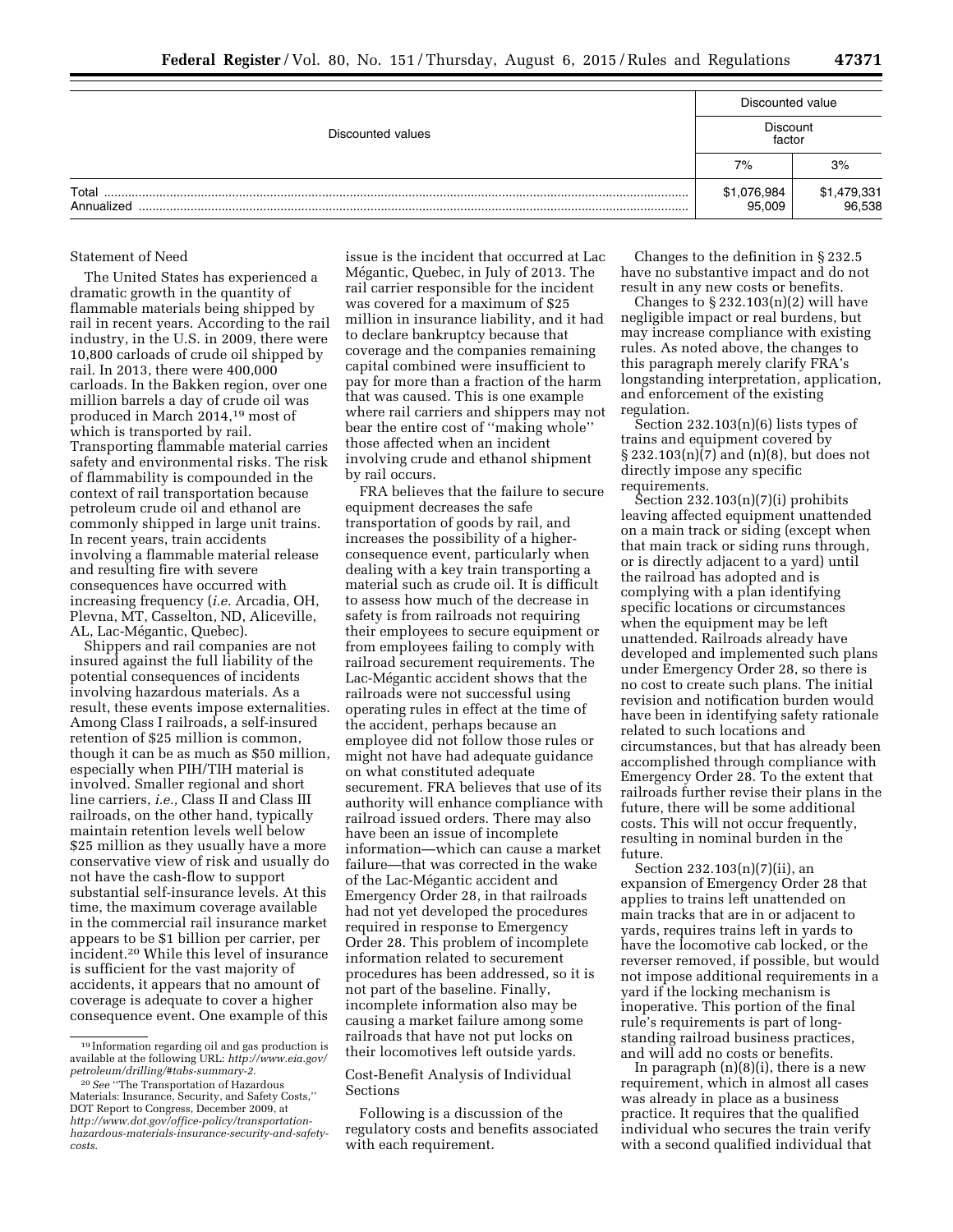the train has been secured in accordance with the railroad's operating rules, including whatever the employee has done to ensure that an adequate number of hand brakes have been employed. On a train with two or more crew members, the train crew will verify among themselves. This would happen as a matter of business practice. In the event that the train is secured by a single person crew, the verification would involve a second person, typically a yardmaster, who is also qualified. All safety-critical activities by train crews are communicated to at least one additional person as a standard operating practice. This is part of the railroads' conscious effort to avoid a single point human factor failure that can cause an accident. FRA believes that less than one-tenth of one-percent (0.1%) of the affected trains will be operated by a single crew member when securing in a yard, because there are very few single person crews operating affected trains, and because many affected trains will be operated continuously to their destination. Some trains will be secured outside of yards, but that burden is discussed below in this analysis. In this analysis, FRA assumes that there will be 1,000 affected trains per day, of which 0.1% (1 daily or 365 annually) would have a single person crew. Further, FRA assumes that in the absence of the final rule, 95 percent of railroads would require the verification as a business practice. This means that over 20 years, only 365 trains would be affected. FRA believes the communication will take 15 seconds of two qualified individuals' time, or 30 labor seconds. There is no cost to initiate communication, because in any event a person leaving a train would have to communicate with the yardmaster to let the yardmaster know where the crew member left the train and to let the yardmaster know the train would no longer be moving in the yard. Over the 20-year life, the undiscounted value would be 182.5 labor minutes or roughly 3 labor hours. At \$50 per hour the cost over 20 years, undiscounted cost would be \$150, and the annual cost would only be \$7.50. FRA requested comments on the current and future levels of train operations impacted and the labor estimates associated with compliance, but did not receive any comments which directly discussed costs or benefits of this provision.

Section 232.103(n)(8)(i) requires that where a freight train or standing freight car or cars as described in paragraph (n)(6) is left unattended on a main track or siding outside of a yard, an employee responsible for securing the equipment

shall verify with another person qualified to make the determination that the equipment is secured in accordance with the railroad's processes and procedures. This will impose no new burden nor create any new benefit since it is identical to what is currently required by Emergency Order 28. Where train crews with more than one crew member are involved, then the crew members would need to discuss the securement and ensure that they had secured the correct number of hand brakes and taken other steps to properly secure the train. Where single member crews are involved, then the crew member would have to call the dispatcher or some other qualified railroad employee to verify with the qualified employee that the train had been properly secured. As noted above, Emergency Order 28 requires this communication to occur presently, thus railroads already have these procedures established and continuing such practice will not impose an additional cost. Thus, the changes to § 232.103(n) would create no new benefits or costs, compared to the base case.

Section 232.103(n)(8)(ii) requires that the controlling locomotive cab of a freight train described in paragraph (n)(6) shall be locked on locomotives capable of being locked or the reverser on the controlling locomotive shall be removed from the control stand and placed in a secured location. In the case of a locomotive with an operative lock, the compliance will simply be locking the lock. Railroads all require their employees to lock unattended locomotives equipped with operative locks, for both safety and security reasons. This provision of the final rule codifies current business practices, and creates no new benefits or costs. Under § 232.105(h) each locomotive will have been equipped with a lock, and if there should be a lock malfunction, removing the reverser will be sufficient to comply. Removing the reverser of such a locomotive is likely to be a business practice required by operating rules except for two conditions. The first condition is where the locomotive does not have a removable reverser. Such locomotives are relatively old and are rarely used outside of yard operations. The second condition is where there is a reason to keep the locomotive running while standing. Almost all locomotives can idle with the reverser removed, but there are no locomotives that can run at speeds above normal idle, sometimes needed for cold weather conditions, with the reverser removed. If a lock should malfunction under either of

those two conditions, a railroad could comply by several means:

• A railroad could remove the reverser; almost all locomotives can idle with the reverser removed, except in very cold weather;

• A railroad could attend the locomotive, which could involve either placing a qualified individual aboard the locomotive while it stands, or boarding a new crew and having the new crew continue moving the train toward its destination. The most economical way to accomplish this would be to board a new crew and take the train further along its route. The railroad was going to have to call a crew to move the train on its route anyway, so if the railroad has sufficient time to call a new crew, generally two hours, the railroad would call a crew earlier than originally planned. Dispatchers continually adjust the flow of trains, and adding a single train earlier than originally planned would have little effect on operations in almost all cases. If the train is already close to its destination, this would not be practical if the consignee unloading or transfer operation were not available, or if the train could not proceed for some other reason, such as track congestion or blockage, the railroad would not simply board the next crew and the railroad would have to comply by some other means;

• A railroad could arrange for the train to stop in a yard, or on a main track in or adjacent to a yard. This might involve having the dispatcher expedite the train so it can make a yard further along its route, which might have minimal costs;

• A railroad could have the train crew switch locomotives, putting a lockequipped locomotive in the lead, which would be costly and impractical; or

• A railroad could arrange to have the lock repaired before leaving the train unattended, which would also carry a cost.

The burdens of § 232.103(n)(8)(ii) on main track or sidings outside of yards are imposed by Emergency Order 28, so they are not new burdens, and they still are relatively small. For purposes of this analysis, FRA conservatively estimates that 1,000 trains per day  $21$  will be subject to the requirements of § 232.103(n)(8)(ii), but that 90 percent of them will be excepted under § 232.103(n)(8)(iii), because they will have routing that calls for unattended stops only in or adjacent to yards.<sup>22</sup>

<sup>21</sup> In an analysis of the safety of HHFTs, PHMSA estimates that there are 150 trains per day. FRA's estimate of 1,000 trains per day is conservative. 22FRA assumes that railroads will fix locks in or

adjacent to the first yard available, as a business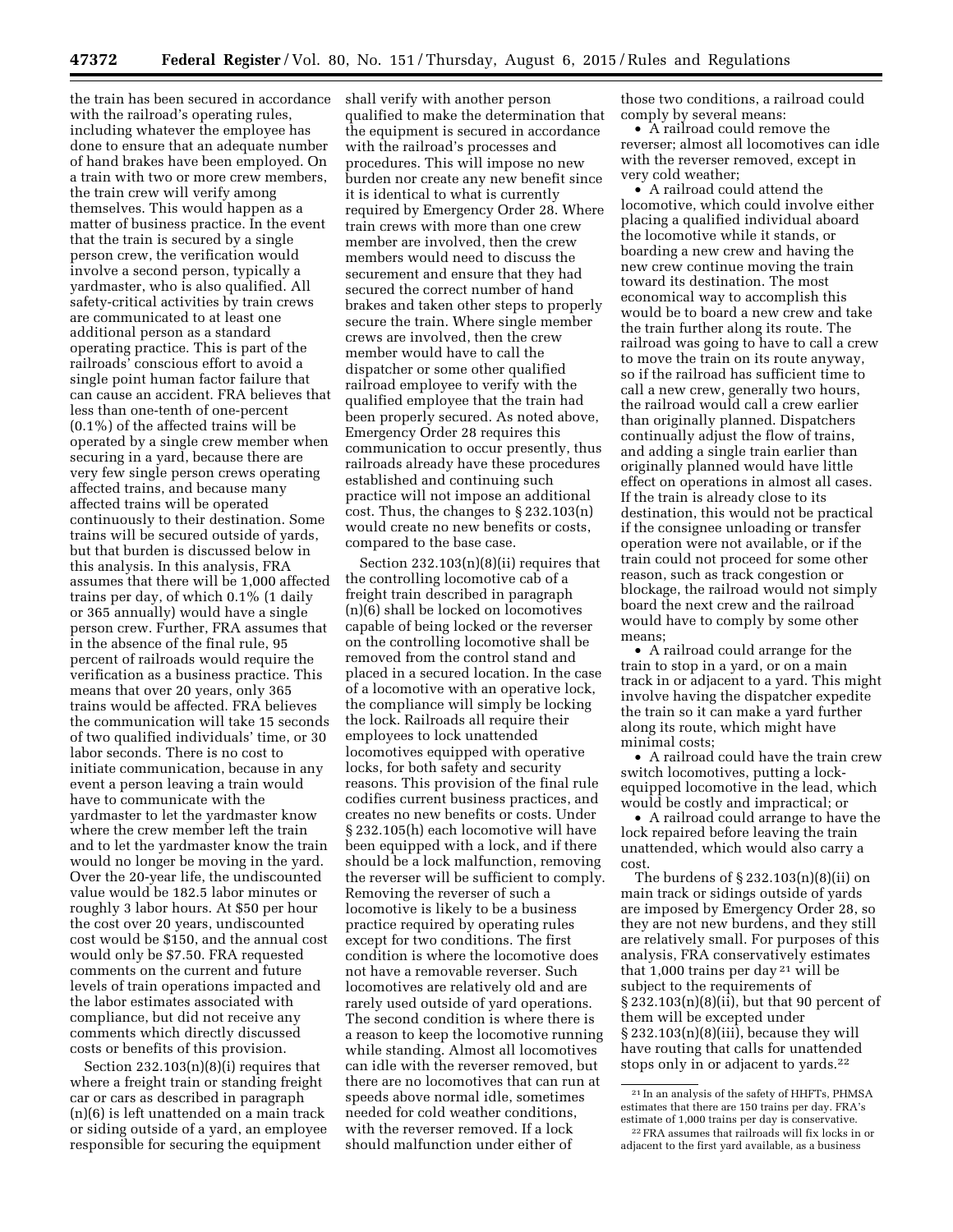That leaves 100 trains per day, or 36,500 trains per year. FRA estimates that one in 500 locomotives or 73 per year will have a defective lock. FRA also estimates that 50 percent, or 36.5 locomotives per year, would have been left running while unattended, or would have been equipped with a nonremovable reverser. A locomotive would be left running either to avoid cold weather starting or to avoid a brake test when the next crew takes charge of the train. If the locomotive would have been left running to maintain brake pressure, the train crew can leave one of the trailing locomotives running to maintain brake pressure, and lock its door. FRA estimates that in all but ten cases per year, the railroad will have been notified of the lock malfunction, and will have the next crew or current crew take the train to a yard or its destination, avoiding any costs.23

Trains per year:

Affected by the final rule: 365,000. No planned stop outside yards (90 percent of 365,000): 328,500.

Planned stop outside yards (365,000– 328,500): 36,500.

Defective lock and planned stop outside yard (36,500/500): 73.

Removing reverser provides

compliance (50 percent of 73): 36.5. Further action needed (73–36.5): 36.5.

Sent on to next yard or destination: 26.5.

Remedial action must be taken: 10.24 FRA believes that in half the cases

remaining (five cases), the railroad will repair or replace the lock, and in the other half (also five cases), the railroad will have personnel attend a standing train. The railroad may repair or replace the lock, in which case the cost is the additional cost of repairing the lock outside of a yard. A railroad using AAR standard locks may attach an additional locking mechanism, not compliant with AAR standards until the AAR standard lock can be replaced. This appears to be the lowest cost means of complying with the rule. If a hasp is present, the railroad may have provided the crew with a spare lock, in which case the cost is negligible, two of the five cases per year. If a hasp is not present, the railroad may have repair personnel locate to the train, estimated at an average cost of \$0.56 per mile for 20 miles, or \$11.20 per incident. In addition, the installation is expected to require two hours service time, including travel, for two repair personnel, at an estimated cost of \$50 per person hour,25 for a labor cost of \$200. The installation is expected to cost \$100 if the railroad does not install a standard lock, one case per year. The total cost for this repair would be \$11.20 for transportation, \$100 for materials, plus \$200 for labor, a total of \$311.20. If the railroad replaces the existing lock, then no materials cost is added, because the railroad could have been expected to replace the lock at the next yard. The total cost to replace an existing lock would be \$11.20 for transportation, plus \$200 for labor for a total of \$211.20. The total cost to replace existing locks is 2 times \$211.20, or \$422.40. The total cost for lock replacement includes the negligible costs if the crew has a lock that fits an existing hasp, plus \$311.20 to install a new hasp and lock, plus \$422.20 to replace existing locks, a total of \$733.60. In any estimate of net

present value, the labor costs for lock installation should not be incremented by a factor to account for growth in real wages, because the growth in real wages is assumed to be directly related to productivity. The more productive the worker, the fewer hours needed to install a lock, including reductions in time needed to travel. FRA believes that small railroads will not be affected by these costs because small railroads will use a lock and hasp system and will be able to replace the lock before the train is left stopped, should the lock malfunction.

FRA estimates the cost to switch locomotives at \$150 for the cost of switching and at least \$500 for a brake test after switching, for a total of \$650 per train. A railroad is unlikely to do this unless the purpose of keeping engines running was to keep the engines warm on a cold day, no stop was likely at a location where the lock could be repaired, and at least one more stop was likely on the train's route. The likelihood of such a situation is so small as to be negligible. FRA does not believe this is a likely response, and this value is not used any further.

FRA estimates the cost to attend a standing train at \$470 per incident,26 or a total of \$2,350 per year for 5 incidents, which assumes a burdened rate for labor of \$51.04 per hour.

In summary of the foregoing costs associated with locomotive locks, FRA believes the likely responses to inoperative locking mechanisms, where the railroad cannot simply remove a reverser or move the train, will break down as follows:

| Approach taken | Unit cost                            | Frequency | Annual total<br>cost                   |
|----------------|--------------------------------------|-----------|----------------------------------------|
|                | \$0.00<br>311.20<br>211.20<br>470.00 |           | \$0.00<br>311.20<br>422.40<br>2.350.00 |
| Total          |                                      |           | 273,083.60                             |

practice, and will leave any unattended trains in

<sup>23</sup> Taking the train further along its route is the least costly method of attending a train. The railroad is obligated to provide a crew to move the train further along its route anyway, and train crews are on call. Once the train gets to the first yard on its path, the lock will be repaired. Unloading facilities are not part of the railroad, and FRA does not regulate securement at unloading facilities, which are subject instead to PHMSA regulations.

24 In the NPRM, FRA requested comment on the number of cases per year where remedial action

would be required, and on the assumptions relied upon to estimate that number. Since FRA did not receive any such comments, it continues to rely on<br>the assumptions used in the NPRM.

<sup>25</sup> Surface Transportation Board (STB) wage data show that the average compensation for personnel engaged in Maintenance of Equipment & Stores was \$28.46 in 2013. FRA adds a 75 percent burden which would yield \$49.81 per hour, which is rounded here to \$50 per hour.

<sup>26</sup> STB wage data show that the average compensation for personnel engaged in Train, Yard and Engine was \$29.16 in 2013. FRA adds a 75

percent burden which would yield \$51.04 per hour. The minimum payment for qualified personnel called out is a fixed sum or hourly pay, whichever is greater. The fixed amount is roughly equal to 8 hours' pay. There may be instances where the duration of the assignment exceeds 8 hours. FRA assumed a 9 hour average pay, or 9 times \$51.04, for a burdened wage of \$459.32 per incident. FRA further assumed \$11.20 in travel costs, or a total cost of \$470.52 per incident, which FRA rounded to \$470 per incident.

27Rounds to \$3,100.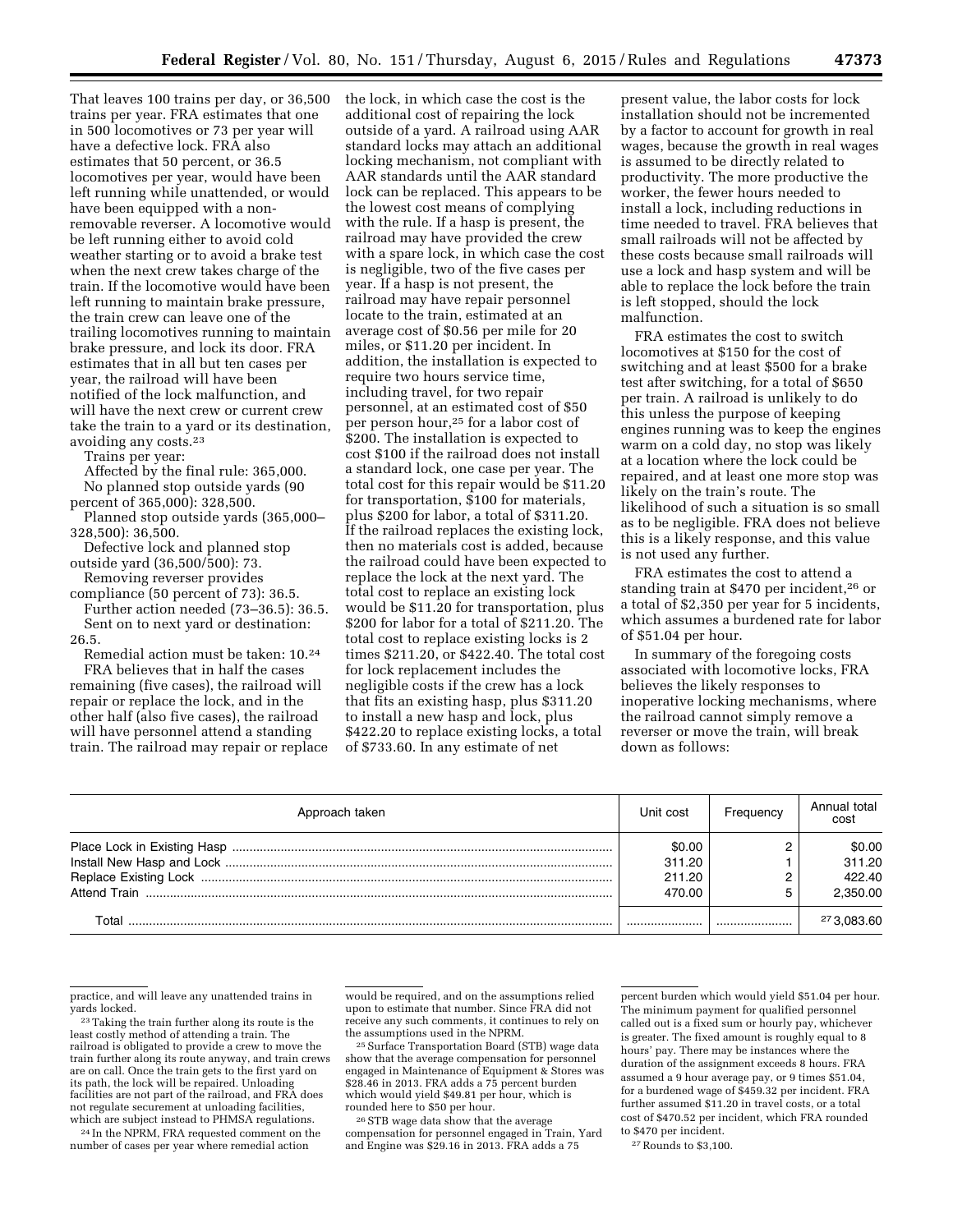The total cost imposed by § 232.103(n)(8)(ii) would be \$2,350 plus \$311.20 plus \$411.40 per year, a total of \$3,083.60, or roughly \$3,100, per year.

To more accurately annualize these costs, however, FRA must also consider the direct wage portion of the costs attending trains and provide for annual real wage increases. Of the aforementioned burdened wage rate, \$29.16 is the direct wage portion. Multiplying the direct wage portion hourly rate against 9 hours pay per event with 5 events per year, the direct wage portion annual cost total is

\$1,312.33, which we will round to \$1,300. These direct wage costs for train personnel will need to be incremented by a factor of 1.18 percent per year to account for increases in real wage, induced by increased productivity in accordance with estimates from the Congressional Budget Office.28

FRA compiled the following summary table, using initial annual costs of \$3,100 (*i.e.,* the first year's annual locomotive locks costs total rounded up), broken into direct wage costs for simply attending trains, \$1,300—which are increased every year by 1.18 percent

to account for growth in real wages, whereas the first year's increase would result in a direct wage cost of \$1,315.34—and other costs of \$1,800, including initial burden on wages to attend trains, labor costs to repair or replace locks, where productivity growth is assumed to match growth in real wages, and costs for other items. The costs are all the result of actions taken to comply with attendance of a train in the event a locking mechanism becomes inoperative:

|      |                       | Direct wage<br>cost |                 | Discounted value |                 |         |  |
|------|-----------------------|---------------------|-----------------|------------------|-----------------|---------|--|
| Year | Wage inflator<br>(% ) |                     | All other costs | Total costs      | Discount factor |         |  |
|      |                       |                     |                 |                  | 7%              | 3%      |  |
| 2015 | 101.18                | \$1,315.34          | \$1,800         | \$3,115.34       | \$3.115         | \$3,115 |  |
| 2016 | 102.37                | 1.330.86            | 1.800           | 3,130.86         | 2.926           | 3,040   |  |
| 2017 | 103.58                | 1.346.57            | 1,800           | 3,146.57         | 2.748           | 2,966   |  |
| 2018 | 104.80                | 1.362.45            | 1.800           | 3.162.45         | 2.582           | 2,894   |  |
| 2019 | 106.04                | 1,378.53            | 1.800           | 3.178.53         | 2.425           | 2,824   |  |
| 2020 | 107.29                | 1.394.80            | 1.800           | 3,194.80         | 2,278           | 2,756   |  |
| 2021 | 108.56                | 1,411.26            | 1.800           | 3,211.26         | 2.140           | 2,689   |  |
| 2022 | 109.84                | 1,427.91            | 1.800           | 3,227.91         | 2.010           | 2,625   |  |
| 2023 | 111.14                | 1.444.76            | 1.800           | 3,244.76         | 1.888           | 2,561   |  |
| 2024 | 112.45                | 1.461.81            | 1.800           | 3,261.81         | 1.774           | 2,500   |  |
| 2025 | 113.77                | 1.479.06            | 1.800           | 3,279.06         | 1.667           | 2,440   |  |
| 2026 | 115.12                | 1,496.51            | 1.800           | 3,296.51         | 1.566           | 2,381   |  |
| 2027 | 116.47                | 1,514.17            | 1.800           | 3,314.17         | 1.472           | 2,324   |  |
| 2028 | 117.85                | 1.532.04            | 1.800           | 3,332.04         | 1.383           | 2,269   |  |
| 2029 | 119.24                | 1.550.11            | 1.800           | 3,350.11         | 1.299           | 2,215   |  |
| 2030 | 120.65                | 1,568.40            | 1.800           | 3,368.40         | 1.221           | 2,162   |  |
| 2031 | 122.07                | 1.586.91            | 1.800           | 3,386.91         | 1.147           | 2,111   |  |
| 2032 | 123.51                | 1.605.64            | 1.800           | 3,405.64         | 1.078           | 2,060   |  |
|      | 124.97                | 1.624.58            | 1.800           | 3,424.58         | 1.013           | 2,012   |  |
|      | 126.44                | 1,643.75            | 1,800           | 3,443.75         | 952             | 1,964   |  |
|      |                       |                     |                 |                  | 36,685          | 49,909  |  |
|      |                       |                     |                 |                  | 3.236           | 3,257   |  |

Section 232.103(n)(8)(ii) also provides a direct safety benefit of this rulemaking. Only about 36.5 trains per year are likely to be affected, as described above. FRA believes that in the absence of this rulemaking all locomotives would be equipped with locks as a business practice, as described below. FRA believes that as a business practice, the locomotives that can be locked will be locked, and the remaining locomotives that have reversers that can be removed that are not left running would have their reversers removed and secured. FRA believes that trains left running with reversers in place are the most vulnerable to serious harm as a result of casual mischief. It is possible that a vandal moving a reverser in an unattended running locomotive could

cause a higher-consequence event, given the kinds of materials regulated here. Further, individuals who believe they are doing some good—for example first responders who believe the train is in a dangerous location—may also be tempted to try to move the train. If they lack proper skills, this movement creates a risk. FRA does not have a good way to estimate the likelihood of a serious event from such a small number of affected trains; however, given the kinds of trains involved, FRA finds that the costs are justified by the benefits of risk reduction.

Section 232.103(n)(8)(iii) provides an exception for trains left unattended on main tracks in or adjacent to yards, and does not change burdens from Emergency Order 28. The communication requirement in

 $\S 232.103(n)(9)$  is unchanged from Emergency Order 28, and will impose no new burden nor create any new benefit for train crews with more than one crew member. Section 232.103(n)(10) requires railroads to adopt and comply with procedures to ensure that, as soon as safely practicable, a qualified employee verifies the proper securement of any unattended equipment when the railroad has knowledge that a nonrailroad emergency responder has been on, under, or between the equipment. This was required by Emergency Order 28 and remains unchanged from Emergency Order 28, and will impose no new burden nor create any new benefit. FRA also believes that after the Lac Mégantic accident that railroads would have adopted this practice even

<sup>28</sup>Based on real wage growth forecasts from the Congressional Budget Office, DOT's guidance

estimates that there will be an expected 1.18 percent annual growth rate in median real wages over the next 30 years (2013–2043).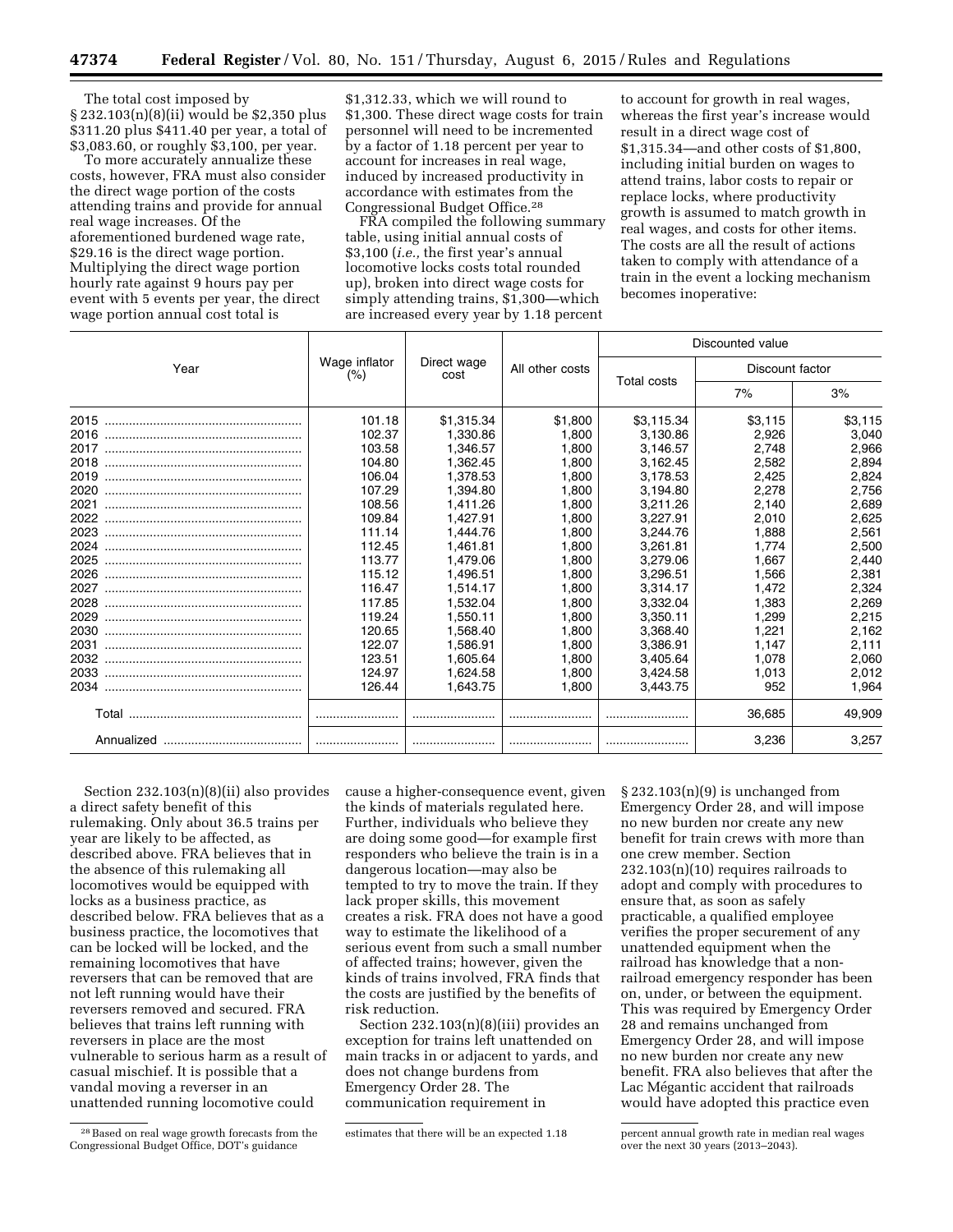in the absence of Emergency Order 28, as a standard business practice, so FRA is confident that this section creates no new benefits or costs.

One requirement of Emergency Order 28 that is not included in the final rule is a requirement that employees who are responsible for securing trains and vehicles transporting Appendix A Materials must communicate to the train dispatcher the number of hand brakes applied, the tonnage and length of the train or vehicle, the grade and terrain features of the track, any relevant weather conditions, and the type of equipment being secured; train dispatchers must record the information provided; and train dispatchers or other qualified railroad employees must verify and confirm with the train crew that the securement meets the railroad's requirements. The final rule includes verification procedures but does not include the recordkeeping required by Emergency Order 28. FRA's Paperwork Reduction Act analysis of the recordkeeping requirements shows the annual burden at 867 hours to notify the dispatcher to make the record, and an additional 867 hours to make the record. FRA estimates that there will be an average of 26,000 communications (100 instances on 260 days per year) to dispatchers triggering the recording requirement, which takes an average of four minutes to complete, for a total of 1,734 hours. If the value of the employees' time is \$50 per hour, the annual cost of the Emergency Order 28 recordkeeping requirement is \$86,700, and that cost would be eliminated by the final rule. FRA believes the recordkeeping requirements have been relatively more onerous for smaller railroads, but does not have a breakdown of the proportion of the cost reduction benefit that will accrue to small railroads.

Section 232.105(h) requires, after March 1, 2017, that each locomotive left unattended outside of a yard shall be equipped with an operative exterior locking mechanism. AAR standard S– 5520 requires that each locomotive left unattended outside of a yard shall be equipped with an operative exterior locking mechanism, and requires that locomotives be equipped in order to be used in interchange service. These mechanisms will meet the requirements of § 232.105(h). FRA believes that for Class I and Class II railroads, all costs and benefits of § 232.105(h) will be a result of business practices because their locomotives operate in interchange service. These railroads are already in the process of installing exterior locking mechanisms on all of their locomotives that do not operate exclusively in yard

service. FRA further believes that small railroads have already equipped virtually all of their locomotives with exterior locking mechanisms. This was discussed at RSAC meetings.

FRA believes that the reason Class I and Class II railroads have just recently started installing locking mechanisms on their locomotives is that until recently there was no standard for keying the locking mechanisms. Locomotives of these railroads operate in interchange service and can move from railroad to railroad. If each railroad had to maintain a set of keys for all other railroads' locomotives, that would have been cumbersome. The recent, common keyed, industry standard provides a solution, and allows the business practice of installing locking mechanisms to proceed.

FRA believes that, for smaller railroads, locking locomotive cabs is a good business practice that already takes place because it avoids vandalism and locomotive cab intruders. Several reports indicate that a locomotive belonging to the Adirondack Scenic Railroad was vandalized on or around October 15, 2013.29 Damage to the locomotive was approximately \$50,000, and does not include lost revenue. Anecdotal reports are that the vandals removed the copper wiring, which has value as scrap. This event was not reported to FRA. This is an example of unreported vandalism, and FRA staff believes that a great deal of vandalism is unreported, largely because the events do not meet all the requirements that would result in filing an accident/ incident report with FRA. Over the years, FRA staff has received several first-hand accounts of vandalism or cabs occupied by intruders. FRA believes that the likelihood of vandalism or cabs being occupied by trespassers increases as the likelihood of railroad observation of the train decreases. Most small railroads operate in environments with a lower than average likelihood of observation. FRA believes that vandalism is also more likely to have a severe impact on a small railroad's operations since these railroads do not have many spare locomotives or personnel. If a railroad has ten locomotives and five get vandalized, its operations will be severely impacted. Likewise if a small railroad's operating crew is injured by an intruder in a cab, the operations for that day will likely be halted. As indicated by small railroad representatives at RSAC, small railroads do generally equip their locomotives

with exterior cab locks. FRA believes that if all small railroads considered the impacts of vandalism and intruders, the small railroads would and have installed exterior cab locks.

The unit cost for a locking mechanism meeting AAR standard S–5520 is \$215. FRA believes that smaller railroads could comply with § 232.105(h) with a simpler lock and hasp system, for a unit cost of \$100. Given the smaller number of locomotives, personnel, territory, and facilities, use of this type of system would not be problematic. FRA requested comment regarding this estimate. ASLRRA commented that its members claim that the unit cost will be greater for small railroads than the \$210 per unit estimated for AAR type locks. FRA rejects the contention that a hasp and padlock would cost more than \$100 per unit, based on observation of hasp and lock costs at hardware stores, and FRA staff knowledge of the costs to install a hasp by welding, based on actual work experience as Class III railroad employees. Nevertheless, FRA points out that the business benefits of installing locks far exceed the unit costs of \$210 per locomotive for AAR type locks, so even if FRA were to accept the ASLRRA comment, the business benefits of locks would still exceed their costs.

FRA believes that no more than 500 locomotives belonging to Class III railroads lack locking mechanisms that comply with § 232.105(h). Thus, the cost to install the locking mechanisms would be no more than 500 times \$100, or \$50,000.

Based on anecdotal information from FRA staff, between 1 percent and 3 percent of locomotives are vandalized each year. Some vandalism is relatively minor, such as graffiti sprayed on the walls of the cab, but some is much more serious, for example damage or removal of electrical equipment, or of instruments. More modern cabs have very expensive control systems, with one or more monitor screens. It would not be difficult for vandals to cause more than \$50,000 in damage to a modern cab. The repairs not only would involve removal and replacement of damaged components, but would also involve calibration. For purposes of this analysis, FRA is assuming 1 percent of locomotives would be vandalized each year if not equipped with locks, and the mean cost of a vandalism incident is \$3,000. The expected cost of vandalism is therefore \$30 per locomotive year for unequipped locomotives.

Locomotive cabs are also occupied by unauthorized occupants, usually homeless, from time to time. Based on staff anecdotal data, FRA assumes that

<sup>29</sup>Adirondack Scenic Railroad Locomotive Vandalized, North County Public Radio Web site, October 15, 2013.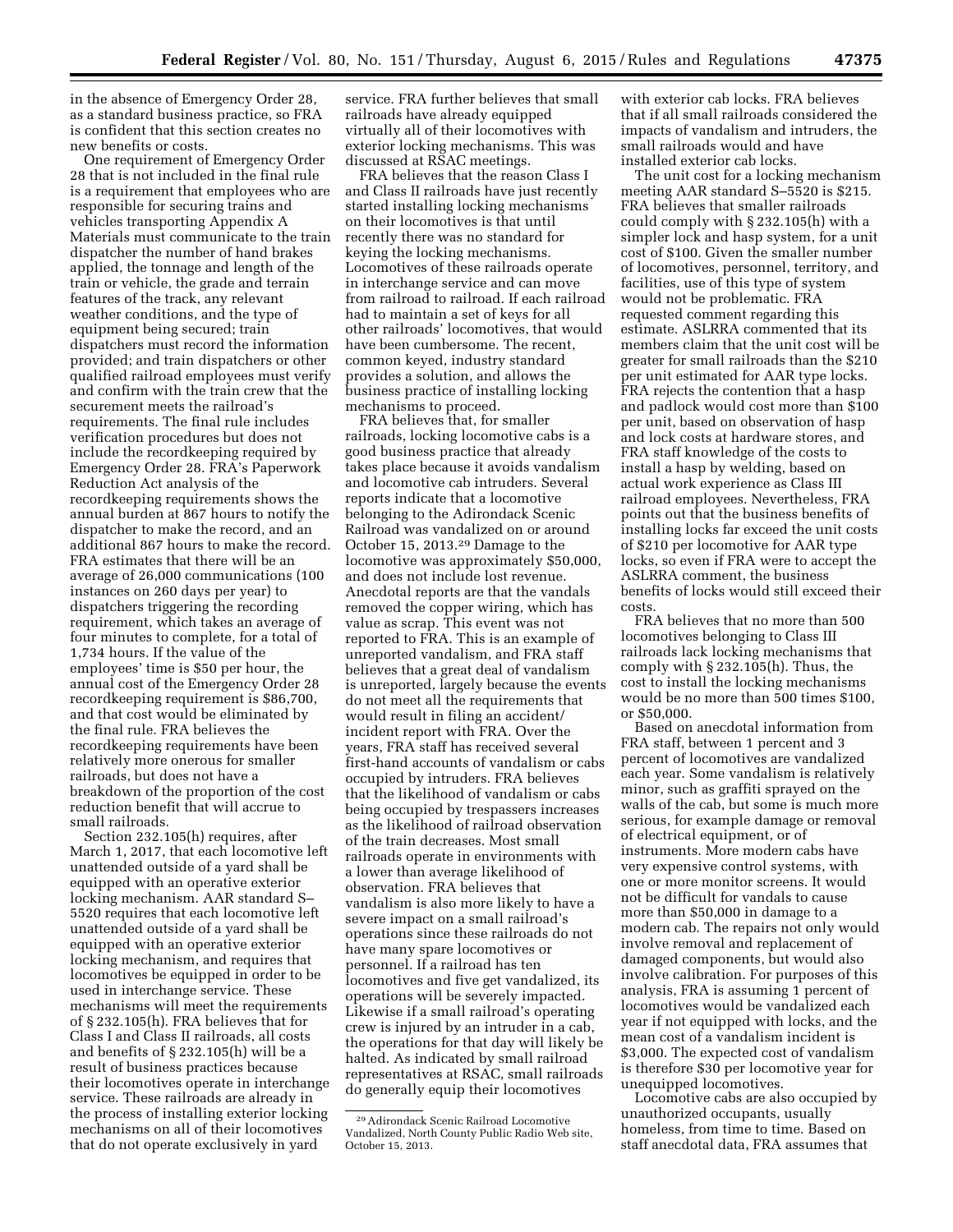five percent of locomotive cabs are occupied at least once per year. FRA believes that the cost per incident is \$100, including costs to clean debris and inspect to determine that nothing in the cab has been damaged. This cost represents 20 minutes delay with a train delay cost. The economic impact of slowing trains depends upon multiple factors including other types of trains, other train speeds, dispatching requirements, work zones, and topography. Looking at numerous variables, for purposes of another analysis, DOT estimated the average cost of a train delay to be \$500 per hour.30 This cost estimate was determined by reviewing costs associated with crew members, supply chain logistic time delays based on

various freight commodities, and passenger operating costs for business and other travel. It is reasonable to assume that delays to smaller railroad operations are lower in cost. Thus, for purposes of this analysis, for the impacted railroads, FRA is using an hourly train delay cost of \$300 per hour. FRA requests comment regarding this assumption. Thus the cost per year for 500 locomotives would be 500 times 5 percent times \$100, or \$2,500, or \$5 per locomotive year. Added to the vandalism cost the total cost of exposure would be \$35 per locomotive year. If an installation of a locking mechanism costs \$100, it would take less than 3 years for the locks to pay for themselves (before applying discount factors). FRA believes that in the absence of this rule

most small railroads would apply locking mechanisms to locomotives left unattended outside of yards, especially in light of the vandalism incident on the Adirondack Scenic Railroad. FRA believes the net cost of installing and using the locks for small railroads is less than zero because the installation cost is more than offset by the business benefits. FRA did not receive any comments taking issue with FRA's estimates of locomotive vandalism costs.

FRA assumes the locks will be purchased in the first year, because the business benefit is apparent. Thus, the costs are \$100 times 500 locomotives, or \$50,000, the same at both discount rates because 2015 is not discounted.

|            |             | Discounted value<br>Discount factor |          |  |  |
|------------|-------------|-------------------------------------|----------|--|--|
| Year       | Total costs |                                     |          |  |  |
|            |             | 7%                                  | 3%       |  |  |
| 2015       | \$50,000.00 | \$50,000                            | \$50,000 |  |  |
| Total      | 50,000.00   | 50,000                              | 50,000   |  |  |
| Annualized |             | 4.411                               | 3.263    |  |  |

A more serious crime with far more potential to cause harm off the railroads' rights-of-way is theft and operation of a train. In 1975, two teenagers stole a switching locomotive and operated it until it crashed.31 FRA staff has received anecdotal information regarding other locomotives being stolen and operated, but permanent records of the incidents could not be found. If a train described in § 232.103(n)(6) were stolen and operated, it could easily cause the kinds of harm seen at in the Graniteville, South Carolina accident and the Lac Mégantic incident, with societal costs of \$260 million to \$1.2 billion. The Lac Mégantic incident is illustrative of, but not necessarily the outer limit of, a highconsequence event scenario for derailment of a paragraph (n)(6) train. The derailment occurred in a small town with a low population density by U.S. standards, but resulted in the deaths of 47 people and the destruction

of much of the downtown area. A year after the event, decontamination of the soil and water/sewer systems is still ongoing. Cleanup of the lake and river that flows from it has not been completed, and downstream communities are still using alternative sources for drinking water. Initial estimates of the cost of this event were roughly \$1 billion, but the cleanup costs have doubled from initial estimates of \$200 million to at least \$400 million, and the total cost to clean up, remediate, and rebuild the town could rise as high as \$2.7 billion. The frequency and magnitude of these events is highly uncertain. It is, therefore, difficult to predict with any precision how many of these higher consequence events may occur over the coming years, or how costly these events may be. In the worst case scenario for a fatal event, the results could be several times the

damages seen at Lac Mégantic both in loss of life and other associated costs.

In estimating the damages of a higherconsequence event, we begin with the current estimated damages of Lac Mégantic. We used this accident to illustrate the potential benefits of preventing or mitigating events of this magnitude. It is challenging to use this one data point to model potential damages of higher consequence events that differ in nature from the Lac Mégantic accident. However, as the volume of crude oil shipped by rail continues to grow, it is reasonable to assume that events of this magnitude may occur.

By installing locks to avoid such dangers, the benefits indicated in the following table are \$17,500 per year (\$35 times 500 locomotives), starting in 2016, the year after the locks are installed.

<sup>30</sup> In analyzing the NPRM, FRA noted that PHMSA's proposed rule ''Hazardous Materials: Enhanced Rail Tank Car Standards and Operational Controls for High-Hazard Flammable Trains'' applied a \$500 per hour estimate of the cost of delay for the rail network overall. 79 FR 45015,

Aug. 1, 2014. There were no comments to the NPRM taking issue with that estimate, and FRA continues to use that estimate here.

<sup>31</sup>Pierce Haviland, The Putnam Division, last updated November 10, 2010, available at *[http://](http://piercehaviland.com/rail/putnam.html)*

*[piercehaviland.com/rail/putnam.html](http://piercehaviland.com/rail/putnam.html)* This incident was probably not reportable because it occurred on an abandoned railroad, no longer part of the general system of rail transportation.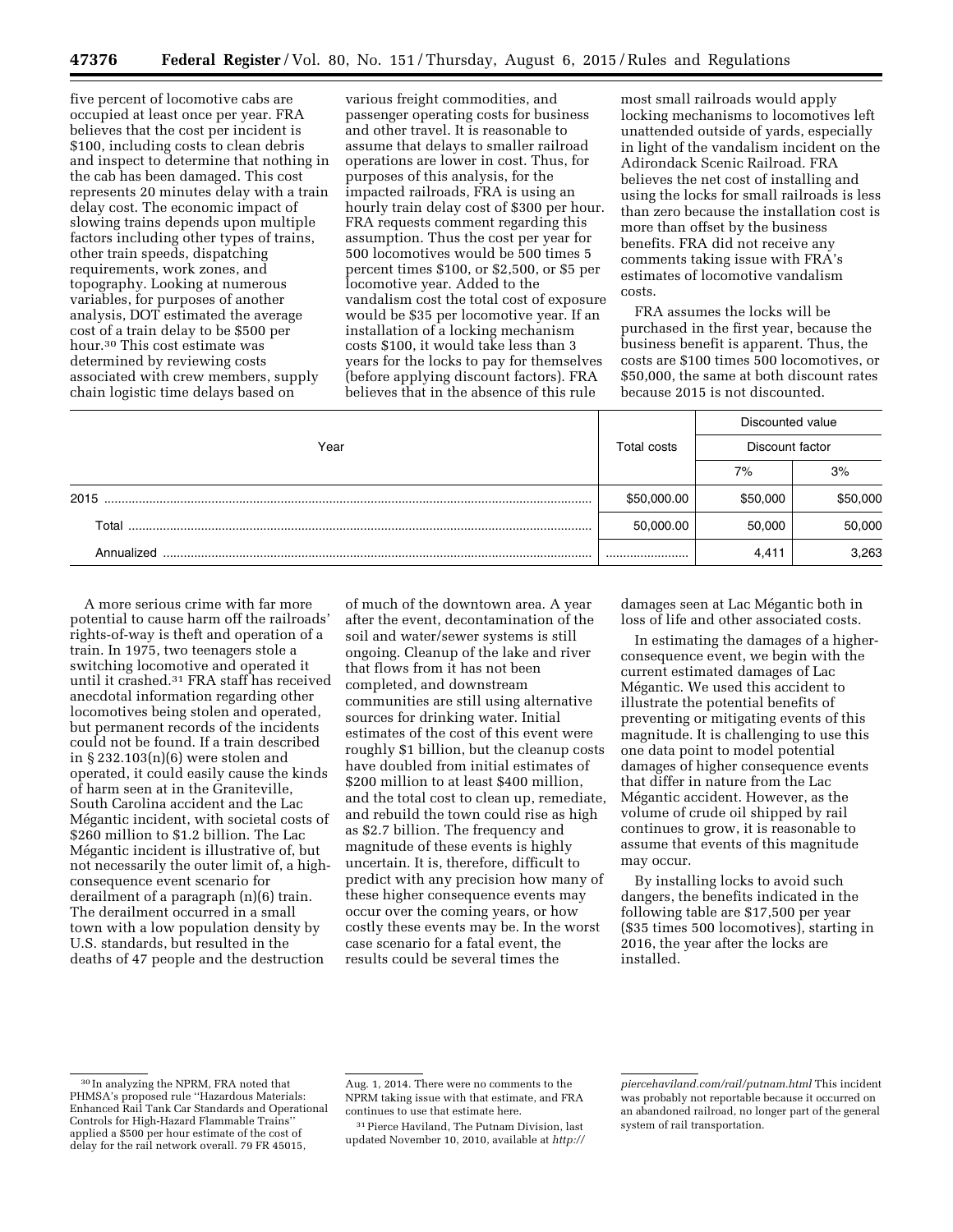|      |                | Discounted value  |                   |  |  |
|------|----------------|-------------------|-------------------|--|--|
| Year | Total benefits | Discount factor   |                   |  |  |
|      |                | 7%                | 3%                |  |  |
| 2015 | \$0.00         | \$0               | \$0               |  |  |
| 2016 | 17,500.00      | 16,355            | 16,990            |  |  |
| 2017 | 17,500.00      | 15,285            | 16,495            |  |  |
| 2018 | 17,500.00      | 14,285            | 16,015            |  |  |
| 2019 | 17,500.00      | 13,351            | 15,549            |  |  |
| 2020 | 17,500.00      | 12.477            | 15,096            |  |  |
| 2021 | 17,500.00      | 11,661            | 14,656            |  |  |
| 2022 | 17,500.00      | 10,898            | 14,229            |  |  |
| 2023 | 17,500.00      | 10,185            | 13,815            |  |  |
| 2024 | 17,500.00      | 9,519             | 13,412            |  |  |
| 2025 | 17,500.00      | 8.896             | 13,022            |  |  |
| 2026 | 17,500.00      | 8,314             | 12,642            |  |  |
| 2027 | 17,500.00      | 7.770             | 12,274            |  |  |
| 2028 | 17,500.00      | 7.262             | 11,917            |  |  |
| 2029 | 17,500.00      | 6.787             | 11,570            |  |  |
| 2030 | 17,500.00      | 6.343             | 11,233            |  |  |
| 2031 | 17,500.00      | 5,928             | 10,905            |  |  |
| 2032 | 17,500.00      | 5.540             | 10,588            |  |  |
| 2033 | 17,500.00      | 5,178             | 10,279            |  |  |
|      | 17,500.00      | 4.839             | 9,980             |  |  |
|      |                | 180.873<br>15,956 | 250,666<br>16,358 |  |  |

In addition to the above noted benefits, the final rule itself reduces costs-by removing the requirement to record securement activities, provided under Emergency Order 28-by \$86,700 per year, with no decrease in safety. In

FRA's view, these savings more than offset the minor costs associated with the final rule.

|      |                | Discounted value<br>Discount factor |           |  |
|------|----------------|-------------------------------------|-----------|--|
| Year | Total benefits |                                     |           |  |
|      |                | 7%                                  | 3%        |  |
| 2015 | \$86,700.00    | \$86,700                            | \$86,700  |  |
|      | 86,700.00      | 81.028                              | 84,175    |  |
|      | 86,700.00      | 75,727                              | 81,723    |  |
|      | 86.700.00      | 70.773                              | 79,343    |  |
|      | 86,700.00      | 66,143                              | 77,032    |  |
|      | 86,700.00      | 61,816                              | 74,788    |  |
| 2021 | 86,700.00      | 57,772                              | 72,610    |  |
| 2022 | 86,700.00      | 53,992                              | 70,495    |  |
|      | 86,700.00      | 50,460                              | 68,442    |  |
|      | 86,700.00      | 47,159                              | 66,448    |  |
| 2025 | 86,700.00      | 44,074                              | 64,513    |  |
| 2026 | 86,700.00      | 41,191                              | 62,634    |  |
| 2027 | 86.700.00      | 38,496                              | 60,810    |  |
|      | 86,700.00      | 35,977                              | 59,038    |  |
| 2029 | 86.700.00      | 33.624                              | 57,319    |  |
|      | 86,700.00      | 31,424                              | 55,649    |  |
|      | 86,700.00      | 29,368                              | 54,029    |  |
|      | 86,700.00      | 27,447                              | 52,455    |  |
|      | 86,700.00      | 25,651                              | 50,927    |  |
|      | 86,700.00      | 23,973                              | 49,444    |  |
|      |                | 982,796                             | 1,328,573 |  |
|      |                | 86,700                              | 86.700    |  |

FRA calculated the total monetized costs of the rule, with the costs for

locomotive lock installation accounted for only for the first year:

| Year |                         |                     |                 |             | Discounted value |          |  |
|------|-------------------------|---------------------|-----------------|-------------|------------------|----------|--|
|      | Wage inflator<br>$(\%)$ | Direct wage<br>cost | All other costs | Total costs | Discount factor  |          |  |
|      |                         |                     |                 |             | 7%               | 3%       |  |
| 2015 | 101.18                  | \$1,315.34          | \$51,800        | \$53,115.34 | \$53,115         | \$53,115 |  |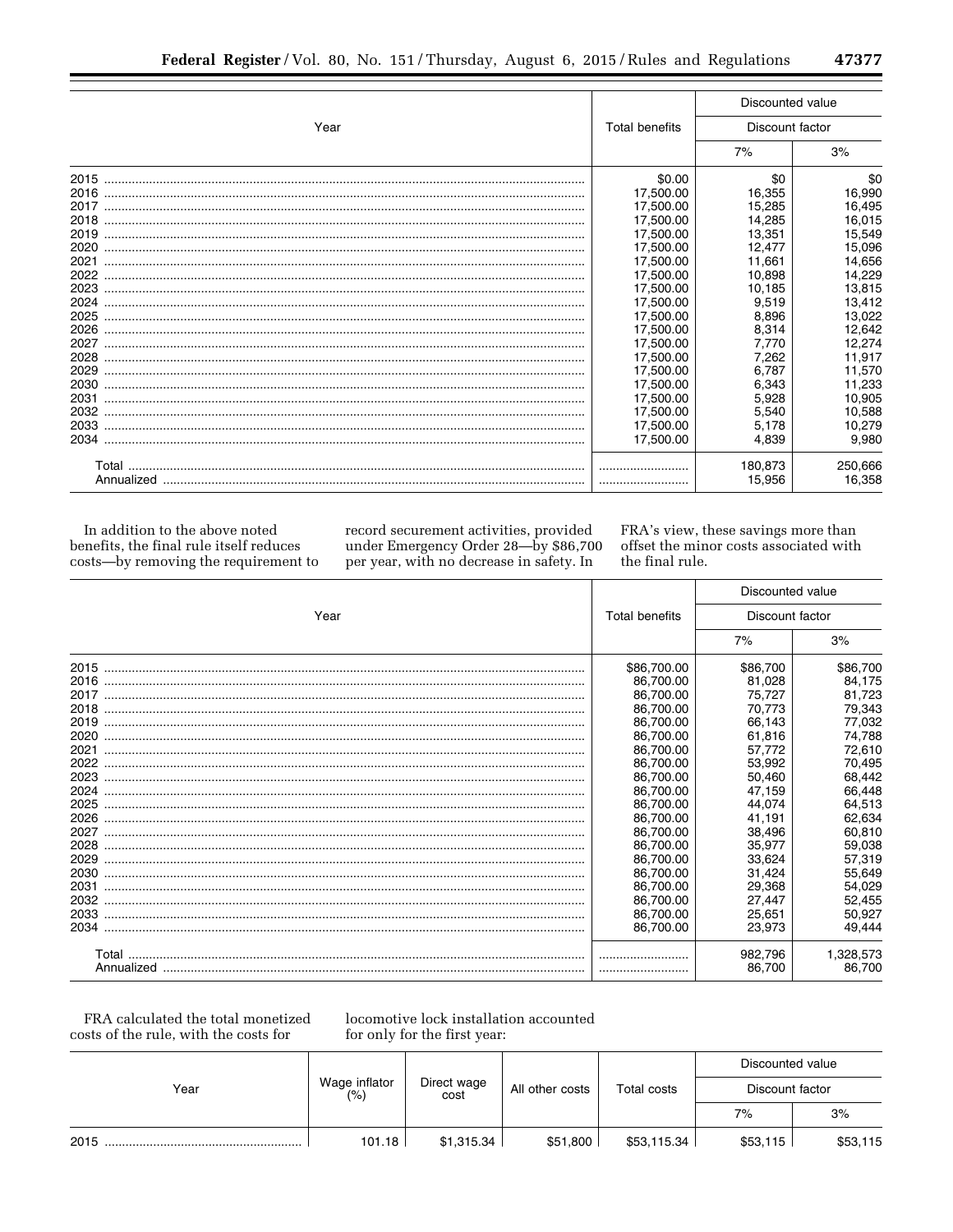| 47378 |  | <b>Federal Register</b> /Vol. 80, No. 151/Thursday, August 6, 2015/Rules and Regulations |  |  |  |  |  |  |  |  |  |
|-------|--|------------------------------------------------------------------------------------------|--|--|--|--|--|--|--|--|--|
|-------|--|------------------------------------------------------------------------------------------|--|--|--|--|--|--|--|--|--|

|      |                      |                     |                 |                    | Discounted value |        |  |
|------|----------------------|---------------------|-----------------|--------------------|------------------|--------|--|
| Year | Wage inflator<br>(%) | Direct wage<br>cost | All other costs | <b>Total costs</b> | Discount factor  |        |  |
|      |                      |                     |                 |                    | 7%               | 3%     |  |
| 2016 | 102.37               | 1,330.86            | 1.800           | 3,130.86           | 2,926            | 3.040  |  |
| 2017 | 103.58               | 1,346.57            | 1.800           | 3,146.57           | 2.748            | 2,966  |  |
| 2018 | 104.80               | 1,362.45            | 1.800           | 3,162.45           | 2.582            | 2,894  |  |
| 2019 | 106.04               | 1.378.53            | 1.800           | 3,178.53           | 2,425            | 2,824  |  |
| 2020 | 107.29               | 1.394.80            | 1.800           | 3,194.80           | 2,278            | 2,756  |  |
| 2021 | 108.56               | 1.411.26            | 1.800           | 3,211.26           | 2.140            | 2,689  |  |
| 2022 | 109.84               | 1.427.91            | 1.800           | 3.227.91           | 2.010            | 2,625  |  |
| 2023 | 111.14               | 1.444.76            | 1.800           | 3.244.76           | 1.888            | 2,561  |  |
| 2024 | 112.45               | 1.461.81            | 1.800           | 3,261.81           | 1.774            | 2.500  |  |
| 2025 | 113.77               | 1,479.06            | 1.800           | 3,279.06           | 1.667            | 2,440  |  |
| 2026 | 115.12               | 1,496.51            | 1.800           | 3,296.51           | 1.566            | 2,381  |  |
| 2027 | 116.47               | 1,514.17            | 1.800           | 3,314.17           | 1.472            | 2,324  |  |
| 2028 | 117.85               | 1.532.04            | 1.800           | 3,332.04           | 1.383            | 2,269  |  |
| 2029 | 119.24               | 1.550.11            | 1.800           | 3,350.11           | 1.299            | 2,215  |  |
| 2030 | 120.65               | 1.568.40            | 1.800           | 3.368.40           | 1.221            | 2,162  |  |
| 2031 | 122.07               | 1.586.91            | 1.800           | 3,386.91           | 1.147            | 2,111  |  |
| 2032 | 123.51               | 1.605.64            | 1.800           | 3,405.64           | 1.078            | 2,060  |  |
|      | 124.97               | 1.624.58            | 1.800           | 3,424.58           | 1.013            | 2,012  |  |
|      | 126.44               | 1,643.75            | 1,800           | 3,443.75           | 952              | 1,964  |  |
|      |                      |                     |                 |                    | 86,685           | 99,909 |  |
|      |                      |                     |                 |                    | 7.647            | 6,520  |  |

FRA calculated the total monetized benefits of the rule, which includes savings from relief of Emergency Order

28's recordation requirement for each year plus savings provided each year

from the use of locomotive locks after the first year of installation:

|      |                | Discounted value<br>Discount factor |           |  |
|------|----------------|-------------------------------------|-----------|--|
| Year | Total benefits |                                     |           |  |
|      |                | 7%                                  | 3%        |  |
| 2015 | \$86,700.00    | \$86,700                            | \$86,700  |  |
| 2016 | 104,200.00     | 97.383                              | 101,165   |  |
| 2017 | 104,200.00     | 91,012                              | 98,218    |  |
|      | 104,200.00     | 85,058                              | 95,358    |  |
|      | 104,200.00     | 79,494                              | 92,580    |  |
| 2020 | 104,200.00     | 74,293                              | 89,884    |  |
| 2021 | 104,200.00     | 69,433                              | 87,266    |  |
| 2022 | 104,200.00     | 64,891                              | 84,724    |  |
|      | 104,200.00     | 60.645                              | 82,256    |  |
| 2024 | 104,200.00     | 56,678                              | 79,861    |  |
| 2025 | 104,200.00     | 52,970                              | 77,535    |  |
| 2026 | 104,200.00     | 49,505                              | 75,276    |  |
| 2027 | 104,200.00     | 46,266                              | 73,084    |  |
|      | 104,200.00     | 43,239                              | 70,955    |  |
| 2029 | 104,200.00     | 40,411                              | 68,888    |  |
| 2030 | 104,200.00     | 37,767                              | 66,882    |  |
| 2031 | 104,200.00     | 35,296                              | 64,934    |  |
| 2032 | 104,200.00     | 32,987                              | 63,043    |  |
|      | 104,200.00     | 30,829                              | 61,207    |  |
| 2034 | 104,200.00     | 28,812                              | 59,424    |  |
|      |                | 1,163,669                           | 1.579.240 |  |
|      |                | 102,656                             | 103,058   |  |

Summary of the Costs and Benefits

To summarize the above identified costs and benefits, FRA tabulated the contributions of each item to the total discounted costs and benefits over 20 years.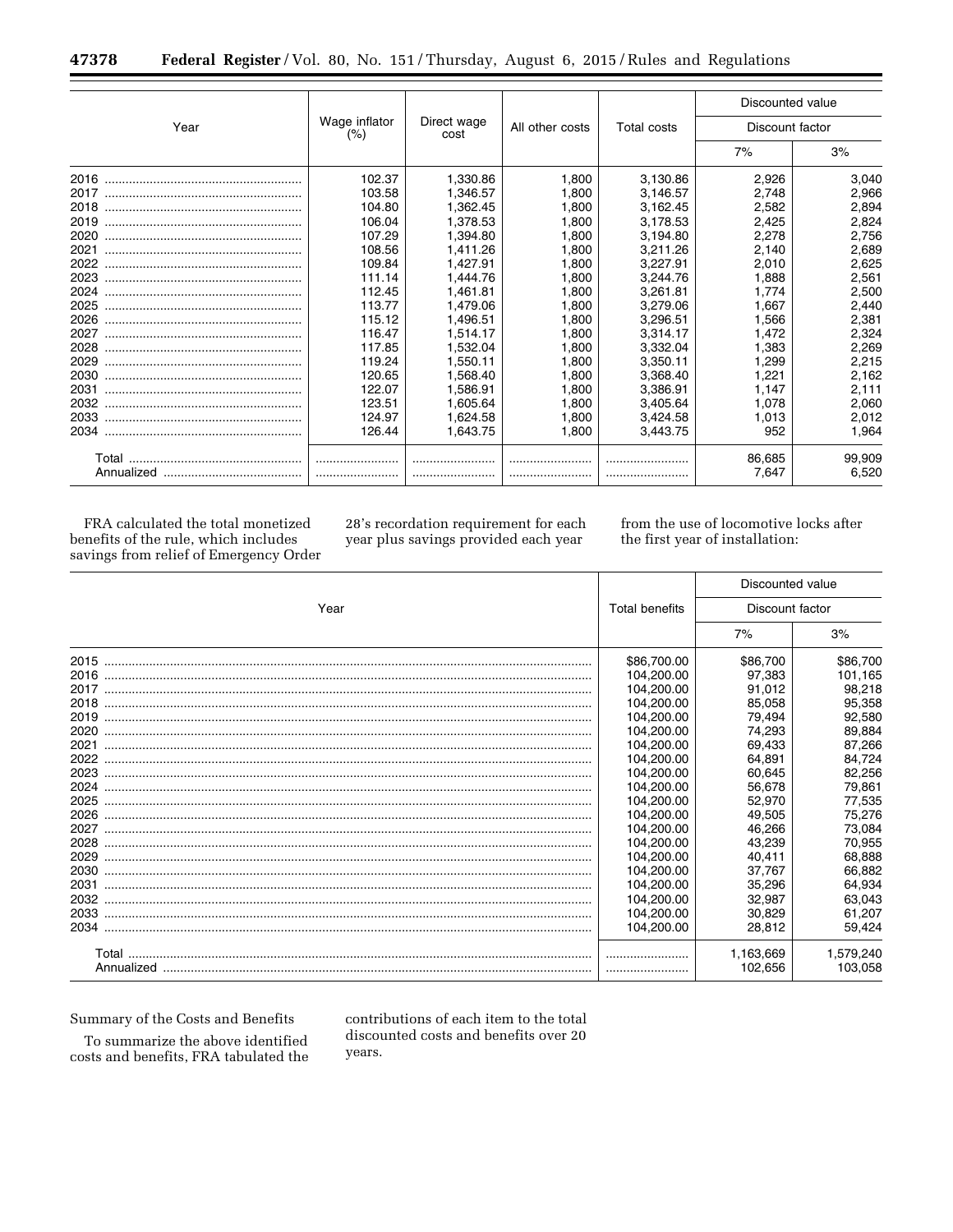|                                       | Discounted value   |                      |  |  |  |  |
|---------------------------------------|--------------------|----------------------|--|--|--|--|
| Discounted values                     |                    | Discount factor      |  |  |  |  |
|                                       | 7%                 | 3%                   |  |  |  |  |
| Costs                                 |                    |                      |  |  |  |  |
|                                       | \$36,685<br>50,000 | \$49,909<br>50,000   |  |  |  |  |
| <b>Total Costs</b><br><b>Benefits</b> | 86,685             | 99.909               |  |  |  |  |
|                                       | 180,873<br>982.786 | 250,666<br>1,328,573 |  |  |  |  |
|                                       | 1,163,669          | 1.579.240            |  |  |  |  |

For further distillation, FRA calculated the net benefits over 20 years:

|                                |                       | Discounted value      |  |  |
|--------------------------------|-----------------------|-----------------------|--|--|
| Discounted values net benefits | Discount factor       |                       |  |  |
|                                | 7%                    | 3%                    |  |  |
| Total<br>Annualized            | \$1,076,984<br>95,009 | \$1,479,331<br>96,538 |  |  |

The costs that are not directly offset by a monetized benefit are the annual costs of either attending locomotives or expediting their repair. Above, FRA estimates the annualized cost beyond current business practices at \$3,236– \$3,257 per year.32 These costs are balanced against an incident with costs of \$260 million to \$1.2 billion, but with extremely low probability. The incidents avoided by attendance provisions would only occur where the train was not equipped with functioning locking mechanisms under conditions where the railroad would have sent a repair team out to the location of the train to repair the locking mechanism or would have sent a qualified employee to attend the train, roughly ten events per year. As discussed above, these situations would involve a locomotive that is left running either to avoid cold weather starting or to avoid a brake test when the next crew takes charge of the train. The number of events estimated is based on professional judgment. If the event avoided is \$330 million,<sup>33</sup> and the annual cost is less than \$3,300 for ten events, then the rule costs about \$330 per event and would roughly break even if one in a million events of leaving a

locomotive consist for one of the regulated trains unattended with an unlocked cab and a reverser unsecured in the cab were to result in a higherconsequence incident. FRA believes the small but relatively predictable annual cost is justified by the hard to measure very small probability, very high consequence incident risk avoided. The portion of the rule requiring attendance of a train with inoperative locking mechanisms will not affect the likelihood of such an incident where the locking mechanism is functioning or where railroad does not comply with the rule.

The remainder of Emergency Order 28 and the final rule do not impose costs beyond expected business practices. FRA believes that the business benefits of installing locking mechanisms and locking locomotive cabs return net benefits to the railroads. FRA believes that locking the locomotive cab or removing the reverser will reduce the likelihood of a higher-consequence event. FRA believes the continuing requirements from Emergency Order 28 or the requirements of the final rule will provide more opportunities to sever the potential causal chain of a lowprobability high-consequence event. Thus, FRA rejects the alternative of simply removing Emergency Order 28.

### Alternatives Considered

FRA considered as an alternative requiring all trains subject to § 232.103(n)(6) to be attended if left stopped outside yards, without regard to the presence of a locking mechanism or reverser. FRA believes that railroads would work to enhance routing and crew scheduling so that of the 1,000 affected trains per day, only 50 would require unattended stops outside of yards. The cost per event to attend a train would be \$470 per incident. The daily cost would be 50 times \$470, or \$23,500. The annual cost would be \$8,577,500.

FRA believes the final rule is as effective as the alternative considered, at much lower cost. Thus, FRA rejected the more restrictive alternative. FRA further believes that given the tradeoff between the certainty of relatively low costs and the benefit of very lowprobability yet very high-consequence incidents, the final rule is a reasonable approach. In the NPRM FRA requested comments on all aspects of this analysis. The comments FRA received are discussed above.

## Regulatory Flexibility Act and Executive Order 13272

To ensure that the impact of this rulemaking on small entities is properly considered, FRA developed this final rule in accordance with Executive Order

<sup>32</sup>This cost is slightly increased by the increase in value of real wages over time.

<sup>&</sup>lt;sup>33</sup>This estimate falls between the damages of Graniteville and Lac-Mégantic. It is selected only for illustrative purposes.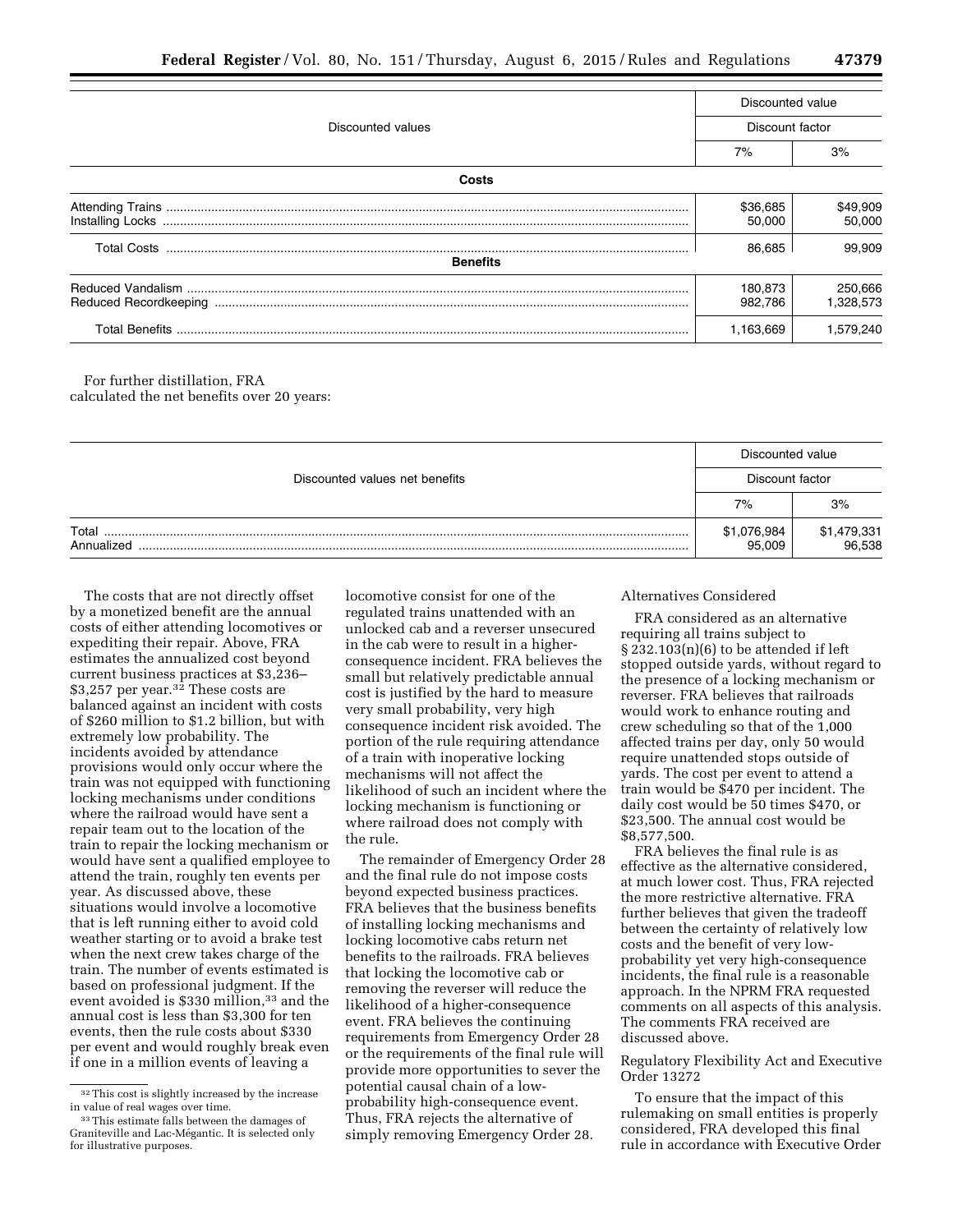13272 (''Proper Consideration of Small Entities in Agency Rulemaking'') and DOT's policies and procedures to promote compliance with the Regulatory Flexibility Act (5 U.S.C. 601 *et seq.*).

The Regulatory Flexibility Act requires an agency to review regulations to assess their impact on small entities. An agency must conduct a regulatory flexibility analysis unless it determines and certifies that a rule is not expected to have a significant economic impact on a substantial number of small entities.

As discussed in the preamble above, FRA is amending regulations affecting securement of certain trains carrying particular hazardous materials in particular quantities, and requiring that cabs of all locomotives left unattended, except for those left unattended on main tracks that are in or adjacent to yards, be equipped with locking mechanisms. FRA is certifying that this final rule will result in ''no significant economic impact on a substantial number of small entities.'' The following section explains the reasons for this certification.

1. Description of Regulated Entities and Impacts

The ''universe'' of the entities under consideration includes only those small entities that can reasonably be expected to be directly affected by the provisions of this rule. In this case, the ''universe'' will be Class III freight railroads that own locomotives or that have traffic including trains that would be subject to § 232.103(n)(6).

The U.S. Small Business Administration (SBA) stipulates in its ''Size Standards'' that the largest a railroad business firm that is ''forprofit'' may be, and still be classified as a ''small entity,'' is 1,500 employees for ''Line Haul Operating Railroads'' and

500 employees for ''Switching and Terminal Establishments.'' ''Small entity'' is defined in the Act as a small business that is independently owned and operated, and is not dominant in its field of operation. Additionally, section 601(5) defines ''small entities'' as governments of cities, counties, towns, townships, villages, school districts, or special districts with populations less than 50,000.

Federal agencies may adopt their own size standards for small entities in consultation with SBA and in conjunction with public comment. Pursuant to that authority, FRA has published a final policy that formally establishes ''small entities'' as railroads which meet the line haulage revenue requirements of a Class III railroad.34 The revenue requirements are currently \$20 million or less in annual operating revenue. The \$20 million limit (which is adjusted by applying the railroad revenue deflator adjustment) 35 is based on the Surface Transportation Board's (STB) threshold for a Class III railroad carrier. FRA is using the STB's threshold in its definition of ''small entities'' for this rule.

FRA believes that virtually all small railroads on the general system of rail transportation will be affected by this rule, as there are almost no railroads that do not own at least one locomotive. There are 671 small railroads on the general system of rail transportation.

As noted above, no small entities are expected to incur any costs under § 232.103. Small entities owning locomotives may incur a cost to install a locking mechanism under § 232.105, but as also noted above, the locking mechanisms will pay for themselves in reduced vandalism costs in less than three years. FRA believes that at least 90 percent of affected locomotives are already equipped with locking

mechanisms, and the cost to install a locking mechanism is \$100 for a mechanism that does not have to comply with AAR standards for interchange. Any small railroad's locomotives operated in interchange service would have to have AAR compliant locks to remain in interchange service, but that is not a cost of the rule. Thus, the rule will impose a cost of \$100 on about ten percent of locomotives, but the investment will pay for itself in less than three years. FRA believes this is not a substantial impact on any small entity.

Further, small railroads will benefit from a reduction in recordkeeping requirements, as described above.

Pursuant to the Regulatory Flexibility Act, 5 U.S.C. 605(b), the FRA Administrator certifies that this final rule will not have a significant economic impact on a substantial number of small entities. In the NPRM, FRA requested comment on both this analysis and the certification, and its estimates of the impacts on small railroads. The only comment FRA received was that the unit cost of locks for small railroads would be more than \$100, exceeding even the AARestimated unit cost of \$210 per locomotive. For reasons discussed in the Regulatory Impact section above, FRA rejects that comment.

## *B. Paperwork Reduction Act*

The information collection requirements in this final rule are being submitted for approval to the Office of Management and Budget (OMB) under the Paperwork Reduction Act of 1995, 44 U.S.C. 3501 *et seq.* The sections that contain the new and current information collection requirements and the estimated time to fulfill each requirement are as follows:

| CFR section                                                                                    | Respondent<br>universe              | Total annual<br>responses                              | Average time per<br>response | Total annual<br>burden hours |
|------------------------------------------------------------------------------------------------|-------------------------------------|--------------------------------------------------------|------------------------------|------------------------------|
| 232.3-Applicability-Export, industrial, & other cars not<br>owned by railroads-identification. | 30,000 locomotives<br>655 railroads | 120,000 tests<br>8 cards                               | 15 minutes<br>10 minutes     | 30,000 hours.<br>1 hour.     |
|                                                                                                | 655 railroads                       | 10 petitions                                           | 160 hours                    | 1.600 hours.                 |
| 232.15-Movement of Defective Equipment-Tags/<br>Records.                                       | 1.620.000 cars                      | 128,400 tags/<br>records.                              | 2.5 minutes                  | 5.350 hours.                 |
|                                                                                                | 1,620,000 cars                      | 25,000 notices                                         | 3 minutes                    | 1.250 hours.                 |
| 232.17-Special Approval Procedure                                                              |                                     |                                                        |                              |                              |
| -Petitions for special approval of safety-critical revi-                                       |                                     | 655 railroads    1 petition    100 hours    100 hours. |                              |                              |
| sion.                                                                                          |                                     |                                                        |                              |                              |
| -Petitions for special approval of pre-revenue serv-<br>ice acceptance plan.                   |                                     | 655 railroads    1 petition    100 hours               |                              | 100 hours.                   |
|                                                                                                |                                     | 655 railroads    1 petition    20 hours                |                              | 20 hours.                    |
|                                                                                                |                                     |                                                        |                              |                              |
|                                                                                                |                                     |                                                        |                              | 32 hours.                    |

<sup>34</sup>*See* 68 FR 24891, May 9, 2003; 49 CFR part 209, app. C.

35For further information on the calculation of

the specific dollar limit, please see 49 CFR part

<sup>1201.</sup>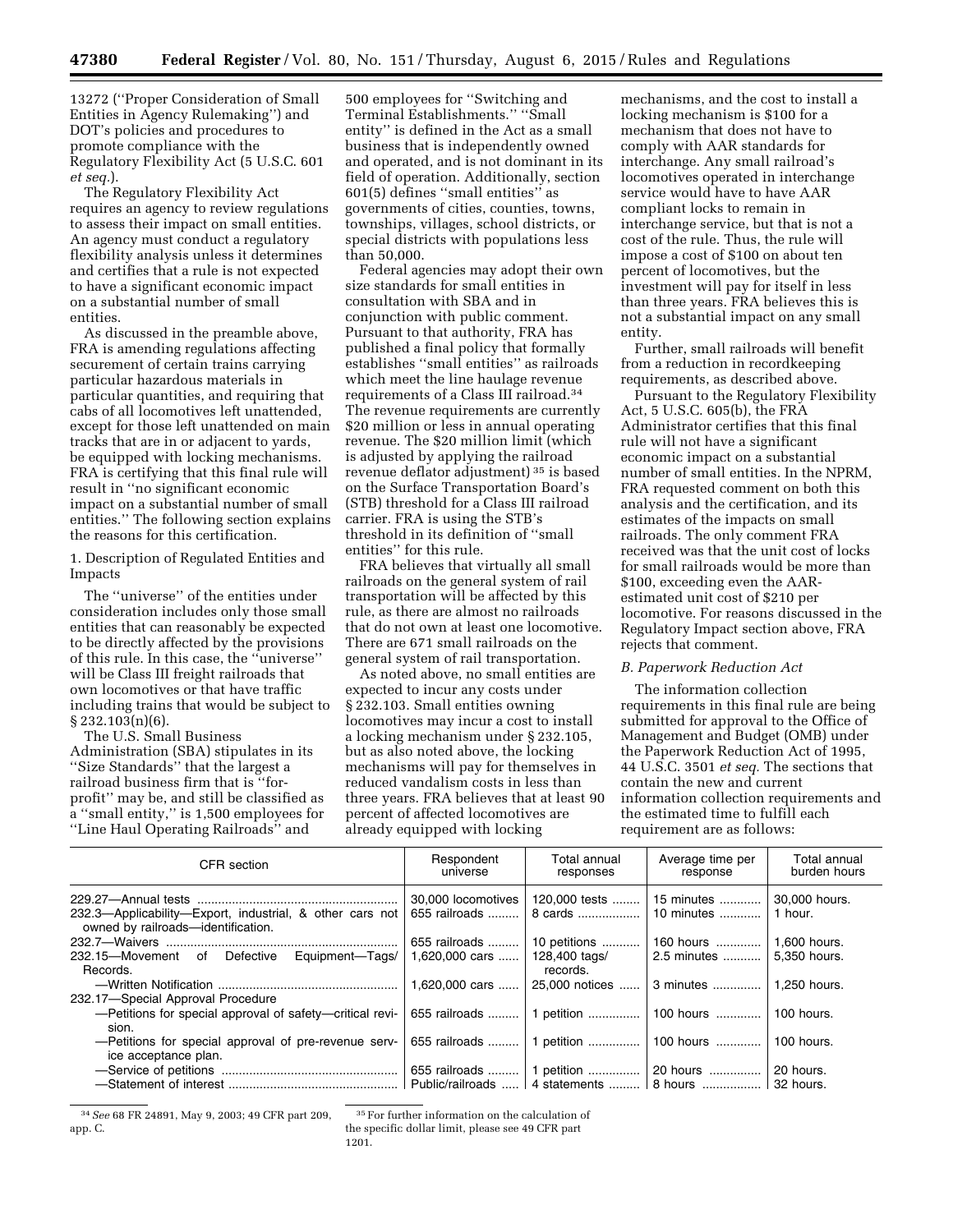i.

| <b>CFR</b> section                                                                                                                                                                        | Respondent<br>universe                           | Total annual<br>responses                          | Average time per<br>response                   | Total annual<br>burden hours              |
|-------------------------------------------------------------------------------------------------------------------------------------------------------------------------------------------|--------------------------------------------------|----------------------------------------------------|------------------------------------------------|-------------------------------------------|
|                                                                                                                                                                                           |                                                  |                                                    |                                                |                                           |
| 232.103-Gen'l requirements-all train brake systems-<br>Stickers.                                                                                                                          | Public/railroads<br>114,000 cars                 | 13 comments<br>70,000 sticker                      | 4 hours<br>10 minutes                          | 52 hours.<br>11,667 hours.                |
| 232.103(n)(3)(iv)-RR Procedure for Securing Unattended<br>Locomotive.                                                                                                                     | Already Fulfilled<br>under OMB No.<br>2130-0601. | Fulfilled under<br>OMB No. 2130-<br>0601.          | Fulfilled under<br>OMB No. 2130-<br>0601.      | Fulfilled under<br>OMB No. 2130-<br>0601. |
| 232.103(n)(7)-RR Plan Identifying Specific Locations or<br>Circumstances where Equipment May Be Left Unat-                                                                                | 655 railroads                                    | 10 revised plans                                   | 10 hours                                       | 100 hours.                                |
| tended.<br>-Notification to FRA When RR Develops and Has<br>Plan in Place or Modifies Existing Plan.                                                                                      | 655 railroads                                    | 10 notices                                         | 30 minutes                                     | 5 hours.                                  |
| 232.103(n)(8)-Employee Verification with Another Quali-<br>fied Employee of Securement of Freight Train or Freight<br>Car Left Unattended.                                                | Included under<br>Sec.<br>$232.103(n)(9)$ .      | <b>Included Under</b><br>Sec.<br>$232.103(n)(9)$ . | Included under<br>Section<br>$232.103(n)(9)$ . | Included under<br>Sec.<br>232.103(n)(9).  |
| 232.103(n)(9)-RR Implementation of Op. Rules/Practices<br>Requiring Job Briefing for Securement of Unattended<br>Equipment.                                                               | 655 railroads                                    | 491 revised rules/<br>practices.                   | 2 hours                                        | 982 hours.                                |
|                                                                                                                                                                                           | 100,000 Employ-<br>ees.                          | 23,400,000 job<br>briefings.                       | 30 seconds                                     | 195,000 hours.                            |
| 232.103(n)(10)-RR Adoption of Procedure for Verification<br>of Securement of Equipment by Qualified Employee.<br>-Inspection of Equipment by Qualified Employee<br>after Responder Visit. | 655 railroads                                    | 12 inspections/<br>records.                        | 4 hours                                        | 48 hours.                                 |
| -Procedure for Alternative Securement (New Re-<br>quirement).                                                                                                                             | 655 railroads                                    | 655 procedures                                     | 1 hour                                         | 655 hours.                                |
| 232.105-General requirements for locomotives-Inspec-<br>tion.<br>Proposed Rule New Requirements                                                                                           | 30,000 Loco-<br>motives.                         | 30,000 forms                                       | 5 minutes                                      | 2,500 hours.                              |
| 232.105(h)-RR Inspection of Locomotive Exterior Lock-<br>ing Mechanism/Records.                                                                                                           | 30,000 Loco-<br>motives.                         | 30,000 insp./<br>records.                          | 30 seconds                                     | 250 hours.                                |
| -RR Repair, where necessary, of Locomotive Exte-<br>rior Locking Mechanism.                                                                                                               | 30,000 Loco-<br>motives.                         | 73 repairs/records                                 | 60.25 minutes                                  | 73 hours.                                 |
| 232.107-Air source requirements and cold weather oper-<br>ations-Monitoring Plan (Subsequent Years).                                                                                      | 10 new railroads                                 | 1 plan                                             | 40 hours                                       | 40 hours.                                 |
|                                                                                                                                                                                           | 50 railroads/plans                               | 10 revisions                                       | 20 hours                                       | 200 hours.                                |
|                                                                                                                                                                                           | 50 railroads/plans                               | 1,150 records                                      | 20 hours                                       | 23,000 hours.                             |
| 232.109-Dynamic brake requirements-status/record                                                                                                                                          | 655 railroads                                    | 1,656,000 rec                                      | 4 minutes                                      | 110,400 hours.                            |
| -Inoperative dynamic brakes: repair record                                                                                                                                                | 30,000 locomotives                               | 6,358 records                                      | 4 minutes                                      | 424 hours.                                |
| -Tag bearing words "inoperative dynamic brakes"                                                                                                                                           | 30,000 locomotives                               | 6,358 tags                                         | 30 seconds                                     | 53 hours.                                 |
| -Deactivated dynamic brakes (Sub. Yrs.)                                                                                                                                                   | 8,000 locomotives                                | 10 markings                                        | 5 minutes                                      | 1 hour.                                   |
|                                                                                                                                                                                           |                                                  |                                                    |                                                | 20 hours.                                 |
| -Operating rules (Subsequent Years)                                                                                                                                                       | 5 new railroads                                  | 5 rules                                            | 4 hours                                        |                                           |
|                                                                                                                                                                                           | 655 railroads                                    | 15 revisions                                       | 1 hour                                         | 15 hours.                                 |
| -Requests to increase 5 mph Overspeed restriction                                                                                                                                         | 655 railroads                                    | 5 requests                                         | 30 min. + 20 hours                             | 103 hours.                                |
| -Knowledge criteria-locomotive engineers-Subse-<br>quent Years.                                                                                                                           | 5 new railroads                                  | 5 amendments                                       | 16 hours                                       | 80 hours.                                 |
| 232.111-Train information handling-Sub. Yrs.-Amend-                                                                                                                                       | 5 new railroads                                  |                                                    | 5 procedures    40 hours                       | 200 hours                                 |
| ments/Revisions.                                                                                                                                                                          | 100 railroads                                    | 100 revisions                                      | 20 hours                                       | 2,000 hours.                              |
| -R655 report requirements to train crew                                                                                                                                                   | 655 railroads                                    | 2,112,000 reports                                  | 10 minutes                                     | 352,000 hours.                            |
| 232.203-Training requirements-Tr. Prog.-Sub Yr.                                                                                                                                           | 15 railroads                                     | 5 programs                                         | 100 hours                                      | 500 hours.                                |
|                                                                                                                                                                                           | 655 railroads                                    | 559 revisions                                      | 8 hours                                        | 4,472 hours.                              |
|                                                                                                                                                                                           | 655 railroads                                    | 67,000 records                                     | 8 minutes                                      | 8,933 hours.                              |
|                                                                                                                                                                                           | 655 railroads                                    | 67,000 notices                                     | 3 minutes                                      | 3,350 hours.                              |
|                                                                                                                                                                                           | 655 railroads                                    | 1 plan $+$ 559 cop-<br>ies.                        | 40 hours/1 min.                                | 49 hours.                                 |
| -Amendments to validation/assessment program<br>232.205–Class 1 brake test–Notifications/Records                                                                                          | 655 railroads<br>655 railroads                   | 50 revisions<br>1,646,000 notices/<br>records.     | 20 hours<br>45 seconds                         | 1,000 hours.<br>20,575 hours.             |
| 232.207–Class 1A brake tests–Designation Lists Where<br>Performed.                                                                                                                        | 655 railroads                                    | 5 lists                                            | 1 hour                                         | 5 hours.                                  |
| 232.209–Class II brake tests–intermediate "Roll-by in-<br>spection"-Results to train driver.                                                                                              | 655 railroads<br>655 railroads                   | 250 notices<br>1,597,400 com-<br>ments.            | 10 minutes<br>3 seconds                        | 42 hours.<br>1,331 hours.                 |
| 232.213-Written Designation to FRA of Extended haul<br>trains.                                                                                                                            | 83,000 long dist.<br>movements.                  | 250 letters                                        | 15 minutes                                     | 63 hours.                                 |
| 232.303-General requirements-single car test: Tagging<br>of Moved Equipment.                                                                                                              | 1,600,000 frgt.<br>cars.                         | 5,600 tags                                         | 5 minutes                                      | 467 hours.                                |
| -Last repair track brake test/single car test                                                                                                                                             | 1,600,000 frgt.<br>cars.                         | 320,000 markings                                   | 5 minutes                                      | 26,667 hours.                             |
| 232.305-Single Car Tests-Performance and Records                                                                                                                                          | 1,600,000 frgt.<br>cars.                         | 320,000 tests/<br>records.                         | 60 minutes                                     | 320,000 hours.                            |
| 232.307—Modification of single car air brake test proce-<br>dures: Requests.                                                                                                              | AAR                                              | 1 request $+3$ cop-<br>ies.                        | 100 hours $+5$ min-<br>utes.                   | 100 hours.                                |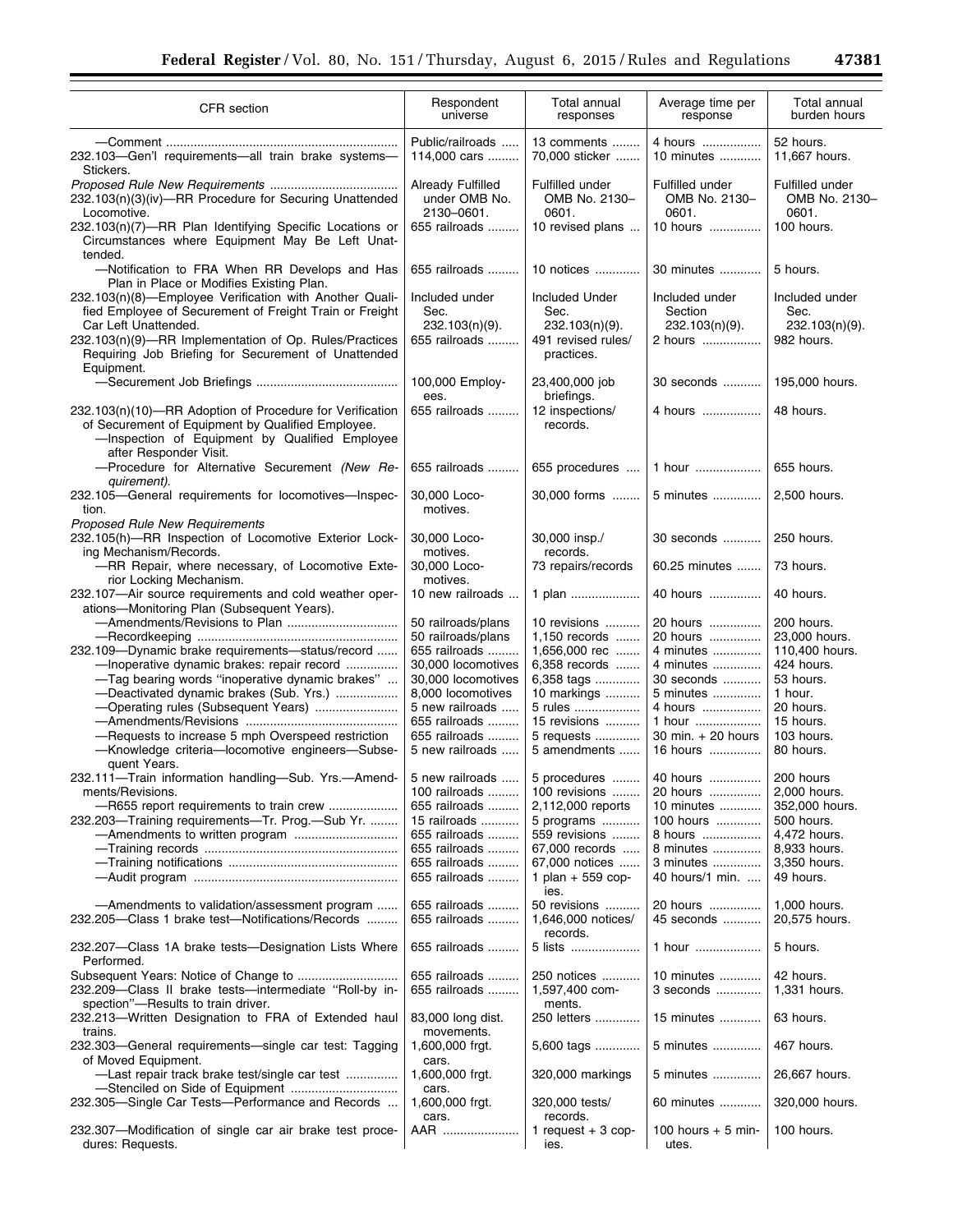÷.

 $\equiv$ 

| CFR section                                                                                                                                           | Respondent<br>universe             | Total annual<br>responses                 | Average time per<br>response   | Total annual<br>burden hours |
|-------------------------------------------------------------------------------------------------------------------------------------------------------|------------------------------------|-------------------------------------------|--------------------------------|------------------------------|
| -Affirmation Statement on Mod. Reg. To Employee<br>Representatives.                                                                                   | AAR                                | 1 statement $+4$<br>copies.               | $30$ minutes $+5$<br>minutes.  | 1 hour.                      |
| -Comments on Modification Request                                                                                                                     | Railroad/Public                    | 2 comments                                | 8 hours                        | 16 hours.                    |
|                                                                                                                                                       | 640 shops                          | 5,000 tests                               | 30 minutes                     | 2,500 hours.                 |
|                                                                                                                                                       | 245 railroads                      | 12 requests                               | 5 minutes                      | 1 hour.                      |
| 232.407-EOT Operations requiring 2-way Voice Radio<br>Communications.                                                                                 | 245 railroads                      | 50,000 verbal com-<br>ments.              | 30 seconds                     | 417 hours.                   |
|                                                                                                                                                       | 245 railroads                      | 447,500 tests/no-<br>tices/record.        | 30 seconds                     | 3,729 hours.                 |
| -Telemetry Equipment-Testing and Calibration                                                                                                          | 245 railroads                      | 32,708 units<br>marked.                   | 1 minute                       | 545 hours.                   |
| 232.503-Process to introduce new brake technology                                                                                                     | 655 railroads<br>655 railroads     | 1 letter<br>1 request                     | 1 hour<br>3 hours              | 1 hour.<br>3 hours.          |
| 232.505-Pre-revenue svc accept. test plan                                                                                                             | 655 railroads                      | 1 procedure                               | 160 hours                      | 160 hours.                   |
| -Submission of maintenance procedure                                                                                                                  |                                    |                                           |                                |                              |
|                                                                                                                                                       |                                    |                                           |                                |                              |
| -Amendments to maintenance procedure                                                                                                                  | 655 railroads                      | 1 revision                                | 40 hours                       | 40 hours.                    |
|                                                                                                                                                       | 655 railroads                      | 1 petition                                | 67 hours                       | 67 hours.                    |
| -Report to FRA Assoc. Admin. for Safety                                                                                                               | 655 railroads                      | 1 report                                  | 13 hours                       | 13 hours.                    |
|                                                                                                                                                       | 655 railroads                      | 1 description                             | 40 hours                       | 40 hours.                    |
| 232.603-Configuration Management-Configuration Man-<br>agement Plan (ECP).                                                                            | 4 railroads                        | 1 plan                                    | 160 hours                      | 160 hours.                   |
| -Subsequent Years-Configuration<br>Management<br>Plans.                                                                                               | 4 railroads                        | 1 plan                                    | 60 hours                       | 60 hours.                    |
| -Request for Modification of Standards and Extra<br>Copies to FRA.                                                                                    | 4 railroads                        | 1 request $+2$ cop-<br>ies.               | 8 hours $+5$ min-<br>utes.     | 8 hours.                     |
| -Affirmative Statements that RRs have served cop-<br>ies of Modification Request to Employee Rep-<br>resentatives.                                    | 4 railroads                        | 4 statements $+24$<br>copies.             | 60 minutes $+5$<br>minutes.    | 6 hours.                     |
|                                                                                                                                                       | Public/Industry                    | 4 comments                                | 2 hours                        | 8 hours.                     |
| 232.605-ECP Brakes: Training-Adopt/Developing an<br>ECP Training Program-First Year.                                                                  | 1 railroad                         | 1 program                                 | 100 hours                      | 100 hours.                   |
| -Subsequent Years-ECP Training Prog.                                                                                                                  | 1 railroad                         | 1 program                                 | 100 hours                      | 100 hours.                   |
| -ECP Brakes Training of Employees-First Year                                                                                                          | 1 railroad                         | 1,602 trained em-                         | 8 hours/24 hrs.                | 26,480 hours.                |
| -ECP Brakes Training of Employees-Subsequent<br>Years.                                                                                                | 2 railroads                        | ployees.<br>1,602 trained em-<br>ployees. | 1 hour/8 hours                 | 7,580 hours.                 |
| -ECP Training Records-Yr. One                                                                                                                         | 2 railroads                        | 1,602 records                             | 8 minutes                      | 214 hours.                   |
| -ECP Training Records-Subsequent Yrs.                                                                                                                 | 2 railroads                        | 1.602 records                             | 4 minutes                      | 107 hours.                   |
| -Assessment of ECP Training Plan                                                                                                                      | 2 railroads                        | 1 ECP plan                                | 40 hours                       | 40 hours.                    |
|                                                                                                                                                       |                                    |                                           |                                |                              |
| -Adopt Operating Rules for ECP Brakes                                                                                                                 | 2 railroads                        | 1 Oper. Rule                              | 24 hours                       | 24 hours.                    |
| -Amended Locomotive Engineer Certification Pro-<br>gram (ECP Brakes).                                                                                 | 2 railroads                        | 1 amended pro-<br>gram.                   | 40 hours                       | 40 hours.                    |
| 232.607-ECP Inspection and Testing-Initial Terminal-<br>Inspections and Notification/Record of Class I Brake<br>Tests.                                | 1 railroad                         | 2,500 insp.+ 2,500<br>notices.            | $90$ min. $+45$ sec-<br>onds.  | 3,781 hours.                 |
| --Cars added or removed en route--Class I Brake<br>Test and Notification.                                                                             | 1 railroad                         | 250 inspection $+$<br>125 notices.        | 60 minutes + 45<br>seconds.    | 253 hours.                   |
| -Non-ECP cars added to ECP Trains-Inspections<br>and Tags for Defective Cars.                                                                         | 200 Cars                           | 50 insp. $+100$<br>tags/records.          | 5 minutes + 2.5<br>minutes.    | 8 hours.                     |
| 232.609-Handling of Defective Equipment with ECP<br>Brake Systems-Freight Car w/defective conventional                                                | 25 Cars                            | 50 tags/records                           | 2.5 minutes                    | 2 hours.                     |
| brakes moved in train operating in ECP brake mode.<br>-Inspections/Tagging for ECP Train moving w/less<br>than 85 percent operative/effective brakes. | 20 Cars                            | 20 insp. $+$ 40 tags/<br>records.         | $5$ minutes $+2.5$<br>minutes. | 3 hours.                     |
| -Cars tagged in accordance with Section 232.15                                                                                                        | 25 Cars                            | 50 tags/records                           | 2.5 minutes                    | 2 hours.                     |
| 232.609-Conventional Train with stand-alone ECP brake<br>equipped cars-Tagging.                                                                       | 50 Cars                            | 100 tags/records                          | 2.5 minutes                    | 4 hours.                     |
| -Procedures for handling ECP brake system repairs<br>and designation of repair locations.                                                             | 2 railroads                        | 2 procedures                              | 24 hours                       | 48 hours.                    |
| -Notification to FRA Safety Administrator regarding                                                                                                   | 2 railroads<br>2 railroads         | 2 lists<br>1 notification                 | 8 hours<br>1 hour              | 16 hours.<br>1 hour.         |
| change to repair location list.<br>232.611-Periodic Maintenance-Inspections before being                                                              | 500 Freight Cars                   | 500 insp./rcds                            | 10 minutes                     | 83 hours.                    |
| released from repair Shop.<br>-Procedures/Petition for ECP Single Car Test                                                                            | 1 Railroad Rep.                    | 1 petition $+2$ cop-<br>ies.              | 24 hours + 5 min-<br>utes.     | 24 hours.                    |
| -Single Car Air Brake Tests-Records<br>-Modification of Single Car Test Standards                                                                     | 50 Freight Cars<br>1 Railroad Rep. | 50 tests/records<br>1 mod. Proc.          | 45 minutes<br>40 hours         | 38 hours.<br>40 hours.       |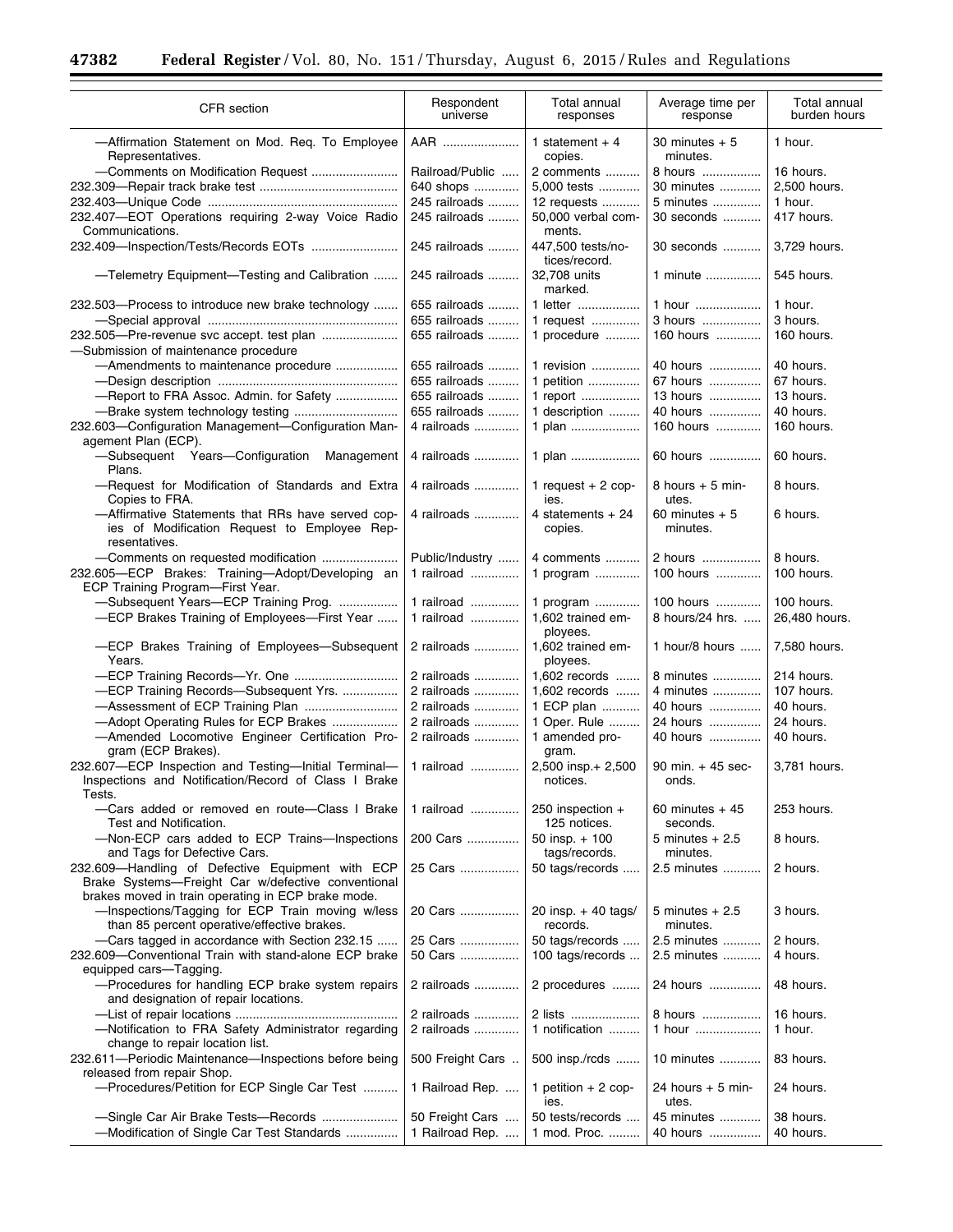All estimates include the time for reviewing instructions; searching existing data sources; gathering or maintaining the needed data; and reviewing the information. For information or a copy of the paperwork package submitted to OMB, contact Mr. Robert Brogan, Information Clearance Officer, at 202–493–6292, or Ms. Nakia Poston, Information Clearance Officer, at 202–493–6073.

OMB is required to make a decision concerning the collection of information requirements contained in this final rule between 30 and 60 days after publication of this document in the **Federal Register**. Therefore, a comment to OMB is best assured of having its full effect if OMB receives it within 30 days of publication.

FRA is not authorized to impose a penalty on persons for violating information collection requirements which do not display a current OMB control number, if required. FRA intends to obtain current OMB control numbers for any new information collection requirements resulting from this rulemaking action prior to the effective date of the final rule. The OMB control number, when assigned, will be announced by separate notice in the **Federal Register**.

#### *C. Federalism*

Executive Order 13132, ''Federalism'' (64 FR 43255, Aug. 10, 1999), requires FRA to develop an accountable process to ensure ''meaningful and timely input by State and local officials in the development of regulatory policies that have federalism implications.'' ''Policies that have federalism implications'' are defined in the Executive Order to include regulations that have ''substantial direct effects on the States, on the relationship between the national government and the States, or on the distribution of power and responsibilities among the various levels of government.'' Under Executive Order 13132, the agency may not issue a regulation with federalism implications that imposes substantial direct compliance costs and that is not required by statute, unless the Federal government provides the funds necessary to pay the direct compliance costs incurred by State and local governments or the agency consults with State and local government officials early in the process of developing the regulation. Where a regulation has federalism implications and preempts State law, the agency seeks to consult with State and local officials in the process of developing the regulation.

This final rule has been analyzed in accordance with the principles and criteria contained in Executive Order 13132. FRA has determined that the final rule does not have substantial direct effects on the States, on the relationship between the national government and the States, or on the distribution of power and responsibilities among the various levels of government. In addition, FRA has determined that this final rule does not impose substantial direct compliance costs on State and local governments. Therefore, the consultation and funding requirements of Executive Order 13132 do not apply.

This rule adds requirements to part 232. FRA is not aware of any State having regulations similar to these proposals. However, FRA notes that this part could have preemptive effect by the operation of law under a provision of the former Federal Railroad Safety Act of 1970, repealed, revised, reenacted, and codified at 49 U.S.C. 20106 (Sec. 20106). Sec. 20106 provides that States may not adopt or continue in effect any law, regulation, or order related to railroad safety or security that covers the subject matter of a regulation prescribed or order issued by the Secretary of Transportation (with respect to railroad safety matters) or the Secretary of Homeland Security (with respect to railroad security matters), except when the State law, regulation, or order qualifies under the ''essentially local safety or security hazard'' exception to Sec. 20106. In addition, section 20119(b) authorizes FRA to issue a rule governing the discovery and use of risk analysis information in litigation.

In sum, FRA has analyzed this final rule in accordance with the principles and criteria contained in Executive Order 13132. As explained above, FRA has determined that this final rule has no federalism implications, other than the possible preemption of State laws under 49 U.S.C. 20106 and 20119. Accordingly, FRA has determined that preparation of a federalism summary impact statement for this final rule is not required.

## *D. International Trade Impact Assessment*

The Trade Agreement Act of 1979 prohibits Federal agencies from engaging in any standards or related activities that create unnecessary obstacles to the foreign commerce of the United States. Legitimate domestic objectives, such as safety, are not considered unnecessary obstacles. The statute also requires consideration of international standards and where

appropriate, that they be the basis for U.S. standards. This rulemaking is purely domestic in nature and is not expected to affect trade opportunities for U.S. firms doing business overseas or for foreign firms doing business in the United States.

### *E. Environmental Assessment*

FRA has evaluated this rule in accordance with its ''Procedures for Considering Environmental Impacts'' (FRA's Procedures) (64 FR 28545, May 26, 1999) as required by the National Environmental Policy Act (42 U.S.C. 4321 *et seq.*), other environmental statutes, Executive Orders, and requirements covered under FRA NEPA reviews. FRA has determined that this rule is not a major FRA action as defined in FRA's Procedures (requiring the preparation of an environmental assessment or environmental impact statement) because it is categorically excluded from further environmental review pursuant to section 4(c)(20) of FRA's Procedures. *See* 64 FR 28547, May 26, 1999. Section  $4(c)(20)$  reads as follows:

(c) Actions categorically excluded. Certain classes of FRA actions have been determined to be categorically excluded from the requirements of these Procedures as they do not individually or cumulatively have a significant effect on the human environment. \* \* \* The following classes of FRA actions are categorically excluded:

\* \* \* (20) Promulgation of railroad safety rules and policy statements that do not result in significantly increased emissions or air or water pollutants or noise or increased traffic congestion in any mode of transportation.

This rule amends existing FRA regulations and strengthen the requirements relating to securement and unattended equipment. Compliance with these requirements would not result in actions that would adversely affect the environment. To the extent that a reduction in safety incidents, in particular hazardous materials releases, prevents adverse environmental impacts, this rule will have the potential for minor environmental benefits. The rule does not require any new infrastructure improvements or changes in railroad operating practices that would result in adverse environmental consequences. As such, FRA does not expect any significant increases in air emissions, water pollution, noise, or traffic congestion. Thus, in accordance with section 4(c) and (e) of FRA's Procedures, the agency concludes that no extraordinary circumstances exist with respect to this proposed regulation that might trigger the need for a more detailed environmental review. As a result, FRA finds that this rule will not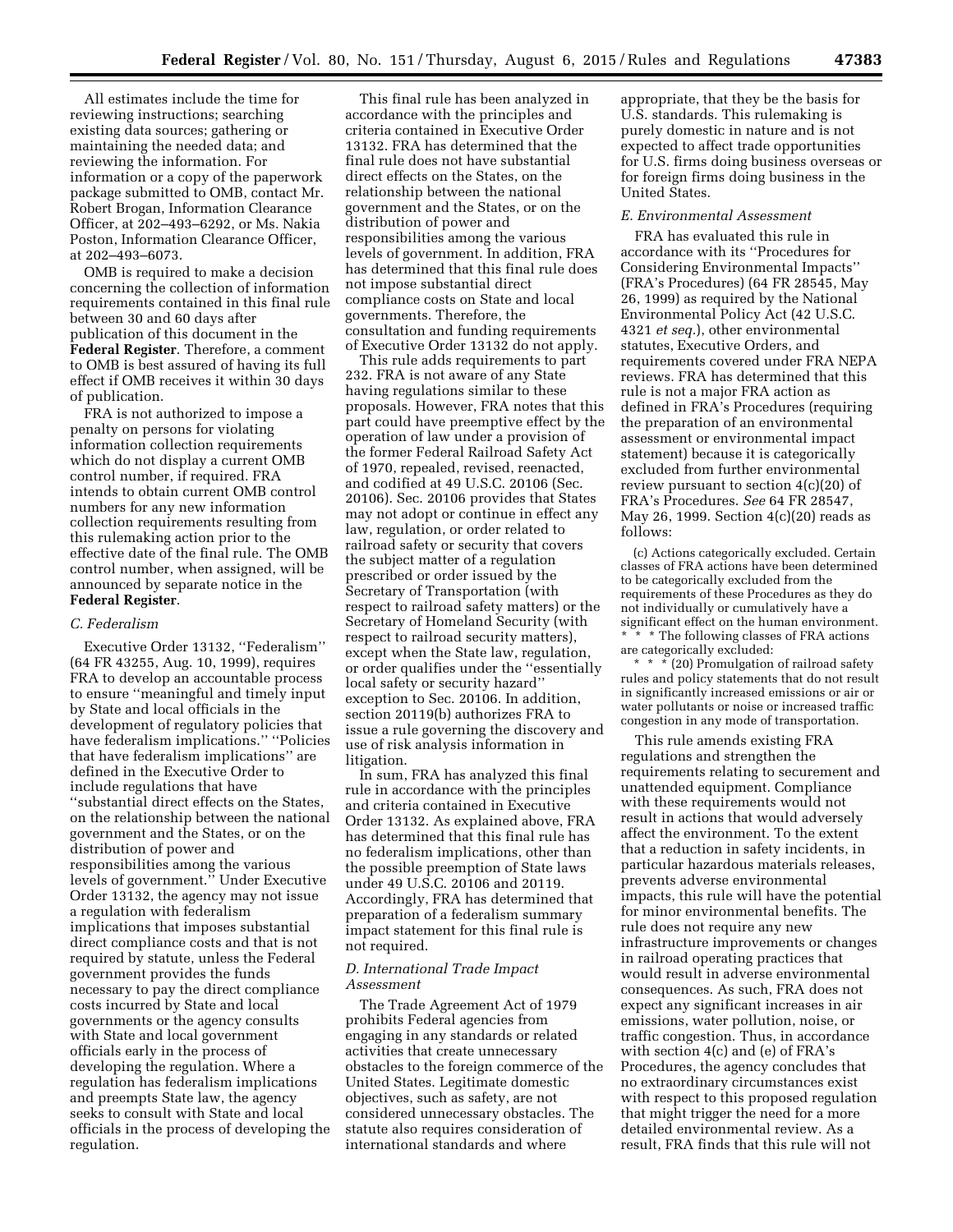significantly affect the quality of the human environment and is categorically excluded from further review.

### *F. Unfunded Mandates Reform Act of 1995*

Pursuant to section 201 of the Unfunded Mandates Reform Act of 1995 (Pub. L. 104–4, 2 U.S.C. 1531), each Federal agency ''shall, unless otherwise prohibited by law, assess the effects of Federal regulatory actions on State, local, and tribal governments, and the private sector (other than to the extent that such regulations incorporate requirements specifically set forth in law).'' Section 202 of the Act (2 U.S.C. 1532) further requires that the agency prepare a written statement detailing the effect of this rule on State, local, and tribal governments and the private sector:

[B]efore promulgating any general notice of proposed rulemaking that is likely to result in the promulgation of any rule that includes any Federal mandate that may result in expenditure by State, local, and tribal governments, in the aggregate, or by the private sector, of \$100,000,000 or more (adjusted annually for inflation) in any 1 year, and before promulgating any final rule for which a general notice of proposed rulemaking was published.

For the year 2013, this monetary amount of \$100,000,000 has been adjusted to \$151,000,000 to account for inflation. This final rule will not result in the expenditure of more than \$151,000,000 by the public sector in any one year, and thus preparation of such a statement is not required.

### *G. Energy Impact*

Executive Order 13211 requires Federal agencies to prepare a Statement of Energy Effects for any ''significant energy action.'' 66 FR 28355, May 22, 2001. Under the Executive Order, a ''significant energy action'' is defined as any action by an agency (normally published in the **Federal Register**) that promulgates, or is expected to lead to the promulgation of, a final rule or regulation (including a notice of inquiry, advance NPRM, and NPRM) that (1)(i) is a significant regulatory action under Executive Order 12866 or any successor order and (ii) is likely to have a significant adverse effect on the supply, distribution, or use of energy; or (2) is designated by the Administrator of the Office of Information and Regulatory Affairs as a significant energy action. FRA has evaluated this final rule in accordance with Executive Order 13211. FRA has determined that this final rule will not have a significant adverse effect on the supply, distribution, or use of energy. Consequently, FRA has

determined that this regulatory action is not a ''significant energy action'' within the meaning of Executive Order 13211.

## *H. Privacy Act*

Interested parties should be aware that anyone is able to search the electronic form of all comments received into any agency docket by the name of the individual submitting the comment (or signing the comment, if submitted on behalf of an association, business, labor union, etc.). You may review DOT's complete Privacy Act Statement in the **Federal Register**  published on April 11, 2000 (65 FR 19477), or you may visit *[http://](http://www.dot.gov/privacy.html) [www.dot.gov/privacy.html](http://www.dot.gov/privacy.html)*.

## *I. Executive Order 12898 (Environmental Justice)*

Executive Order 12898, Federal Actions to Address Environmental Justice in Minority Populations and Low-Income Populations, and DOT Order 5610.2(a) (91 FR 27534 May 10, 2012) require DOT agencies to achieve environmental justice (EJ) as part of their mission by identifying and addressing, as appropriate, disproportionately high and adverse human health or environmental effects, including interrelated social and economic effects, of their programs, policies, and activities on minority populations and low-income populations. The DOT Order instructs DOT agencies to address compliance with Executive Order 12898 and the DOT Order in rulemaking activities, as appropriate. FRA has evaluated this proposed rule under Executive Order 12898 and the DOT Order and has determined that it would not cause disproportionately high and adverse human health and environmental effects on minority or low-income populations.

## *J. Executive Order 13175 (Tribal Consultation)*

FRA has evaluated this proposed rule in accordance with the principles and criteria contained in Executive Order 13175, Consultation and Coordination with Indian Tribal Governments, dated November 6, 2000. The proposed rule would not have a substantial direct effect on one or more Indian tribes, would not impose substantial direct compliance costs on Indian tribal governments, and would not preempt tribal laws. Therefore, the funding and consultation requirements of Executive Order 13175 do not apply, and a tribal summary impact statement is not required.

## **List of Subjects in 49 CFR Part 232**

Hazardous material, Power brakes, Railroad safety, Securement.

### **The Rule**

In consideration of the foregoing, FRA is amending part 232 of chapter II, subtitle B of title 49, Code of Federal Regulations as follows:

## **PART 232—[AMENDED]**

■ 1. The authority citation for part 232 is revised to read as follows:

**Authority:** 49 U.S.C. 20102–20103, 20107, 20133, 20141, 20301–20303, 20306, 21301– 21302, 21304; 28 U.S.C. 2461, note; and 49 CFR 1.89.

■ 2. Section 232.5 is amended by adding in alphabetical order the definitions of ''Mechanical securement device'' and ''Unattended equipment'', and by removing the word ''limits'' from the defined term ''Yard limits''.

The revisions read as follows:

### **§ 232.5 Definitions.**

\* \* \* \* \* *Mechanical securement device* means a device, other than the air brake, that provides at least the equivalent securement that a sufficient number of hand brakes would provide in the same situation. Current examples include skates, retarders, and inert retarders. \* \* \* \* \*

*Unattended equipment* means equipment left standing and unmanned in such a manner that the brake system of the equipment cannot be readily controlled by a qualified person.

■ 3. In § 232.103, revise paragraphs (n) introductory text and (n)(1) through (3) and add paragraphs (n)(6) through (11)'' to read as follows:

### **§ 232.103 General requirements for all train brake systems.**

\* \* \* \* \*

\* \* \* \* \* (n) *Securement of unattended equipment.* Unattended equipment shall be secured in accordance with the following requirements:

(1) A sufficient number of hand brakes, to be not fewer than one, shall be applied to hold the equipment unless an acceptable alternative method of securement is provided pursuant to paragraph (n)(11)(i) of this section. Railroads shall develop and implement a process or procedure to verify that the applied hand brakes will sufficiently hold the equipment with the air brakes released.

(2) Except for equipment connected to a source of compressed air (*e.g.,*  locomotive or ground air source), or as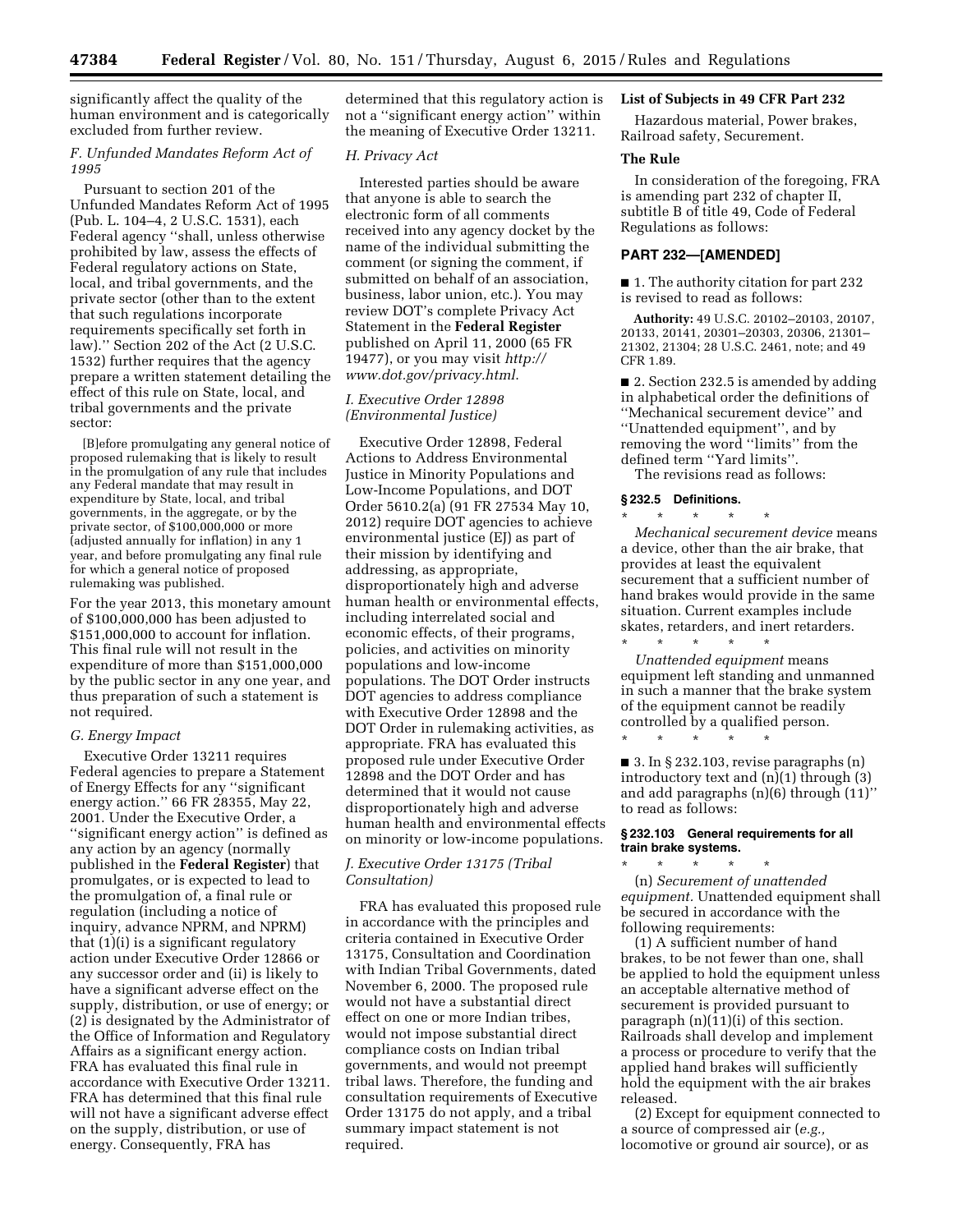provided under paragraph (n)(11)(ii) of this section, prior to leaving equipment unattended, the brake pipe shall be reduced to zero at a rate that is no less than a service rate reduction, and the brake pipe vented to atmosphere by leaving the angle cock in the open position on the first unit of the equipment left unattended. A train's air brake shall not be depended upon to hold equipment standing unattended (including a locomotive, a car, or a train whether or not locomotive is attached).

(3) Except for distributed power units, the following requirements apply to unattended locomotives:

(i) All hand brakes shall be fully applied on all locomotives in the lead consist of an unattended train.

(ii) All hand brakes shall be fully applied on all locomotives in an unattended locomotive consist outside of a yard.

(iii) At a minimum, the hand brake shall be fully applied on the lead locomotive in an unattended locomotive consist within a yard.

(iv) A railroad shall develop, adopt, and comply with procedures for securing any unattended locomotive required to have a hand brake applied pursuant to paragraph (n)(3)(i) through (iii) of this section when the locomotive is not equipped with an operative hand brake.

\* \* \* \* \* (6)(i) The requirements in paragraph

(n)(7) through (8) of this section apply to any freight train or standing freight car or cars that contain:

(A) Any loaded tank car containing a material poisonous by inhalation as defined in § 171.8 of this title, including anhydrous ammonia (UN 1005) and ammonia solutions (UN 3318); or

(B) Twenty (20) or more loaded tank cars or loaded intermodal portable tanks of any one or any combination of a hazardous material listed in paragraph  $(n)(6)(i)(A)$  of this section, or any Division 2.1 (flammable gas), Class 3 (flammable or combustible liquid), Division 1.1 or 1.2 (explosive), or a hazardous substance listed at § 173.31(f)(2) of this title.

(ii) For the purposes of this paragraph, a tank car containing a residue of a hazardous material as defined in § 171.8 of this title is not considered a loaded car.

(7)(i) No equipment described in paragraph (n)(6) of this section shall be left unattended on a main track or siding (except when that main track or siding runs through, or is directly adjacent to a yard) until the railroad has adopted and is complying with a plan identifying specific locations or

circumstances when the equipment may be left unattended. The plan shall contain sufficient safety justification for determining when equipment may be left unattended. The railroad must notify FRA when the railroad develops and has in place a plan, or modifies an existing plan, under this provision prior to operating pursuant to the plan. The plan shall be made available to FRA upon request. FRA reserves the right to require modifications to any plan should it determine the plan is not sufficient.

(ii) Except as provided in paragraph (n)(8)(iii) of this section, any freight train described in paragraph (n)(6) of this section that is left unattended on a main track or siding that runs through, or is directly adjacent to, a yard shall comply with the requirements contained in paragraphs (n)(8)(i) and (n)(8)(ii) of this section.

(8)(i) Where a freight train or standing freight car or cars as described in paragraph (n)(6) of this section is left unattended on a main track or siding outside of a yard, and not directly adjacent to a yard, an employee responsible for securing the equipment shall verify with another person qualified to make the determination that the equipment is secured in accordance with the railroad's processes and procedures.

(ii) The controlling locomotive cab of a freight train described in paragraph (n)(6) of this section shall be locked on locomotives capable of being locked. If the controlling cab is not capable of being locked, the reverser on the controlling locomotive shall be removed from the control stand and placed in a secured location.

(iii) A locomotive that is left unattended on a main track or siding that runs through, or is directly adjacent to, a yard is excepted from the requirements in (n)(8)(ii) of this section where the locomotive is not equipped with an operative lock and the locomotive has a reverser that cannot be removed from its control stand or has a reverser that is necessary for cold weather operations.

(9) Each railroad shall implement operating rules and practices requiring the job briefing of securement for any activity that will impact or require the securement of any unattended equipment in the course of the work being performed.

(10) Each railroad shall adopt and comply with procedures to ensure that, as soon as safely practicable, a qualified employee verifies the proper securement of any unattended equipment when the railroad has knowledge that a non-railroad

emergency responder has been on, under, or between the equipment.

(11) A railroad may adopt and then must comply with alternative securement procedures to do the following:

(i) In lieu of applying hand brakes as required under paragraph (n) of this section, properly maintain and use mechanical securement devices, within their design criteria and as intended within a classification yard or on a repair track.

(ii) In lieu of compliance with the associated requirement in paragraph (n)(2) of this section—and in lieu of applying hand brakes as required under paragraph (n) of this section— isolate the brake pipe of standing equipment from atmosphere if it:

(A) Initiates an emergency brake application on the equipment;

(B) Closes the angle cock; and

(C) Operates the locomotive or otherwise proceeds directly to the opposite end of the equipment for the sole purpose to either open the angle cock to vent to atmosphere or provide an air source.

(iii) Upon completion of the procedure described in paragraph (n)(11)(ii) of this section, the securement requirements of paragraph (n) of this section shall apply.

■ 4. In § 232.105, add paragraph (h) to read as follows:

### **§ 232.105 General requirements for locomotives.**

\* \* \* \* \*

\* \* \* \* \* (h)(1) After March 1, 2017, each locomotive left unattended outside of a yard, but not on a track directly adjacent to the yard, shall be equipped with an operative exterior locking mechanism.

(2) The railroad shall inspect and, where necessary, repair the locking mechanism during a locomotive's periodic inspection required in § 229.23 of this chapter.

(3) In the event that a locking mechanism becomes inoperative during the time interval between periodic inspections, the railroad must repair the locking mechanism within 30 days of finding the inoperative lock.

(4) A railroad may continue the use of a locomotive without an operative locking mechanism; however, if the controlling locomotive of a train meeting the requirements of § 232.103(n)(6)(i) does not have an operative locking mechanism for the locomotive, the train must not be left unattended on main track or a siding unless the reverser is removed from the control stand as required in  $\S 232.103(n)(8)(ii)$  or the locomotive